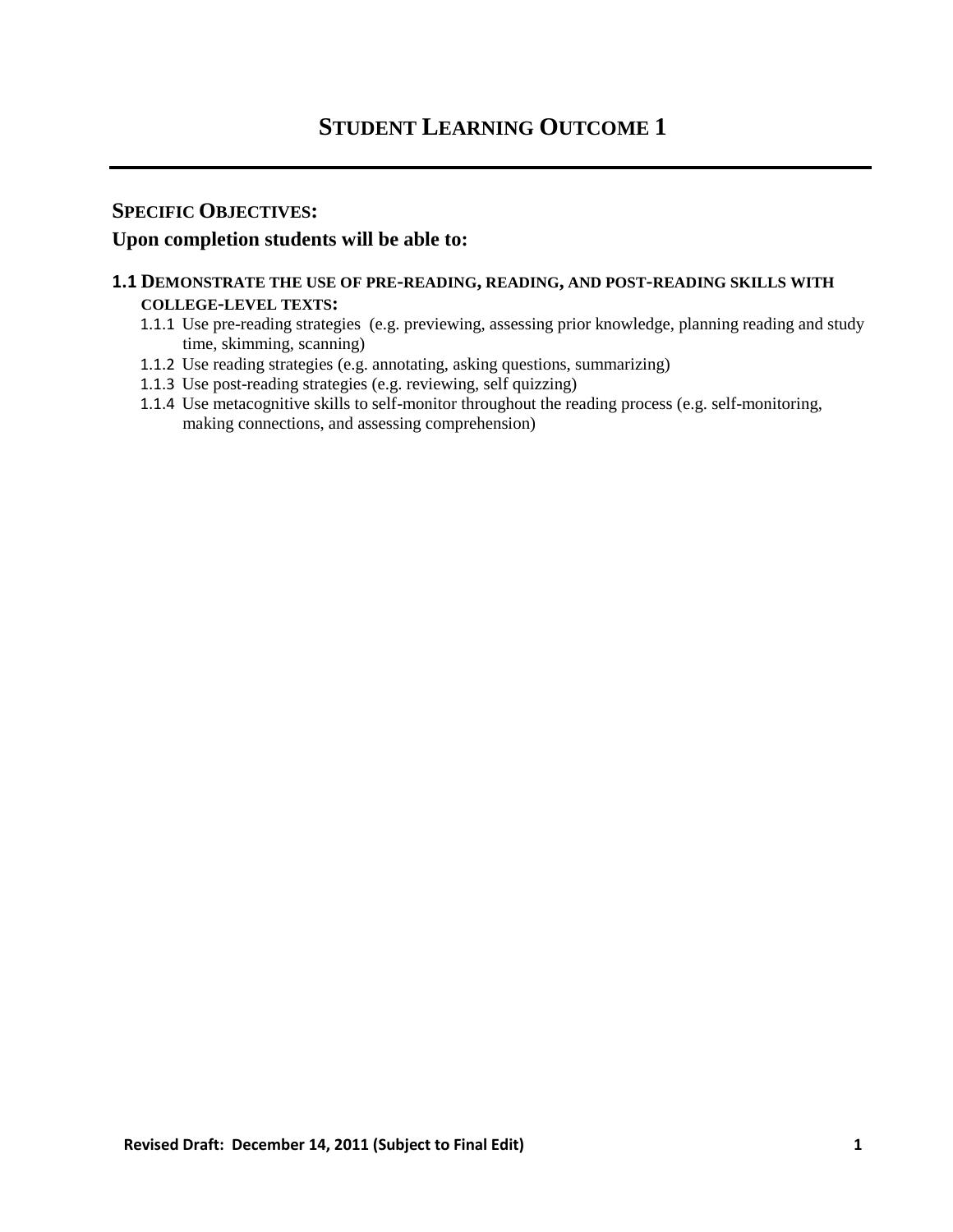# **1.1.1 USE PRE-READING STRATEGIES (E.G. PREVIEWING, ASSESSING PRIOR KNOWLEDGE, PLANNING READING AND STUDY TIME, SKIMMING, SCANNING)**

#### **SAMPLE ASSESSMENT:**

| Objective | <b>Sample Assessment Question or Exercise</b>                                                     |
|-----------|---------------------------------------------------------------------------------------------------|
| 1.1.1.1   | Demonstrate pre-reading skills using SQ4R. For example: Before reading a textbook chapter,        |
|           | students will ask questions about titles, subtitles, and highlighted words/concepts.              |
| 1.1.1.2   | As students are initially surveying the layout and organization of the text (headings, subtitles, |
|           | etc.), have them pause and briefly identify and discuss the text's components.                    |
| 1.1.1.3   | After the students have begun formulating questions, have them pause and offer examples to        |
|           | the rest of the class of their questions. It is important to challenge them to create more and    |
|           | more thoughtful questions.                                                                        |
| 1.1.1.4   | Encourage students to raise questions or request clarification at any point in the pre-reading    |
|           | process. This is an effective way to determine how clearly the students are grasping the          |
|           | purpose and use of pre-reading.                                                                   |
| 1.1.1.5   | Have students activate prior knowledge pertaining to texts using the KWL chart. Students can      |
|           | use a KWL chart to activate information they already KNOW about a topic, and to list what         |
|           | they WANT (or need) to know about a topic prior to reading a text. (The "L" part of the chart is  |
|           | for post-reading—where students write what they LEARNED about the topic they read about.)         |

# **TEACHING TIPS:**

- 1. Students must be introduced to and understand the purpose of titles, subtitles, paragraphing, highlighted words/concepts, summaries, end-of-text questions.
- 2. Students should learn to survey the text, looking at pictures, photos, drawings, tables, charts
- 3. Students must learn to formulate questions about the text to be read by rewording titles, heading, etc., into questions (e.g. Changing the title "The Three Laws of Motion" into a question: "What are the three laws of motion?" or "Why would I need to know the three laws of motion?")
- 4. Students often come to realize that they have much more knowledge about a variety of subjects than they are aware. This can be brought to light by class and small-group discussions.

- [http://www.wvup.edu/academics/learning\\_center/sq4r\\_reading\\_method.htm](http://www.wvup.edu/academics/learning_center/sq4r_reading_method.htm) This website briefly explains SQ4R.
- [http://www.fullerton.edu/DSS/new\\_handbook/sec7/sq4r.htm](http://www.fullerton.edu/DSS/new_handbook/sec7/sq4r.htm) This website offers a possible assignment sheet for pre-reading.
- [http://www.lib.uoguelph.ca/assistance/learning\\_services/handouts/SQ4R.cfm](http://www.lib.uoguelph.ca/assistance/learning_services/handouts/SQ4R.cfm) This website is designed to assist students with pre-reading strategies.
- <http://departments.weber.edu/teachall/reading/prereading.html#PriorKnowledge>This website offers a useful and thorough discussion, for instructors, of the concept of prior knowledge.
- <http://www.jimwrightonline.com/pdfdocs/priorknow.pdf>This pdf offers a clear approach for teachers to begin to help students access prior knowledge.
- <http://www.cmu.edu/teaching/assessment/howto/basics/selfassessment.html>This website offers ways to measure prior knowledge.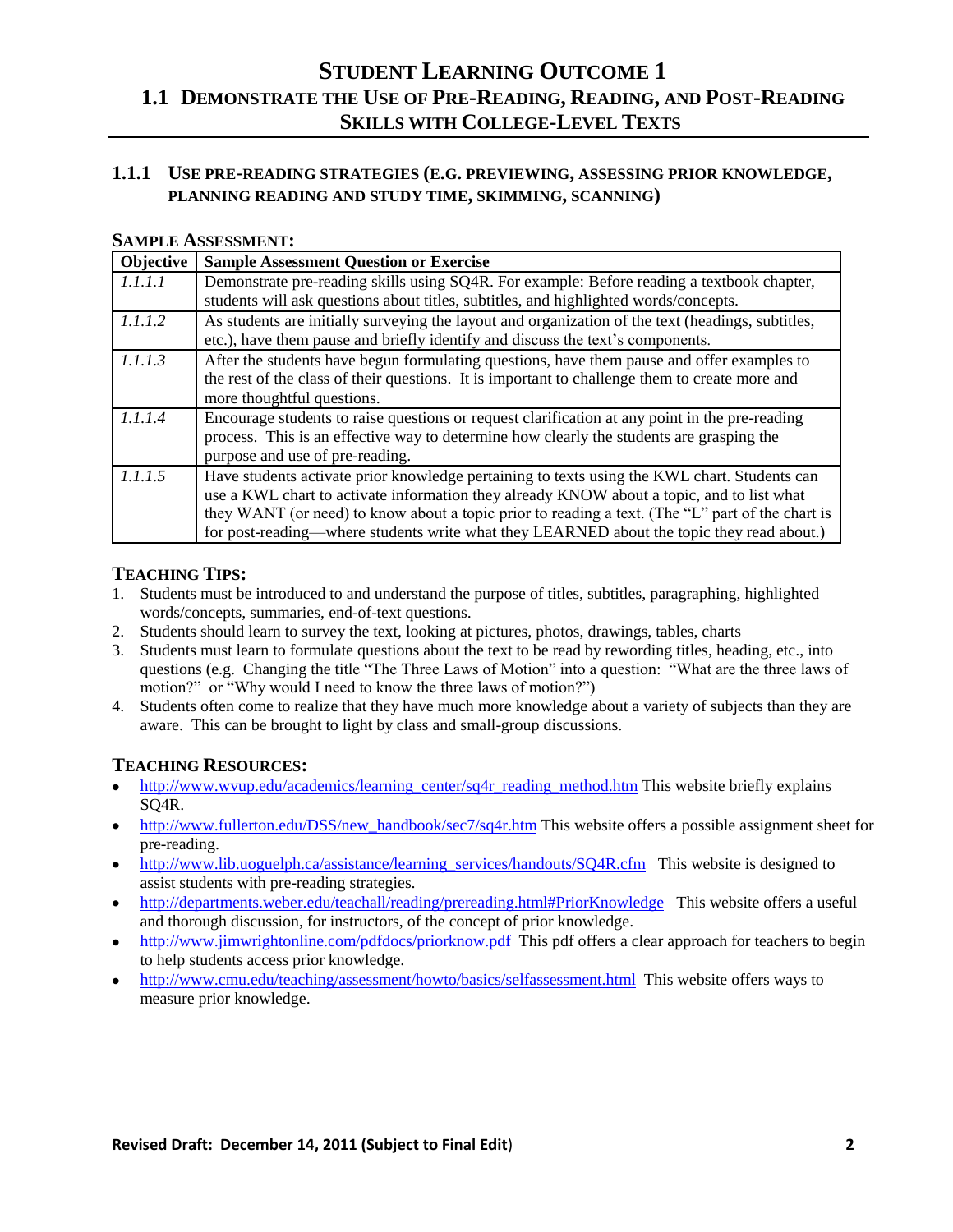### **1.1.2 USE READING STRATEGIES (E.G. ANNOTATING, ASKING QUESTIONS, SUMMARIZING)**

#### **SAMPLE ASSESSMENT:**

| Objective | <b>Sample Assessment Question or Exercise</b>                                                                                                                                                                                                                                                                                                                                                                                       |
|-----------|-------------------------------------------------------------------------------------------------------------------------------------------------------------------------------------------------------------------------------------------------------------------------------------------------------------------------------------------------------------------------------------------------------------------------------------|
| 1.1.2.1   | While reading, have students stop after each paragraph to summarize what is being said by<br>annotating in the margin of the text. After using this strategy for several paragraphs within a text,<br>have students identify interconnections of ideas by summarizing several paragraphs into the<br>larger idea being expressed.                                                                                                   |
| 1.1.2.2   | While reading, have students locate and examine the meaning of any unknown vocabulary words.<br>Then, have students re-read the sentences around the area where each unknown word was found<br>and write the learned meaning in the margin of the text beside the unknown word for future<br>reference.                                                                                                                             |
| 1.1.2.3   | Teach students to have an annotated conversation with the author of a text by having students<br>formulate clear and precise questions, problems, and statements related to what they are reading<br>then writing those ideas down in the margin of the text. Then, have students gather and assess<br>information about the questions, problems, and statements they pose and compare that<br>information to what the author says. |
| 1.1.2.4   | While reading, have students rephrase key areas of a text to read in the form of a question then<br>have students evaluate each question for importance and relevance. Teach students to use the<br>most important and relevant questions as a guide to preparing for a test over the read material.                                                                                                                                |
| 1.1.2.5   | Teach students to use the pattern of organization a text uses by having them write in the margin of<br>the text the structure of the text. For example, have students write what two concepts are being<br>compared when the text uses a comparison pattern of organization.                                                                                                                                                        |

# **TEACHING TIPS:**

- 1. While reading, students need to be taught to formulate answers to the questions posed earlier in the pre-reading stage. This can be a written or oral exercise and it can be done individually or in small groups.
- 2. Anticipating possible test questions that students might experience later is a useful comprehension tool.
- 3. Students must be taught to understand that annotating is not the same as highlighting or underlining; rather, it is a written demonstration of understanding or interpreting.
- 4. Inevitably, students will be confronted with unknown (or unfamiliar) words while reading a text. Techniques for tackling problematic words become second nature after practice.
- 5. Students must understand that all readers' minds wander from time to time while reading even the most engaging texts. It's not a sign of a "bad reader."
- 6. Students must be trained to understand that reading is an active process, one that requires the reader to access how the text aligns itself with what the reader already knows and/or believes.
- 7. Students must learn to critically challenge what they read.
- 8. Explore the world of graphic organizers by allowing students to be creative in their choices of organizers. For example, social networking provides its own applications for graphic organizers. In addition, "corkboard" organizers, reading "calendars," and other atypical graphic organizers can help students see diagrams and charts in new ways.

# **TEACHING RESOURCES:**

- <http://sbcclearningresources.net/dla/2008/02/06/active-reading-strategy-marginal-annotation-2/> This website provides a thorough exercise for students (and instructors) in practicing and understanding annotation.
- [http://t4.jordan.k12.ut.us/cbl/images/CBL\\_Documents/wordattack.pdf](http://t4.jordan.k12.ut.us/cbl/images/CBL_Documents/wordattack.pdf) Although seemingly elementary, this is a clear exercise that models for students how to use word attack strategies.
- <http://www.thereadingworkshop.com/2010/03/word-attack-strategies.html>This is another simple, but informative site dealing with word attack strategies.

#### **Revised Draft: December 14, 2011 (Subject to Final Edit**) **3**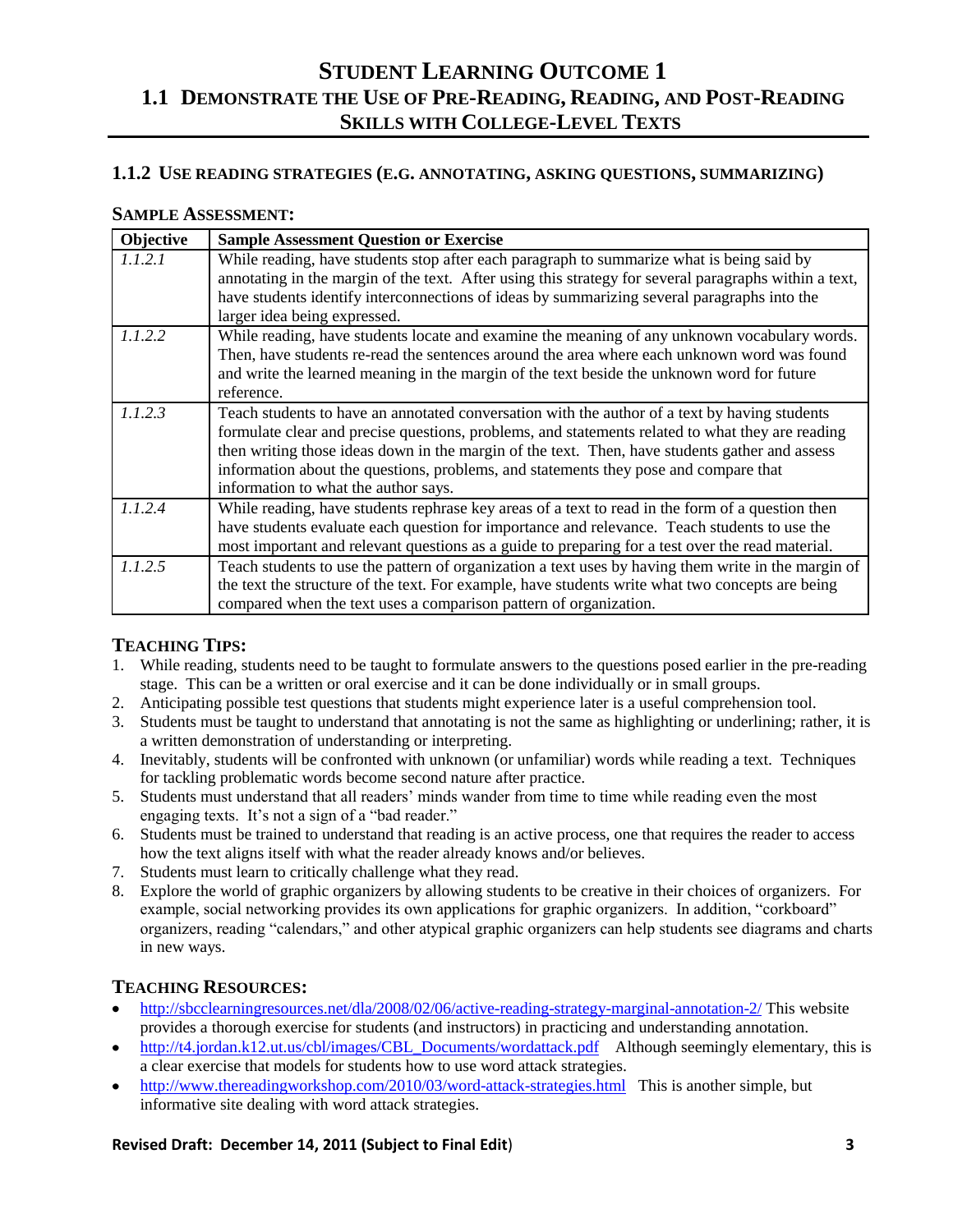- <http://www.benchmarkeducation.com/educational-leader/reading/metacognitive-strategies.html> This website offers a deceptively "rich" discussion and worksheet on metacognitive strategies.
- <http://www.chabotcollege.edu/learningconnection/ctl/FIGs/jumpstart/MARSIpacket.pdf>Scroll down to page 253 of this highly complex discussion of metacognition. The inventory list does a lot to clarify what makes up metacognition in reading.
- [http://www.iwu.edu/~writcent/glossing\\_ideas.html](http://www.iwu.edu/~writcent/glossing_ideas.html) This website explains the concept of glossing.
- [http://www.iptv.org/pd/strategicreading/rws\\_stratduring.cfm](http://www.iptv.org/pd/strategicreading/rws_stratduring.cfm) This website offers several during-reading  $\bullet$ strategies.
- <http://scc.losrios.edu/~langlit/reading/contextclues/intro1.htm> This tutorial leads students through the process of  $\bullet$ using context clues in reading.
- [http://www.readinga-z.com/more/reading\\_strat.html](http://www.readinga-z.com/more/reading_strat.html) Reading A-Z.com includes rich resources for word-attack, questioning, and many other reading strategies.
- [www.Audacity.com](http://www.audacity.com/) is an online recording "studio" that allows students to read aloud, save, and send sound files. Consider asking students to record themselves reading aloud and musing over questions and unknown words; next, have the student send the file(s) to the teacher.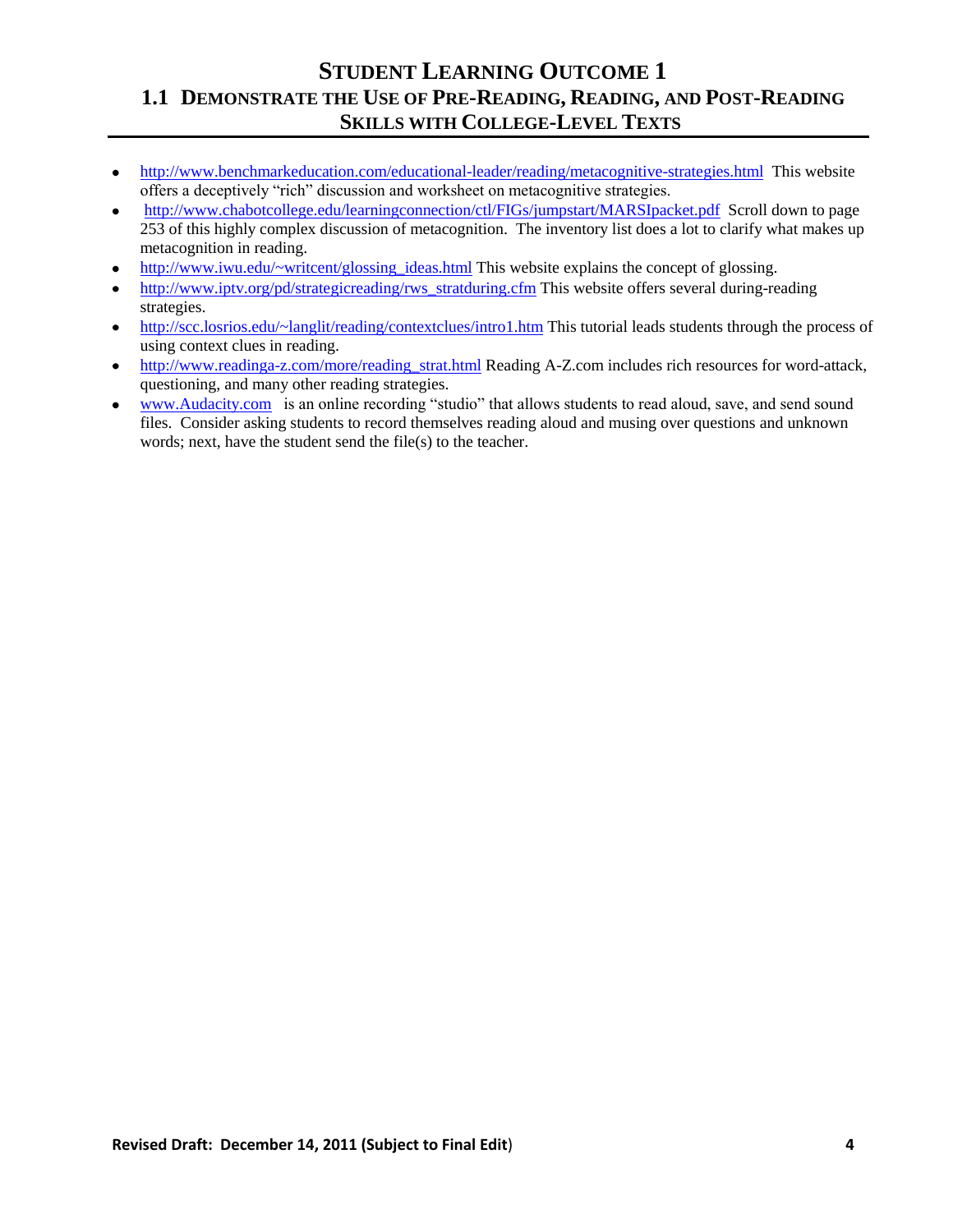### **1.1.3 USE POST-READING STRATEGIES (E.G. REVIEWING, SELF QUIZZING)**

#### **SAMPLE ASSESSMENT:**

| Objective | <b>Sample Assessment Question or Exercise</b>                                                                                                                                                                                                                                                          |
|-----------|--------------------------------------------------------------------------------------------------------------------------------------------------------------------------------------------------------------------------------------------------------------------------------------------------------|
| 1.1.3.1   | After reading a passage, have the students identify the topic, main idea, major and minor details<br>and answer the wh-questions and incorporate that information into a unified and cohesive<br>summary/synthesis.                                                                                    |
| 1.1.3.2   | After reading a chapter in a textbook, a passage in a novel, or a poem or play, have students<br>identify the author's purpose and explain how it affected their reading of the passage and describe<br>what reading method or technique they used to understand the passage.                          |
| 1.1.3.3   | Have students recite materials they have read to a classmate in order to improve recall.                                                                                                                                                                                                               |
| 1.1.3.4   | After practicing graphic organizers including but not exclusive to maps, Venn Diagrams, charts,<br>time lines, outlines, cause and effect flow charts, and compare/contrast charts, have students select<br>a graphic organizer to help them recall the information in a reading selection for a test. |
| 1.1.3.5   | Have students select the vocabulary and tone that helped them determine the audience of a<br>reading. Working individually, in pairs, or ingroups, have them rewrite the passage for a different<br>audience.                                                                                          |
| 1.1.3.6   | Have students write a statement of agreement/disagreement about a text and then provide adequate<br>and relevant support for that belief.                                                                                                                                                              |
| 1.1.3.7   | Have students work in small groups to generate potential test questions; then have each group<br>answer the questions posed by another group.                                                                                                                                                          |
| 1.1.3.8   | Have the students write clear, concise paragraphs to answer the questions at the end of a chapter or<br>reading. Students can work independently, in pairs, or in groups to answer specific questions.                                                                                                 |

#### **TEACHING TIPS:**

- 1. Teach students to identify the topic and author's assertion of a reading and then use this information to figure out and write the main idea or point of the text. They should then use this information to identify the major and minor details of the reading.
- 2. Use a variety of graphic organizers throughout the semester so that students will develop their understanding of how written material is organized.
- 3. Teach tone words before having students identify the tone of reading material.

- Examples of several graphic organizers for the students to use.
- Readings from the text, chapters in a textbook used at the college level, novels, magazines, trade journals, and readings from the Internet.
- Articles from the newspaper or trade journals.
- Questions at the end of any chapter in any textbook, novel or other source.
- <http://studyzone.org/testprep/ela4/h/authorpur.cfm> This website addresses author's purpose.  $\bullet$
- <http://www.quia.com/rr/144406.html> This interactive website helps students develop their comprehension  $\bullet$ skills.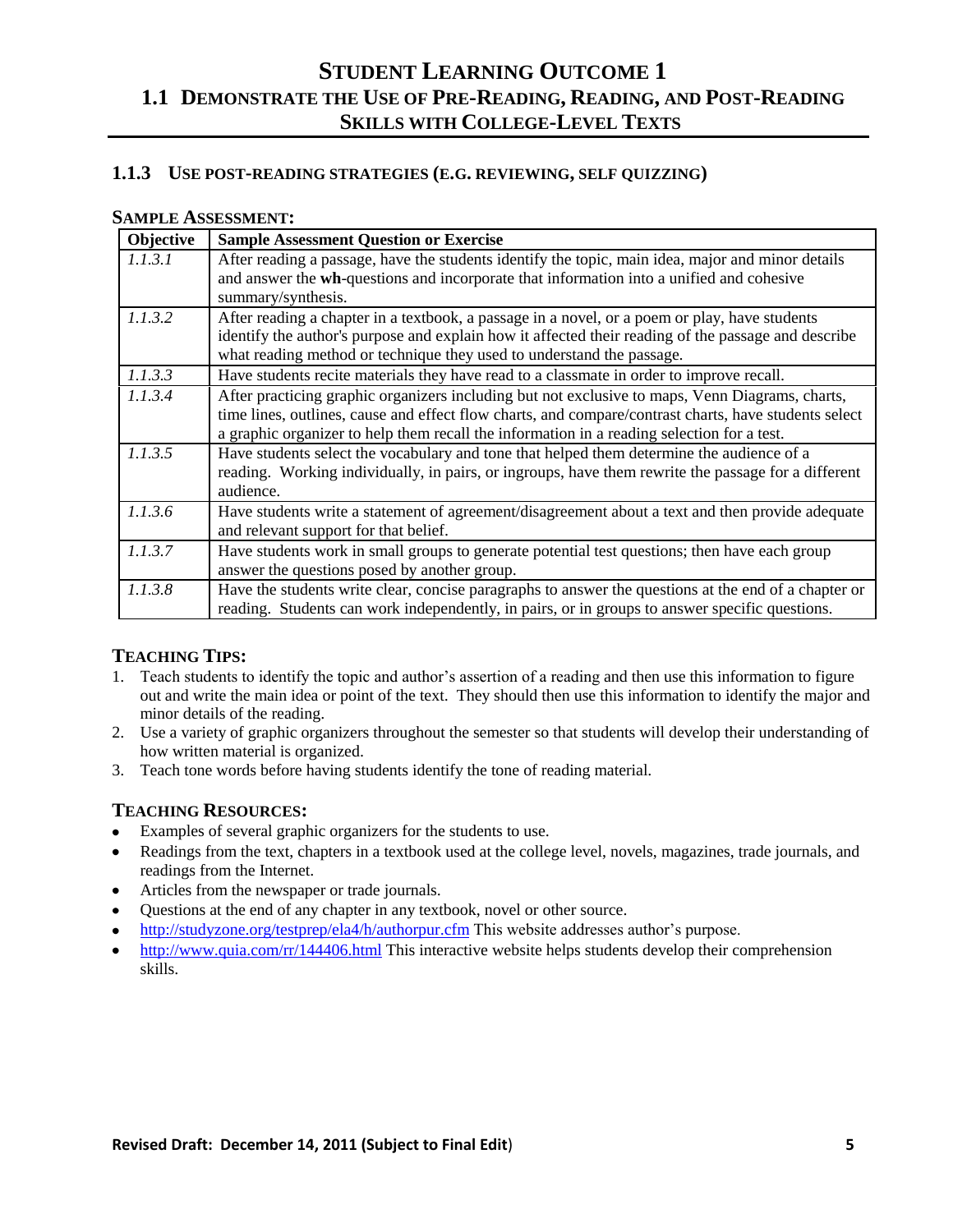# **1.1.4 USE METACOGNITIVE SKILLS TO SELF-MONITOR THROUGHOUT THE READING PROCESS (E.G. SELF-MONITORING, MAKING CONNECTIONS, AND ASSESSING COMPREHENSION)**

#### **SAMPLE ASSESSMENT:**

| Objective | <b>Sample Assessment Question or Exercise</b>                                                       |
|-----------|-----------------------------------------------------------------------------------------------------|
| 1.1.4.1   | If the students do not want to use SQ4R, have them do an Internet search for reading processes and  |
|           | select a process that they feel would work for them. Have them compare and contrast the basic       |
|           | elements of the process to SQ4R. Then have them describe the process and demonstrate to the         |
|           | class how the process can be used.                                                                  |
| 1.1.4.2   | If the students want to use SQ4R, practice the process using a variety of readings and have them    |
|           | explain how the Survey step might change depending upon the reading.                                |
| 1.1.4.3   | Have the students write a description of what they do when they use each step of the reading        |
|           | process.                                                                                            |
| 1.1.4.4   | After discussing their experiences with reading, develop a list of the common problems they have    |
|           | with reading and poll the class to see how many have similar problems. During the first week of     |
|           | class, have students write a journal entry describing their experiences with reading and their      |
|           | strengths and weaknesses in reading. Have students set a goal for the month, and at the end of the  |
|           | month, have them self-evaluate their progress. Have them write another journal entry explaining     |
|           | how they achieved their goals or why they think they did not achieve them, and have them set        |
|           | goals for the next month. Repeat this process monthly throughout the semester.                      |
| 1.1.5.5   | Using a Directed Reading Thinking Activity, have the students stop at intervals during a reading    |
|           | and review the details of the reading and predict what will happen next in the reading. If they did |
|           | not comprehend what was read, have them reread the passage to determine what words, phrases or      |
|           | concepts are confusing them. Then have them determine what strategies they should use to solve      |
|           | this problem: Complete another rereading of the passage, use a dictionary, look up information of   |
|           | the Internet, ask the teacher or a friend.                                                          |
| 1.1.5.6   | Have students use the preview/survey part of the reading process to design wh-questions for a       |
|           | reading and write the questions in the text. While reading, have students stop after every 1,2 or 3 |
|           | paragraphs to write questions on index cards or in their notes or books about what they want to     |
|           | learn from the text.; have them highlight any words or passages that they find difficult to         |
|           | understand. After reading, have the students develop questions to be used with their class for a    |
|           | discussion of the passage.                                                                          |
| 1.1.5.7   | Start with easy reading material and have the students time themselves to determine how fast they   |
|           | can read the passage. Add passages of increased difficulty and have the students explain why they   |
|           | are reading these passages more slowly; have them explain in writing why one needs to adjust rate   |
|           | of reading to meet the needs of the reading passage and to keep comprehension high.                 |

- 1. Encourage students not to skip over areas of confusion while they are reading; rather, have them stop and consider the nature of the confusion. Identifying misunderstanding is often a springboard to comprehension.
- 2. Students often think that rereading (or reading ahead) for clarity is not the "right" way to read. They should be encouraged to rethink this misconception.
- 3. If students are having difficulty, encourage them to pause and analyze their approach to reading; that is, do they lose concentration? Read too fast?
- 4. Advise students to remind themselves of their purpose for reading while they are engaging the text. It increases focus.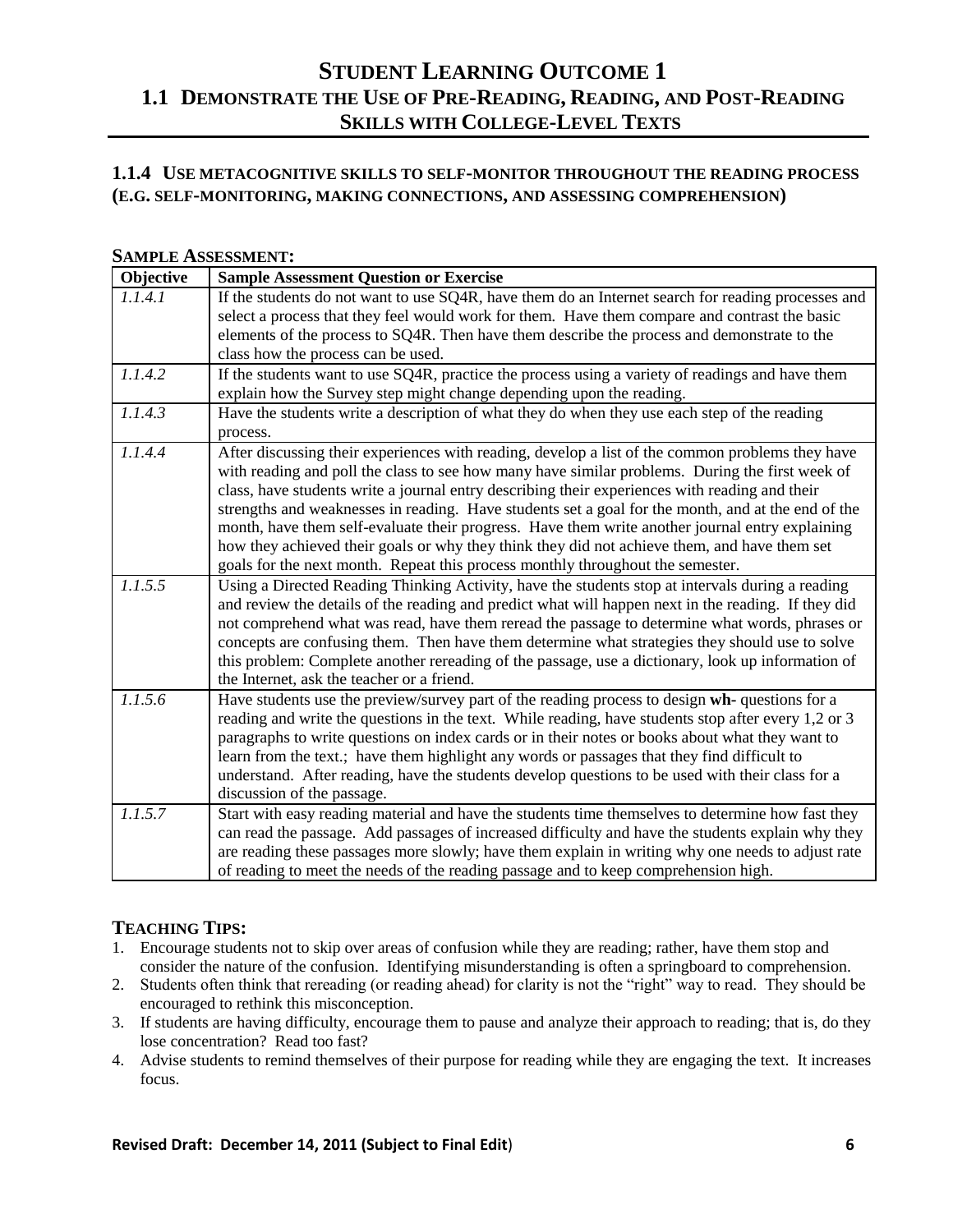- The Internet and any reading materials available.  $\bullet$
- Index cards and colored markers.  $\bullet$
- Readings at various levels of difficulty.  $\bullet$
- A stop watch or clock and a journal to record the amount of time and degree of comprehension.  $\bullet$
- <http://teacher.scholastic.com/reading/bestpractices/comprehension/flowchartofbehavior.pdf> This website shows  $\bullet$ a flowchart of self-correcting behaviors.
- <http://www.scholastic.com/teachers/lesson-plan/self-monitoring-strategies-and-vocabulary-games>This website  $\bullet$ presents information on self-monitoring for the reading process.
- [http://ohiorc.org/adlit/strategy/strategy\\_each.aspx?id=10](http://ohiorc.org/adlit/strategy/strategy_each.aspx?id=10) This website presents a discussion of self-monitoring,  $\bullet$ along with suggestions for helping students use self-monitoring techniques.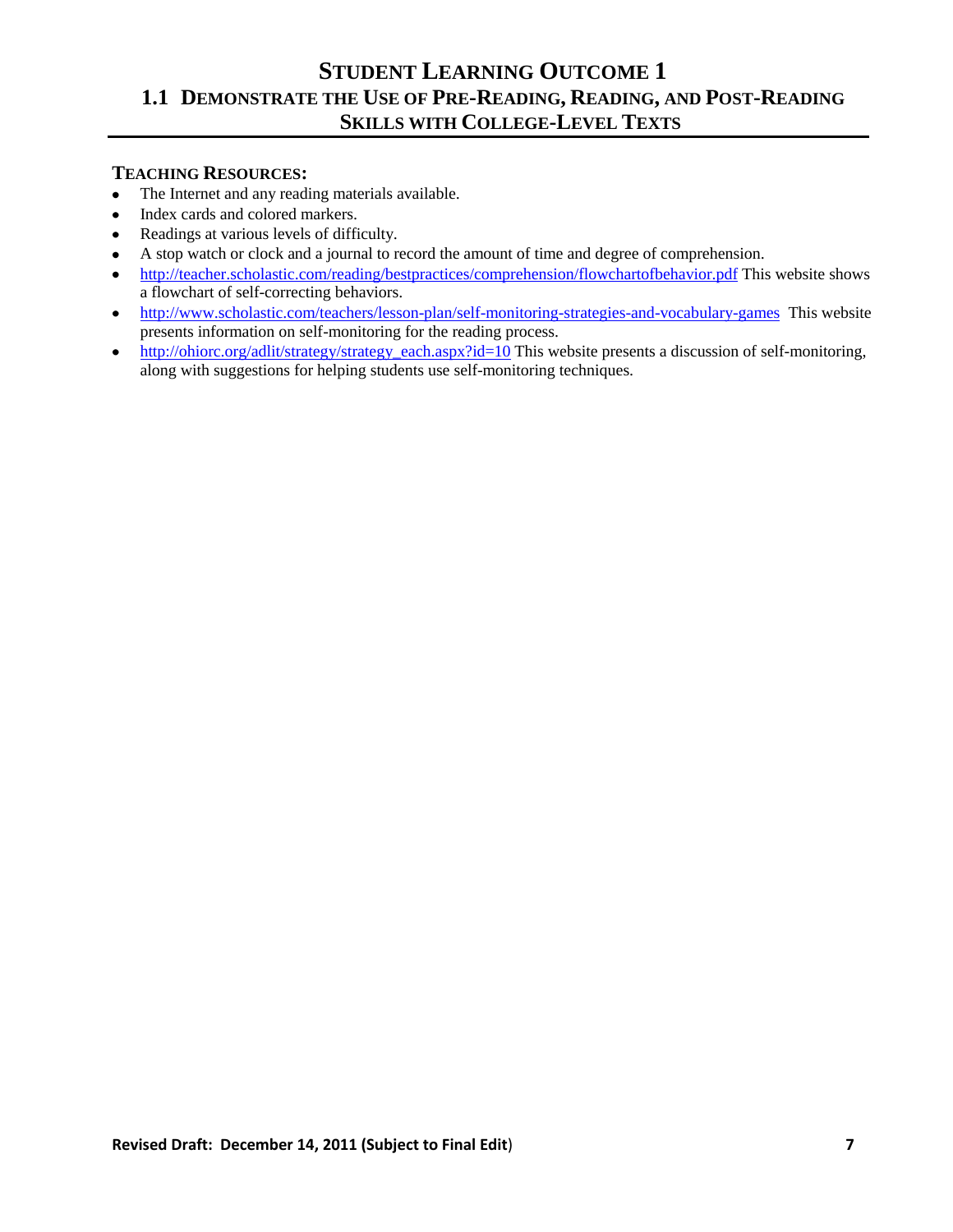# **SPECIFIC OBJECTIVES:**

# **Upon completion students will be able to:**

### **2.1 PRE-WRITE, DRAFT, REVISE, EDIT, AND PROOFREAD TEXTS:**

- 2.1.1 Assess rhetorical situations (e.g. audience, purpose, voice, meaning)
- 2.1.2 Apply techniques of invention (e.g. brainstorming, mapping, listing, outlining)
- 2.1.3 Revise to produce coherent, clear and unified texts
- 2.1.4 Edit to apply the conventions of academic written English, including grammar, usage and mechanics
- 2.1.5 Proofread to ensure accuracy of final published texts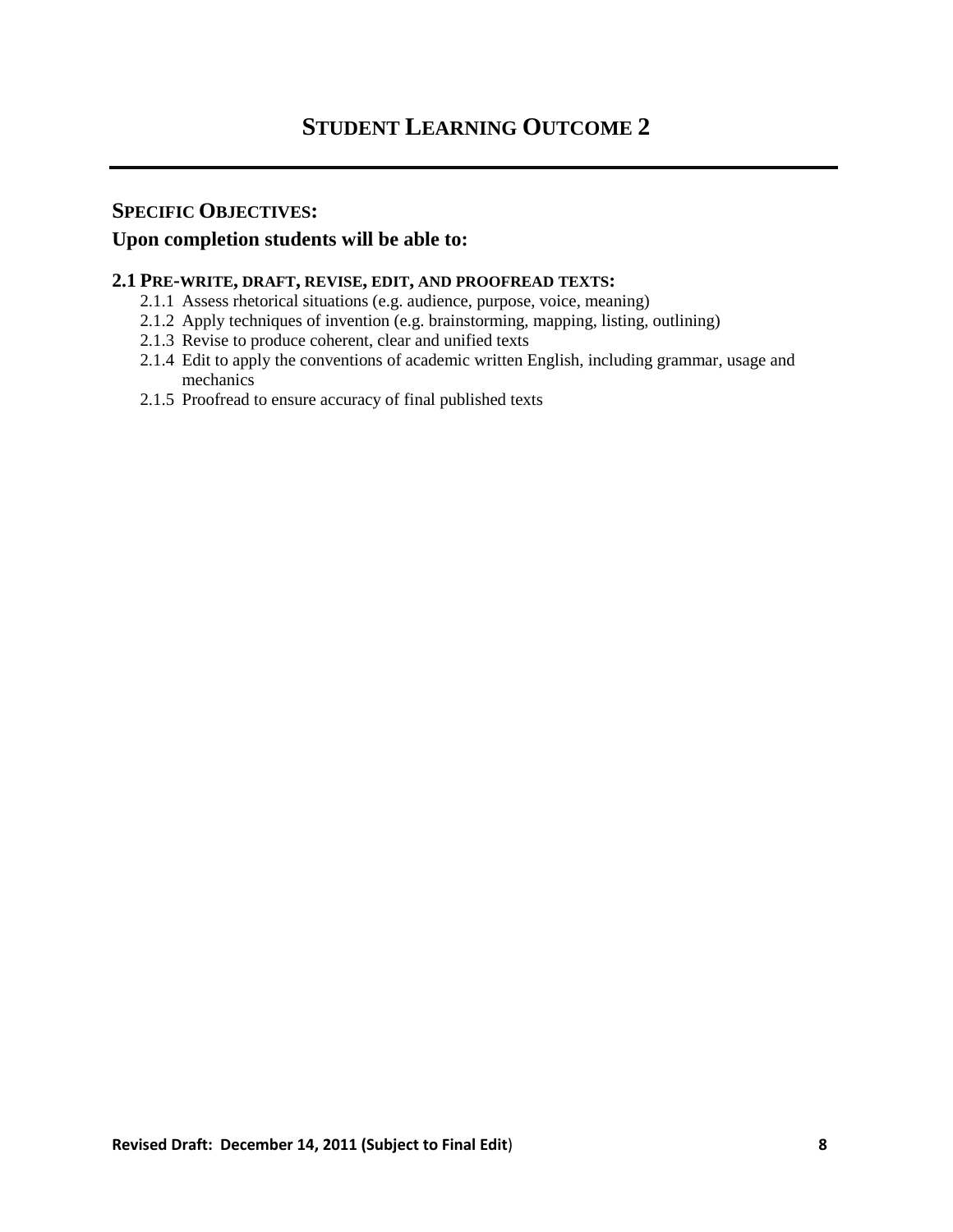### **2.1.1 ASSESS RHETORICAL SITUATIONS (E.G. AUDIENCE, PURPOSE, VOICE, MEANING)**

| <b>Objective</b> | <b>Sample Assessment Question or Exercise</b>                                                                                                                                                  |
|------------------|------------------------------------------------------------------------------------------------------------------------------------------------------------------------------------------------|
| 2.1.1.1          | Read a text and analyze it in terms of purpose, audience, writer, and subject.                                                                                                                 |
| 2.1.1.2          | Write a response to a scenario with an identified purpose and audience.                                                                                                                        |
| 2.1.1.3          | Read and evaluate a text in terms of the rhetorical situation and write a paragraph<br>addressing the writer (authority on the topic and image in the work), the audience, and the<br>purpose. |

#### **SAMPLE ASSESSMENT:**

- 1. An example for objective 2.1.1.2 (response to a scenario) could include: *You have a test scheduled in two days, but your boss has asked you to fill in for a sick co-worker at the same time. Write an email to the boss or teacher about your situation and proposed solution.*
- 2. Discuss PAWS, which applies to both reading and writing:
	- a. Purpose—What is the writer's purpose? Is the writer trying to inform, persuade, entertain, etc.?
	- b. Audience—Who is the audience, and what are the author's assumptions about this group?
	- c. Writer—How does the author come across in the work? Does the author seem knowledgeable? Fair? Authoritative?
	- d. Subject—What is the subject of the text?
- 3. The Purdue Online Writing Lab—"The Rhetorical Situation" <http://owl.english.purdue.edu/owl/resource/625/01/> This site provides an overview of the rhetorical situation focusing on author, audience, text, and context.
- 4. West Chester University—"An Overview of the Rhetorical Situation" <http://brainstorm-services.com/wcu-2004/rhetorical-situation.html> In addition to providing an overview of the rhetorical situation, this site focuses on writing for different purposes (objective, expressive, persuasive).
- 5. McLean, Scott. "Business Communication for Success" Flatworld Knowledge. <http://www.flatworldknowledge.com/pub/business-communication-success/70199#web-70199> This site focuses more on considering the rhetorical situation in speeches, but the information about considering "who, what, when, why, where, and how" is relevant to writing as well.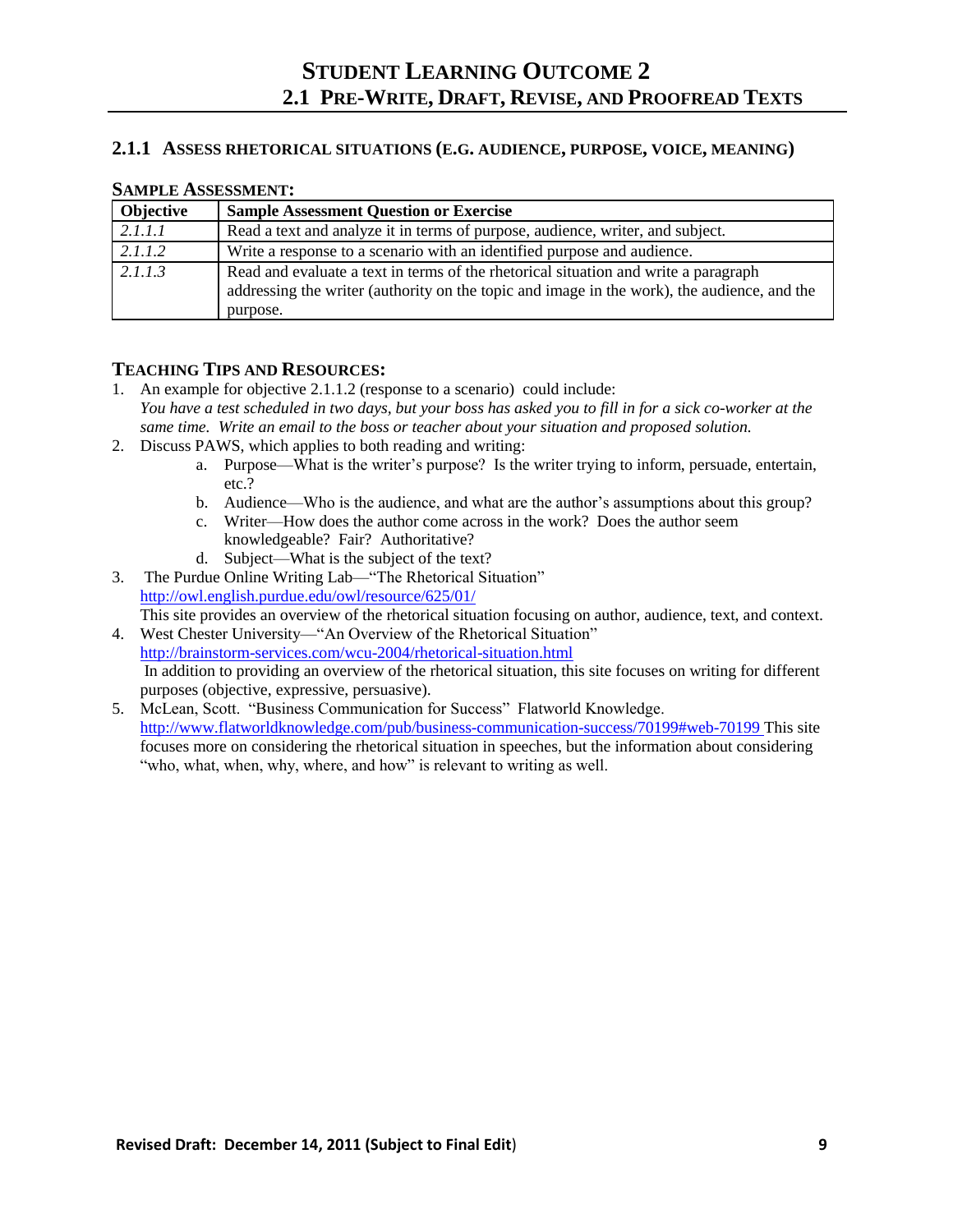### **2.1.2 APPLY TECHNIQUES OF INVENTION**

#### **SAMPLE ASSESSMENT:**

| <b>Objective</b> | <b>Sample Assessment Question or Exercise</b>                                             |
|------------------|-------------------------------------------------------------------------------------------|
| 2.1.2.1          | Demonstrate the use of various invention strategies (brainstorming, listing, etc.) before |
|                  | starting the draft of a writing assignment.                                               |

- 1. Introduce a variety of invention strategies including but not limited to brainstorming, listing, clustering, and freewriting. Students will develop their preferences, which are often based on their learning styles.
- 2. The Purdue Online Writing Lab--"Introduction to Prewriting (Invention)" <http://owl.english.purdue.edu/owl/resource/673/1/> This site provides students with questions and processes to help them begin the writing process.
- 3. The Purdue Online Writing Lab—"Symptoms and Cures for Writer's Block" <http://owl.english.purdue.edu/owl/resource/567/1/> This site presents "symptoms" the student may have in terms of writer's block along with possible "cures" that include invention strategies.
- 4. Dartmouth Writing Program—"Invention" <http://www.dartmouth.edu/~writing/materials/tutor/problems/invention.shtml> This site introduces different invention strategies and discusses the benefits of a discovery draft.
- 5. Antioch University Virtual Writing Center—"Writing Invention Strategies" <https://access.antioch.edu/apps/VirtualWritingCenter/documents/Writing%20Invention%20Strategies.pdf> This PDF file includes an introduction to invention strategies as well as an "inquiry planner" students can use as they start a writing assignment.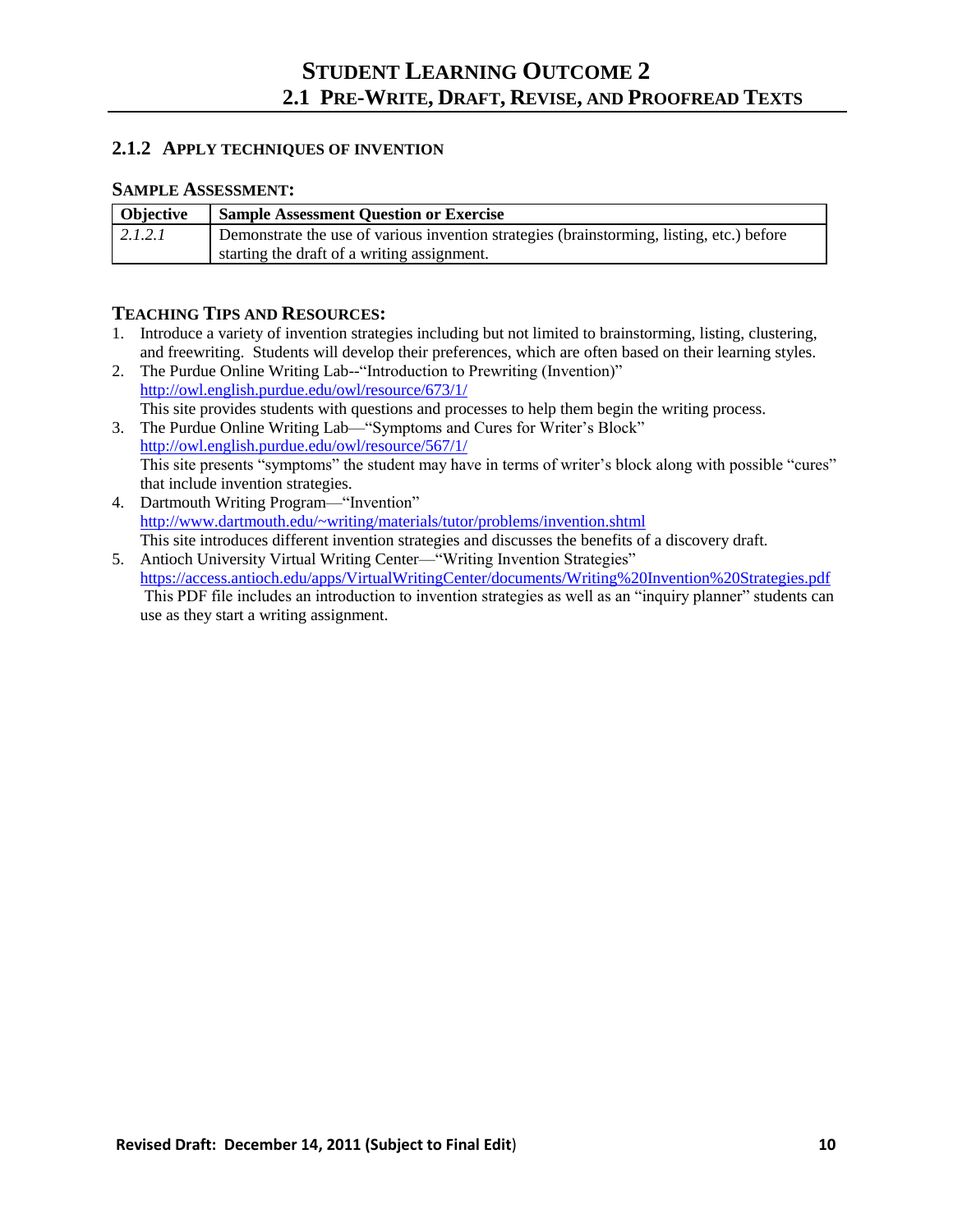# **2.1.3 DRAFT WITH CONSIDERATION OF SUBJECT, AUDIENCE, PURPOSE, VOICE, WRITTEN EXPRESSION AND MEANING**

### **SAMPLE ASSESSMENT:**

| Objective | <b>Sample Assessment Question or Exercise</b>                                                                                                                                                                                                                                                                                                      |
|-----------|----------------------------------------------------------------------------------------------------------------------------------------------------------------------------------------------------------------------------------------------------------------------------------------------------------------------------------------------------|
| 2.1.3.1   | Have students summarize each other's written texts; use the summaries to evaluate whether<br>their own texts have successfully expressed the intended subject, purpose, meaning, and<br>voice.                                                                                                                                                     |
| 2.1.3.2   | Have students write a reaction paragraph to an assigned reading. In the paragraph, identify<br>purpose, audience and voice. In a follow-up assignment, incorporate each of the elements in<br>an original composition. Peers will evaluate the paragraph and identify audience, purpose,<br>and voice of the writing. Summarize each other's work. |

- 1. When possible have students react in writing to the reading they have done. This allows for identification of audience, purpose, tone and voice in the work of another before the student finds his or her own voice. In preparation for the writing, introduce author's purpose through reading of examples of persuasive, entertaining and informative writing. Have students note the differences in each purpose and discuss the uses of each.
- 2. As purpose is discussed, lead students to make the connection between purpose, tone and audience. When possible, have the students articulate the relationship among the three.
- 3. A good reference is [http://www.ncteamericancollection.org/assets/pdf/ph\\_authors\\_purpose.pdf.](http://www.ncteamericancollection.org/assets/pdf/ph_authors_purpose.pdf) The author uses paragraphs from the works of Welty and Hughes as practice for identifying purpose and tone.
- 4. A good resource for introducing the concept of voice is [http://www.examiner.com/writing-in](http://www.examiner.com/writing-in-denver/author-voice)[denver/author-voice.](http://www.examiner.com/writing-in-denver/author-voice) The author uses the works of Capote and Pilcher to show distinctions in voice. She also sets forth the concept that one's own voice cannot be taught but must be discovered.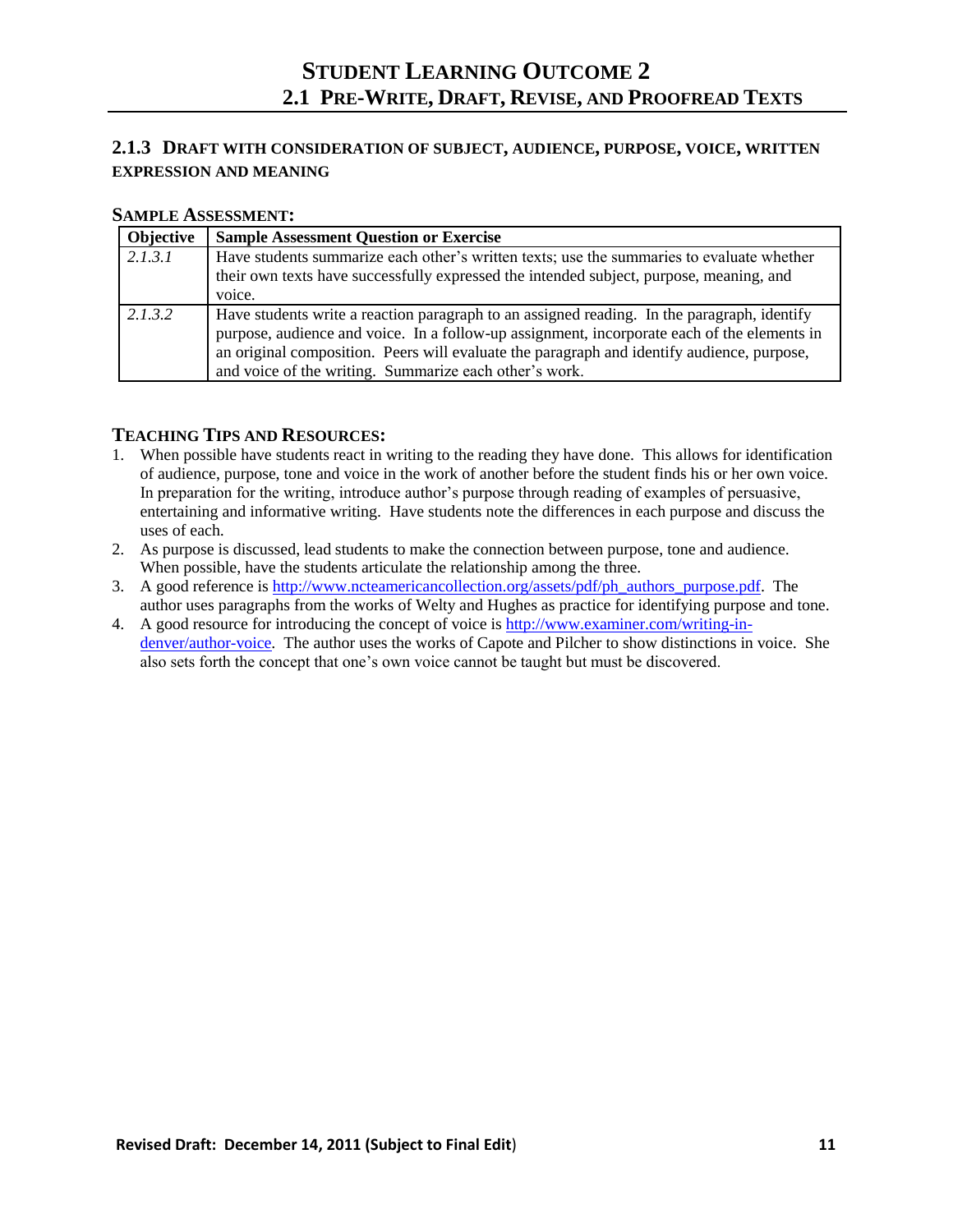### **2.1.4 REVISE TO PRODUCE COHERENT, CLEAR AND UNIFIED TEXTS**

| Objective | <b>Sample Assessment Question or Exercise</b>                                                    |
|-----------|--------------------------------------------------------------------------------------------------|
| 2.1.4.1   | Insert the appropriate transition for coherence:                                                 |
|           | Many people believe successful people are lucky and talented; ________, in his book The          |
|           | Talent Code, Daniel Coyne suggests otherwise and contends that it takes 10,000 hours, or ten     |
|           | years, of deliberate practice to develop expertise. (first, then, during, <b>however</b> , when) |
| 2.1.4.2   | <b>Revise for Clarity</b>                                                                        |
|           | While walking the trail at The Mariners' Museum, we discovered a 400-year-old tree that had      |
|           | fallen during the storm which was fortified with concrete from a lightning strike over 50 years  |
|           | ago.                                                                                             |
|           | Example:                                                                                         |
|           | While walking the trail at The Mariners' Museum after the storm, we discovered a fallen 400-     |
|           | year-old tree that had been fortified with concrete as a result of a lightning strike over 50    |
|           | years ago.                                                                                       |
| 2.1.4.3   | <b>Revise from Passive to Active Voice:</b>                                                      |
|           | Because the mechanical shark malfunctioned daily, shooting for the film Jaws was extended        |
|           | beyond the original 55 days by the 28-year-old director, Steven Spielberg.                       |
|           | Example:                                                                                         |
|           | Because the mechanical shark malfunctioned daily, Steven Spielberg, the 28-year-old              |
|           | director, extended the filming of <i>Jaws</i> beyond the original 55 days.                       |

#### **SAMPLE ASSESSMENT:**

- 1. Introduce the lesson with this: It took E.B. White two years to come up with, "Where's Papa going with that ax?" said Fern to her mother as they were setting the table for breakfast." (White, E. B. 2001. *Charlotte's Webb*. Harper Collins.) Explain that even the best writers need time to reflect and revise.)
- 2. Use the following sites for additional revision exercises and lessons:
	- <http://grammar.ccc.commnet.edu/grammar/>  $\bullet$
	- <http://writingcenter.unc.edu/resources/handouts-demos/writing-the-paper/revising-drafts>
- 3. Students who do not have an assigned writing group may want to use this site to hear their essays read aloud:<http://www.naturalreaders.com/index.htm>(This site is a way to create a personal writing group for revising to catch errors a student may miss in a silent reading.)
- 4. Use the **STAR** approach to revision: **S**ubstitute, **T**ake Things Out, **A**dd, and **R**earrange (Gallagher, K. 2006. *Teaching Adolescent Writers*. Portland, ME: Stenhouse, 59)
- 5. Rewrite a passage from a mentor text so it lacks clarity. Then ask the students to revise it before sharing the author's final version. This could be a model for peer editing practice.
- 6. Use different colored highlighters to mark deficiencies during peer editing: red for clarity, blue for coherence, and yellow for unity. Then allow time for students to correct the errors.
- 7. Locate examples that demonstrate the revision process of well-known authors. Remind students, "There are no final drafts, only deadlines." (Sharon Zuber, Coordinator of William and Mary's Writing Center.)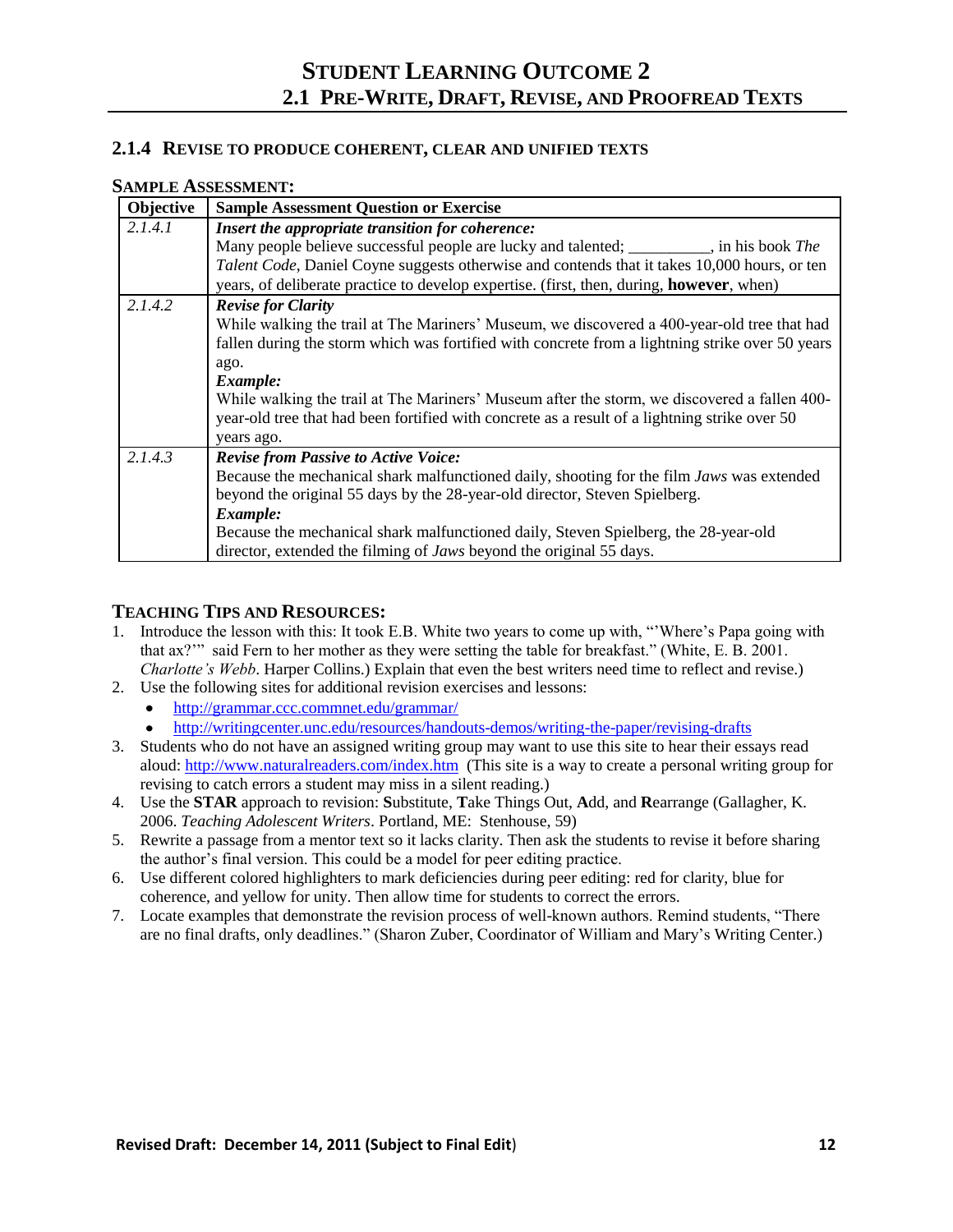# **2.1.5 EDIT TO APPLY THE CONVENTIONS OF ACADEMIC WRITTEN ENGLISH, INCLUDING GRAMMAR, USAGE AND MECHANICS**

#### **SAMPLE ASSESSMENT:**

| Objective | <b>Sample Assessment Question or Exercise</b>                                                                                                                                                                                                                                                                                                                                                                                                                                                                                                                                                                                      |
|-----------|------------------------------------------------------------------------------------------------------------------------------------------------------------------------------------------------------------------------------------------------------------------------------------------------------------------------------------------------------------------------------------------------------------------------------------------------------------------------------------------------------------------------------------------------------------------------------------------------------------------------------------|
| 2.1.5.1   | Identify and correct errors in grammar, usage, and mechanics. The following paragraph is a<br>sample passage that could be used:                                                                                                                                                                                                                                                                                                                                                                                                                                                                                                   |
|           | My most memorible experience from elementary school happen in Ms. Higgins Geography<br>class. She gave us a quizz that I hadn't studied for. When I saw the 10 questions I knew I was<br>dead. I didn't know a single answer so I decide too guess. I sat their at my desk, pencil in hand<br>and took a stab at chosing the correct multiple choice answer. Ms. Higgins returned my paper<br>with a big orange smiley face draw on mine. That means only one thing I had got the highest<br>mark in the class. I'd guessed 9 of the ten correct. Ms. Higgins said "That this just went to<br>prove what you could do if i study". |
| 2.1.5.2   | In groups of sentences, pick the sentence that has no errors. For example:                                                                                                                                                                                                                                                                                                                                                                                                                                                                                                                                                         |
|           | Which one of these sentences uses the apostrophe correctly?<br>A. My sister's name is Rose.                                                                                                                                                                                                                                                                                                                                                                                                                                                                                                                                        |
|           | B. My sister's names are Brenda and Linda.                                                                                                                                                                                                                                                                                                                                                                                                                                                                                                                                                                                         |
|           | C. That womans' name is Sue.                                                                                                                                                                                                                                                                                                                                                                                                                                                                                                                                                                                                       |
|           | Which one of these sentences uses the verbs LAY or LIE correctly?                                                                                                                                                                                                                                                                                                                                                                                                                                                                                                                                                                  |
|           | A. John needs to lay down.                                                                                                                                                                                                                                                                                                                                                                                                                                                                                                                                                                                                         |
|           | B. Lay your book on the shelf.                                                                                                                                                                                                                                                                                                                                                                                                                                                                                                                                                                                                     |
|           | C. I laid in bed for three hours.                                                                                                                                                                                                                                                                                                                                                                                                                                                                                                                                                                                                  |
| 2.1.5.3   | In sentences that contain words that are easily confused, students will select the correct word.                                                                                                                                                                                                                                                                                                                                                                                                                                                                                                                                   |
|           | For example:                                                                                                                                                                                                                                                                                                                                                                                                                                                                                                                                                                                                                       |
|           | 1. You are (to, too, two) late to get the special discount.                                                                                                                                                                                                                                                                                                                                                                                                                                                                                                                                                                        |
|           | 2. The children are going to meet (there, their, they're) parents after school.                                                                                                                                                                                                                                                                                                                                                                                                                                                                                                                                                    |
|           | 3.<br>(Your, You're) going to be late for class.                                                                                                                                                                                                                                                                                                                                                                                                                                                                                                                                                                                   |
| 2.1.5.4   | Using an editing guide or checklist, have students analyze their papers using a process that<br>works through editing overall organization, editing paragraphs, editing sentences, and editing<br>words.                                                                                                                                                                                                                                                                                                                                                                                                                           |

- 1. Using one or two of the students' first papers, help them identify the kinds of mistakes they typically make.
- 2. Provide mini-lessons on those typical errors as needed via software, websites, textbook exercises or handouts.
- 3. Group students according to the types of errors they make and have them peer review the papers.
- *4.* Have students edit their own papers using a checklist or guide provided in a textbook or by the teacher. For example, see pages 242-245 in *Norton Field Guide to Writing with Readings and Handbook, 2nd ed.*
- *5.* Use the *Longman Writer's* companion web site with editing strategies:
	- [http://wps.ablongman.com/long\\_anson\\_lwc\\_3/24/6157/1576256.cw/index.html](http://wps.ablongman.com/long_anson_lwc_3/24/6157/1576256.cw/index.html)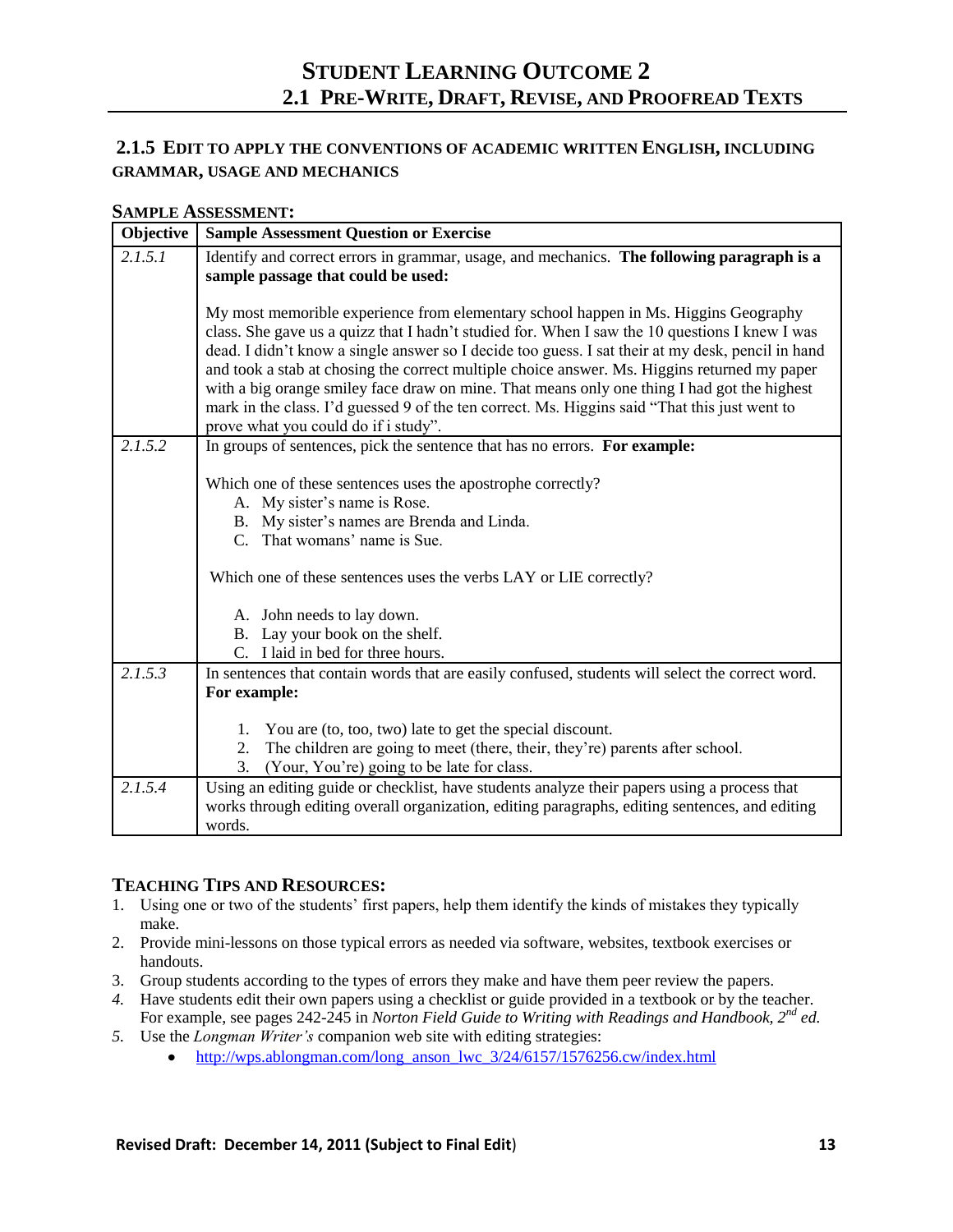# **2.1.6 PROOFREAD TO ENSURE ACCURACY OF FINAL PUBLISHED TEXTS**

#### **SAMPLE ASSESSMENT:**

| Objective | <b>Sample Assessment Question or Exercise</b>                                              |
|-----------|--------------------------------------------------------------------------------------------|
| 2.1.6.1   | Proofread the text to ensure that all changes, revisions, and grammatical corrections have |
|           | been completed.                                                                            |
| 2.1.6.2   | Proofread the text to ensure that the first paragraph contains sufficient information to   |
|           | introduce the topic and gain the reader's attention.                                       |
| 2.1.6.3   | Proofread the text to ensure that each paragraph contains a topic sentence.                |
| 2.1.6.4   | Proofread the text to ensure that each paragraph contains supporting details.              |
| 2.1.6.5   | Proofread the text to ensure that the last paragraph ties the paper together and makes a   |
|           | valid conclusion.                                                                          |
| 2.1.6.6   | Proofread the text to ensure that all paragraphs are arranged in a logical sequence.       |
| 2.1.6.7   | Proofread the text to ensure that the paper in its entirety reads smoothly and makes the   |
|           | intended point.                                                                            |

# **TEACHING TIPS:**

- 1. Allow time between writing and proofreading so your composition will look new to you.
- 2. Read from a hard copy rather than a computer screen.
- 3. Use a ruler and slowly read your text line by line so you do not skip any words or sentences.
- 4. Read your text aloud or have someone else read it to you.
- 5. Read your paper sentence by sentence backwards to identify spelling errors and other mistakes.
- 6. Use a colored highlighter and mark your errors in the text as you proofread.
- 7. Keep a record of any mistakes that you commonly make.
- 8. Use a spell check and a grammar check with caution.
- 9. Use a good dictionary and a good handbook.
- 10. Make sure that you save your final copy.

- 1. Purdue OWL [http://owl.english.purdue.edu](http://owl.english.purdue.edu/)
- 2. The Writing Center [http://writingcenter.unc.edu](http://writingcenter.unc.edu/)
- 3. Proofreading for Common Surface Errors [http://www.indiana.edu](http://www.indiana.edu/)
- 4. The Writer's Handbook [http://writing.wisc.edu](http://writing.wisc.edu/)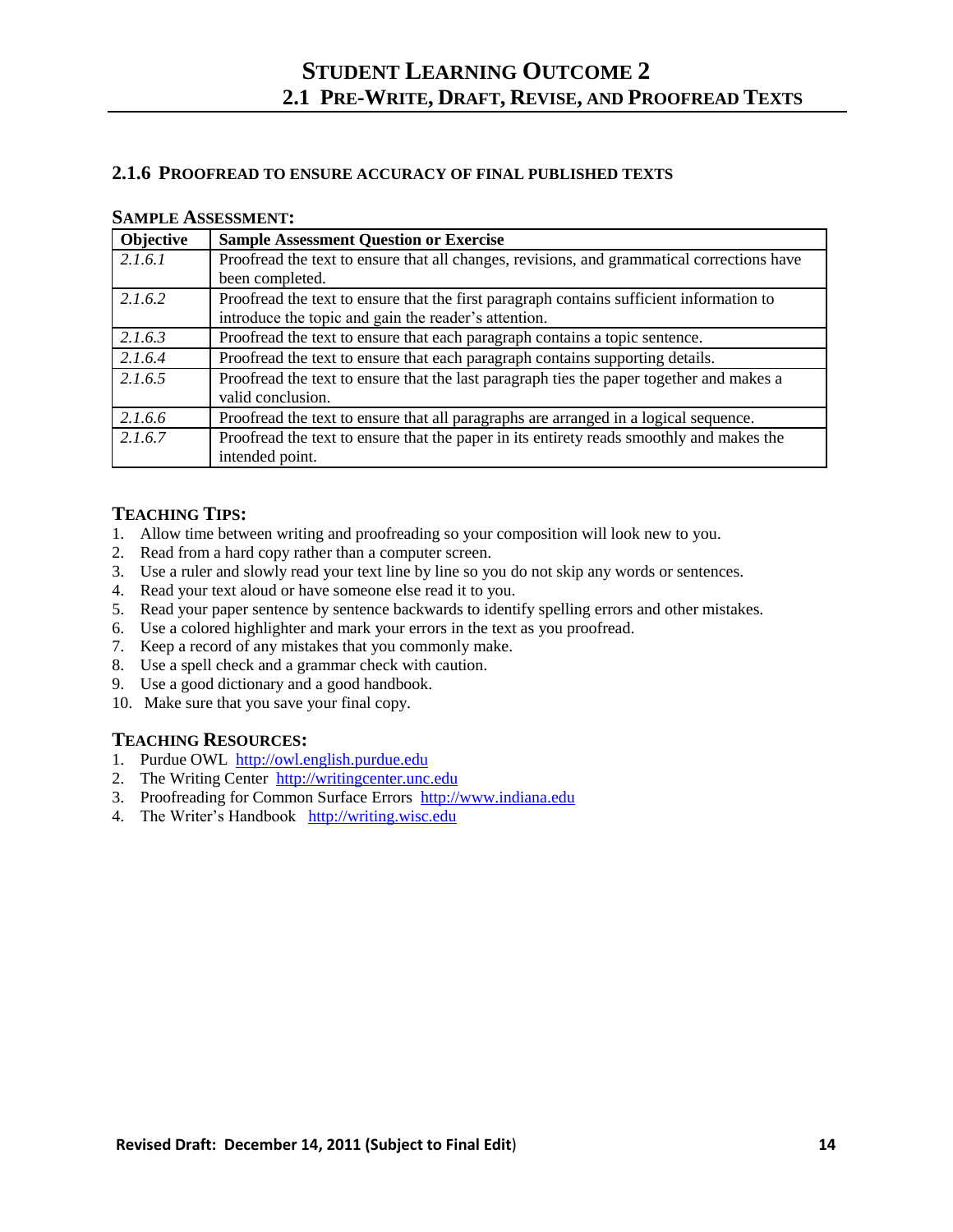# **STUDENT LEARNING OUTCOME 3**

# **SPECIFIC OBJECTIVES:**

# **Upon completion students will be able to:**

### **3.1 EXPAND VOCABULARY BY USING VARIOUS METHODS.**

- 3.1.1 Identify meaning of words in context, using
	- 3.1.1.1 Example clues
	- 3.1.1.2 Synonym clues
	- 3.1.1.3 Antonyms clues
	- 3.1.1.4 General context
- 3.1.2 Identify meaning of words by word parts according to
	- 3.1.2.1 Prefix meaning<br>3.1.2.2 Root meaning
	- Root meaning
	- 3.1.2.3 Suffix meaning
- 3.1.3 Identify meaning of words using reference materials
- 3.1.4 Developing a system for learning and integrating vocabulary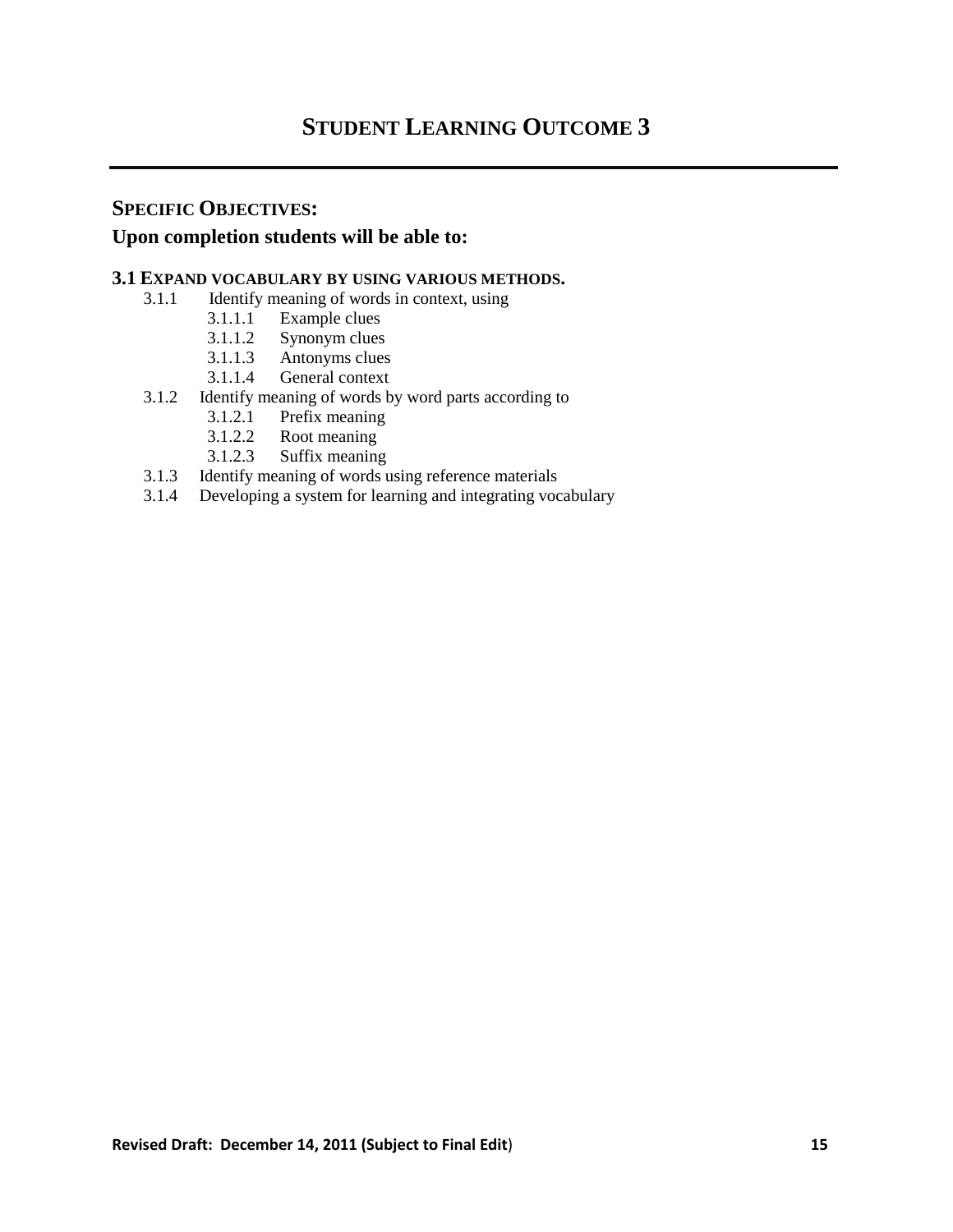# **STUDENT LEARNING OUTCOME 3 3.1 EXPAND VOCABULARY BY USING VARIOUS METHODS**

### **3.1.1 IDENTIFY MEANING OF WORDS IN CONTEXT, USING**

### **3.1.1.1 EXAMPLE CLUES**

#### **SAMPLE ASSESSMENT:**

| <b>Objective</b> | <b>Sample Assessment Question or Exercise</b>                                                                                                                                             |
|------------------|-------------------------------------------------------------------------------------------------------------------------------------------------------------------------------------------|
| 3.1.1.1.1        | <b>Reading:</b><br>Select words in texts and write possible definition based on example clues.<br>٠<br>Explain or justify the reasons for chosen definitions based on example clues.<br>٠ |
|                  | Writing:<br>Use selected words defined in various texts in original sentences that show appropriate<br>٠<br>meaning and usage.                                                            |

# **TEACHING TIPS:**

*Reading***:** Provide engaging paragraphs/sample texts and ask students to consider the underlined words (or choose their own words in the texts) and write the possible definitions of each of the selected words based on the context and explain the how they decided upon the meanings (see sample below).

> *The losing players on the team stared ahead in disbelief; a few had tears welling up in their eyes. Ignoring the shouts and commotion around them, they sat in shock. The obvious pain of their predicament showed on their faces. They all looked small, beaten and pathetic.*

*Writing***:** Ask students to use selected words in original sentences that show appropriate meaning and usage. Share the sentences and discuss meaning nuances.

*Leaving work late at night, Sarah found herself in a predicament when her car would not start.*

#### **TEACHING RESOURCES:**

**Why Vocabulary Instruction Matters:** Moore provides research confirming the important role that vocabulary plays in reading comprehension and in students' overall academic success. [http://www.ngsp.net/Portals/0/Downloads/HBNETDownloads/Edge\\_Mono\\_Moore2.pdf](http://www.ngsp.net/Portals/0/Downloads/HBNETDownloads/Edge_Mono_Moore2.pdf)

**Effective Vocabulary Instruction:** Sedita supports core tenets of vocabulary instruction and the connection between vocabulary knowledge and reading comprehension.

<http://www.keystoliteracy.com/reading-comprehension/effective-vocabulary-instruction.pdf>

**Robust Vocabulary Instruction:** Moore outlines broad and deep vocabulary knowledge students must develop to achieve reading and academic success. [http://www.ngsp.net/Portals/0/Downloads/HBNETDownloads/SEB21\\_0410A.pdf](http://www.ngsp.net/Portals/0/Downloads/HBNETDownloads/SEB21_0410A.pdf)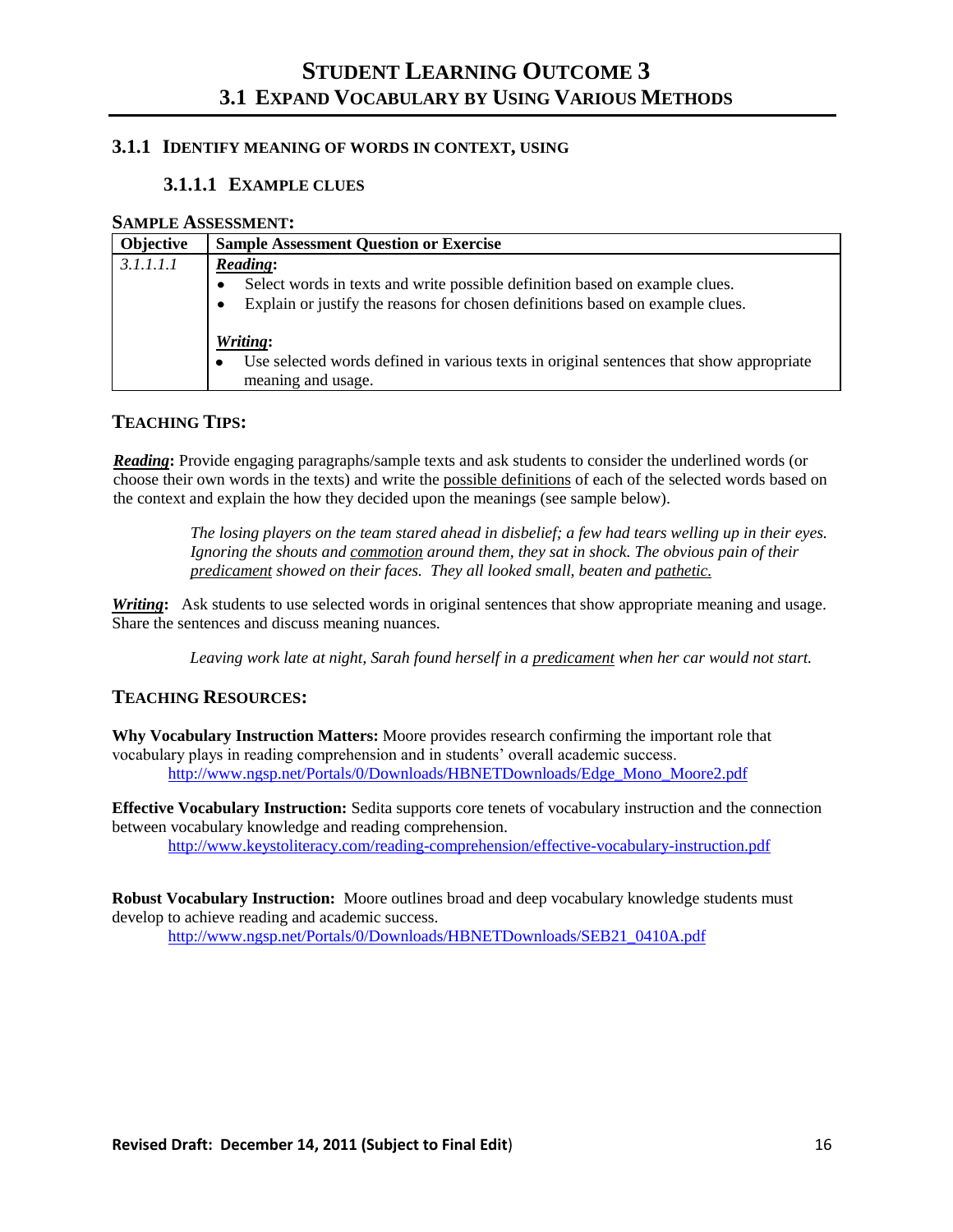# **STUDENT LEARNING OUTCOME 3 3.1 EXPAND VOCABULARY BY USING VARIOUS METHODS**

# **3.1.1 IDENTIFY MEANING OF WORDS IN CONTEXT, USING**

### **3.1.1.2 SYNONYM CLUES**

#### **SAMPLE ASSESSMENT:**

| Objective | <b>Sample Assessment Question or Exercise</b>                                                                                                                                                                                                                                                                                                                                                                                                                                                                                                                    |
|-----------|------------------------------------------------------------------------------------------------------------------------------------------------------------------------------------------------------------------------------------------------------------------------------------------------------------------------------------------------------------------------------------------------------------------------------------------------------------------------------------------------------------------------------------------------------------------|
| 3.1.1.2.1 | <b>Reading:</b><br>Select several passages from a variety of texts that include synonym clues/signal words.<br>Identify the target words, if not already indicated in the type, by marking them in the texts or<br>retyping the paragraph/passage and italicizing/bolding the target words. Remove the<br>synonym clues/signal words, leaving a blank space in the text. Be sure students have a list<br>(usually provided in their course text) of synonym clues/signal words for reference. Have<br>students complete the following and evaluate for accuracy: |
|           | Read the passage in entirety, using active reading skills;<br>a.<br>Identify the word(s) to be defined and look these words up in a dictionary resource if<br>b.<br>student does not know the denotation of the word $(s)$ ;<br>Consider what signal words would be appropriate and fill in the blank space with<br>c.<br>them.                                                                                                                                                                                                                                  |
|           | Writing:<br>Have students reword a passage (or sentences in it) by exchanging the location<br>of the synonym clue and the word(s). Evaluate for accuracy.<br><b>Example:</b>                                                                                                                                                                                                                                                                                                                                                                                     |
|           | A roux is often the base for a creamy sauce. This flour-butter combination may<br>appear simple in ingredients, but it is not simple in creation.<br>A flour-butter combination is often the base for a creamy sauce. This mixture,<br>known as a roux, may appear simple in ingredients, but it is not simple in creation.                                                                                                                                                                                                                                      |

- 1. Use passages from other course texts as well as ones from periodicals, essays, and your course text for students to explore and identify synonym clues. This effort can quickly lead to discussion on language usage and changes of same in disciplines and writing types.
- 2. Help students generate an on‐going synonym comparison list and use it to discuss how meaning changes with word selection. Refer to the list throughout the semester as a means to help students see the impact on clarity and coherence in effective word choice.
- 3. Use a course text online resource (such as MyLab) to provide more practice with synonyms.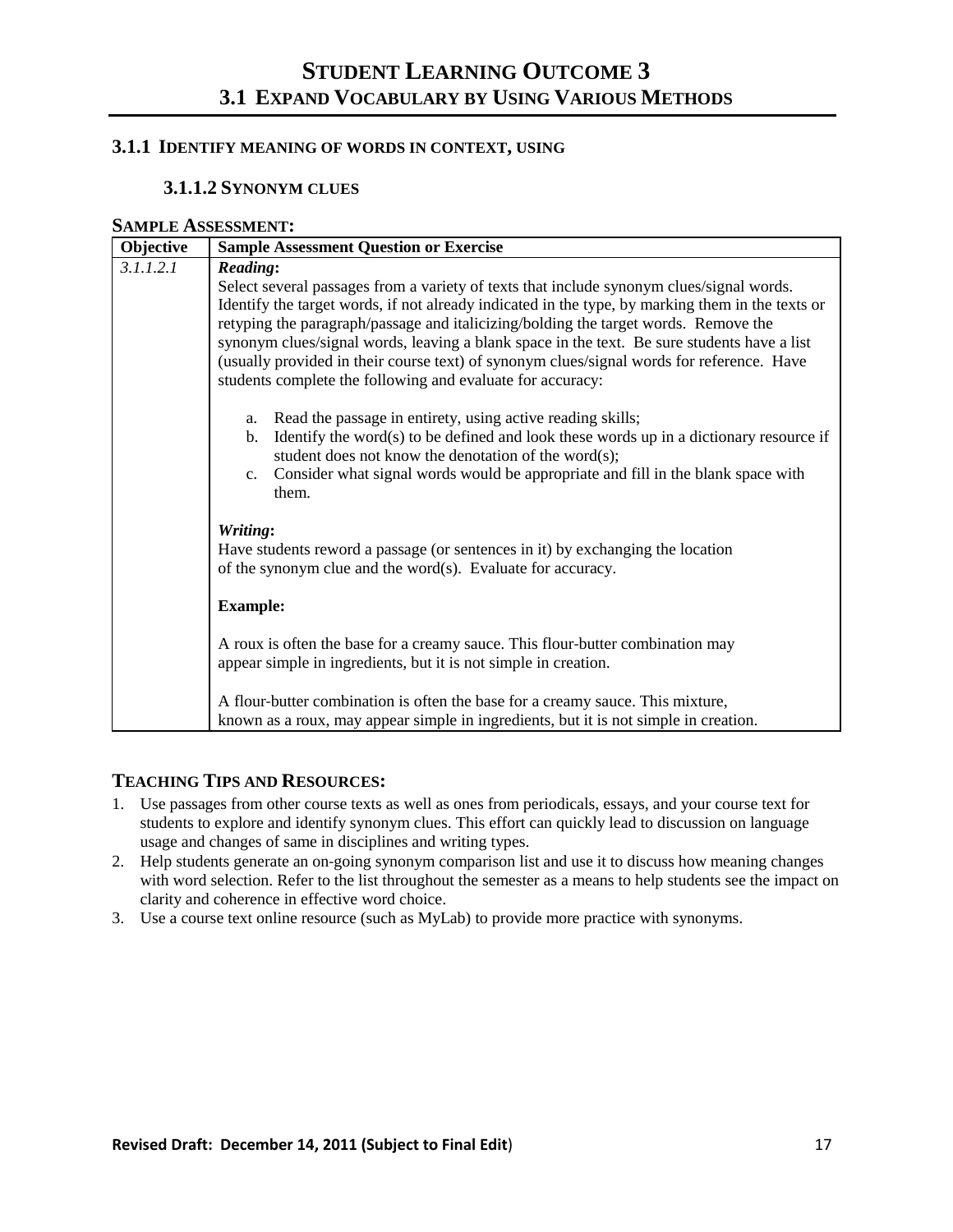### **3.1.1 IDENTIFY MEANING OF WORDS IN CONTEXT, USING**

### **3.1.1.3 ANTONYM CLUES**

#### **SAMPLE ASSESSMENT:**

| Objective | <b>Sample Assessment Question or Exercise</b>                                                                                                                                                                                                                                                                                                                  |
|-----------|----------------------------------------------------------------------------------------------------------------------------------------------------------------------------------------------------------------------------------------------------------------------------------------------------------------------------------------------------------------|
| 3.1.1.3.1 | Read sentences and paragraphs with unfamiliar words and use antonym clues in the<br>surrounding sentences to determine meaning. Look for antonym(s) to help determine the<br>meaning of the unfamiliar word. Then generate a list of two antonyms for the target words.                                                                                        |
|           | <b>Example using sentences:</b>                                                                                                                                                                                                                                                                                                                                |
|           | "Lindsey and Lisa are identical twins, but their attitudes toward money are very different;<br>Lindsey is quite frivolous while Lisa saves every penny she earns."                                                                                                                                                                                             |
|           | Using the antonym clue, the word "frivolous" in the above sentence means:<br>a. spendthrift<br>b. cheap<br>c. frugal                                                                                                                                                                                                                                           |
|           | <b>Example using paragraphs:</b>                                                                                                                                                                                                                                                                                                                               |
|           | "Other Hmong have been thwarted by placing a higher value on group solidarity than on<br>individual initiative. In San Diego, the manager of an electronics plant was so enthusiastic<br>about one Hmong assembly worker that he tried to promote him to supervisor. The man quit,<br>ashamed to accept a job that would place him above his Hmong coworkers." |
|           | In the above paragraph, given the event described, what does the word "solidarity"<br>mean?                                                                                                                                                                                                                                                                    |

# **TEACHING TIPS:**

- 1. Provide students with sentences that use a specific vocabulary word. Then have students work together to craft a second sentence that provides clues to the meaning of the target word in the first. For example:
	- **Sentence 1 (teacher-provided):** Jessica's decisions throughout her life were *capricious***.**
	- **Sentence 2 (student-created):** Elaine, on the other hand, thought about every move before she acted.  $\bullet$ Even though she was Jessica's sister, they behaved completely differently.

- [http://www.edhelper.com/language/Context\\_Clues604.html](http://www.edhelper.com/language/Context_Clues604.html)
- <http://ms118.info/context%20clues%20unit-antonym.pdf>
- [http://www.visualthesaurus.com/cm/lessons/1284/Antonym\\_Pairs.pdf](http://www.visualthesaurus.com/cm/lessons/1284/Antonym_Pairs.pdf)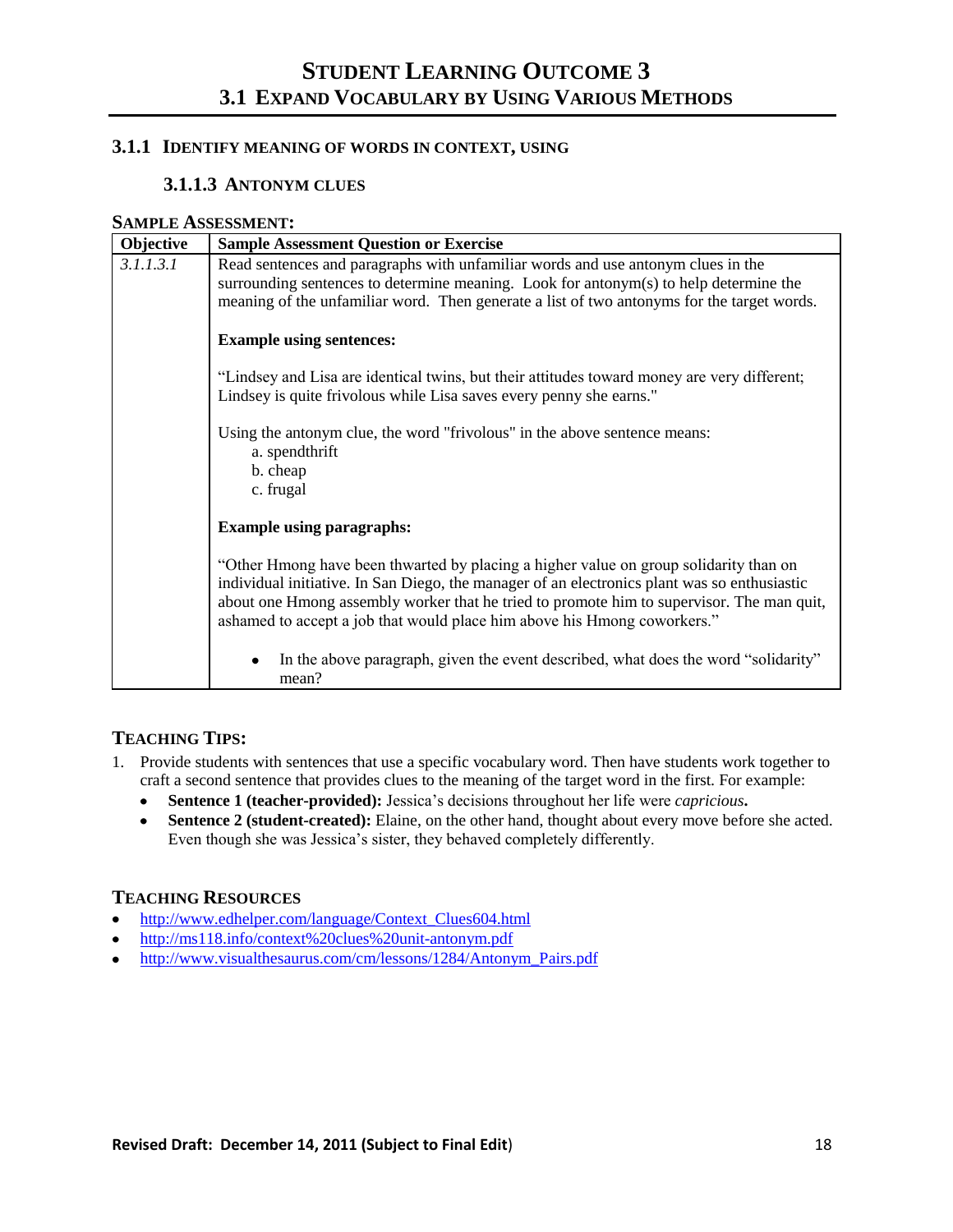# **3.1.1 IDENTIFY MEANING OF WORDS IN CONTEXT, USING**

# **3.1.1.4 GENERAL CONTEXT**

### **SAMPLE ASSESSMENT:**

| Objective | <b>Sample Assessment Question or Exercise</b>                                                                                                                                                                                                                                                                                                                                                                                                                                                                                                                                                                                                                                                                                                                                                                                                                     |
|-----------|-------------------------------------------------------------------------------------------------------------------------------------------------------------------------------------------------------------------------------------------------------------------------------------------------------------------------------------------------------------------------------------------------------------------------------------------------------------------------------------------------------------------------------------------------------------------------------------------------------------------------------------------------------------------------------------------------------------------------------------------------------------------------------------------------------------------------------------------------------------------|
| 3.1.1.4.1 | Read paragraphs with a few unfamiliar words and use the clues in the sentences before or<br>after the unfamiliar words to determine the meaning of those words. The goal is to use the<br>general sense of the passage to determine the meaning of an unknown word. This could be<br>done in a multiple choice or short answer format.                                                                                                                                                                                                                                                                                                                                                                                                                                                                                                                            |
|           | <b>Example:</b><br>Government is a labor-intensive enterprise. Public agencies provide services, enforce laws<br>and regulations, and solve problems. All these activities require <sup>1</sup> human resources. How well<br>government works depends fundamentally on the quality of public <sup>2</sup> employees and on how<br>completely their talents and energies are put to use. The essential tasks of public personnel<br>$3$ management are to attract and identify $4$ competent people for governmental positions, to<br>design work, and to provide a setting that encourages employees to work energetically,<br><sup>5</sup> creatively, and ethically. When these tasks are done well, government works well. Failure to<br>manage human resources effectively risks <sup>6</sup> low productivity and a lack of accountability to<br>the public. |
|           | The scope and size of the public sector in the United States is a smaller proportion of the total<br>economy and society than in other Western <sup>7</sup> democracies. Nonetheless, public employees<br>constitute a significant proportion of all employees. Seventeen percent of the national civilian<br><sup>8</sup> labor force are government workers. Another 20 percent work for private or not-for-profit<br>organizations under contracts with federal and local governments.<br>-Public Personnel Management and Public Policy, 3rd. ed. by Dennis Dresang. (New<br>York: Longman, 1999, p. 3).<br>1. The government depends on human resources, that is<br>a. machines<br>b. people                                                                                                                                                                 |

# **TEACHING TIPS:**

1. Teach students to read the entire sentence and read the sentences before that sentence and the sentences that follow. The student will then have a general sense of the main idea of the paragraph. Once the student has an understanding of the main idea he/she can make an inference about the definition of the unknown word. Instructors should model this strategy with students, give them opportunities for independent practice, and then have them work individually on the concept.

- <http://www.montgomerycollege.edu/~steuben/vocabularycontext.htm>
- <http://academic.cuesta.edu/acasupp/as/511.HTM>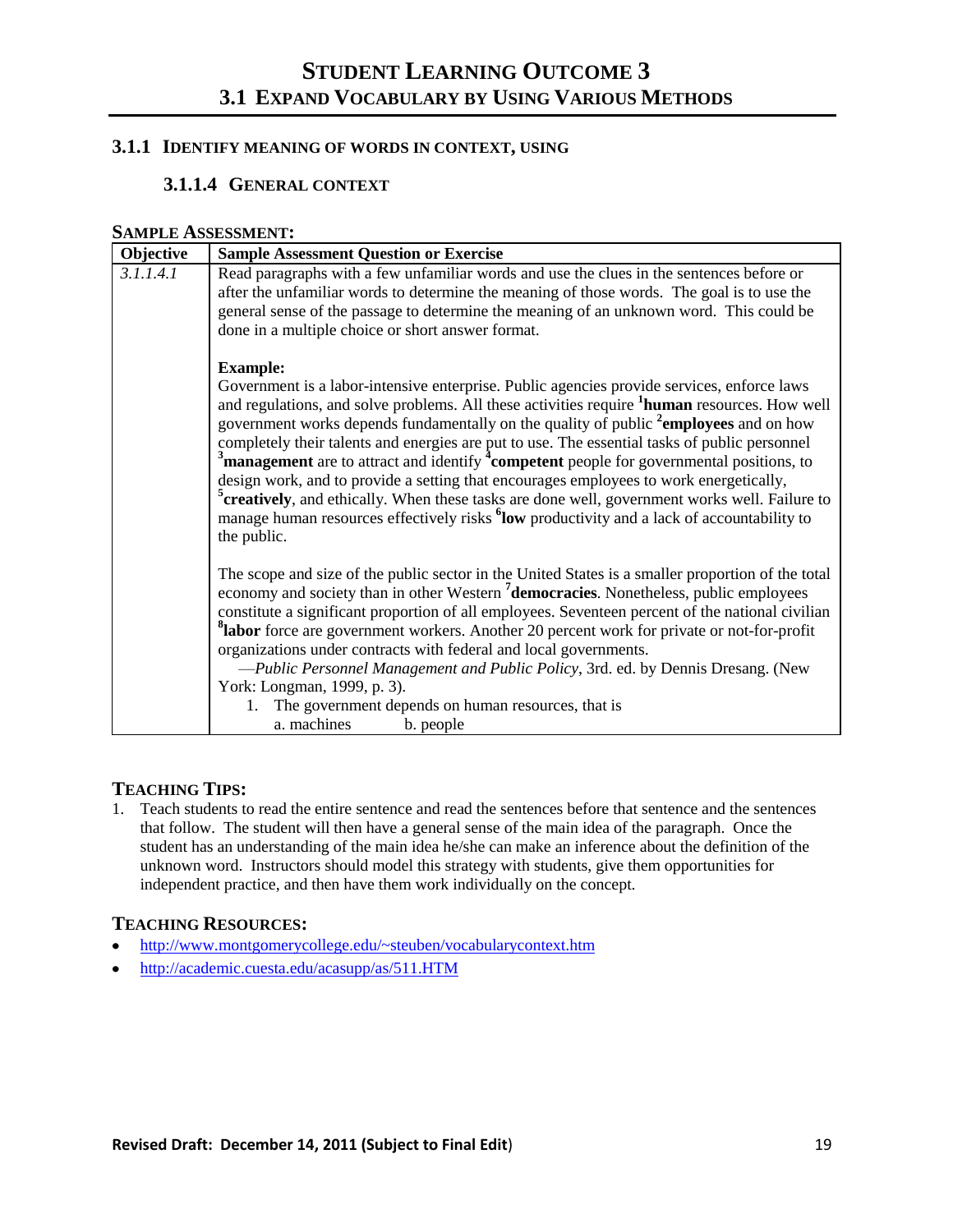#### **3.1.2 IDENTIFY MEANING OF WORDS BY WORD PARTS ACCORDING TO**

### **3.1.2.1 PREFIX MEANING**

#### **SAMPLE ASSESSMENTS:**

| <b>Objective</b> | <b>Sample Assessment Question or Exercise</b>                                               |
|------------------|---------------------------------------------------------------------------------------------|
| 3.1.2.1.1        | Examine a text and underline words that have prefixes. In the margin of the text, note what |
|                  | the words mean based on knowledge of prefixes. After annotating the text, look up the       |
|                  | underlined words in the dictionary to confirm definitions.                                  |

### **TEACHING TIPS:**

- 1. Familiarize students with some of the most common prefixes and have them do a dictionary search for words that begin with a particular prefix. For example, ask students to look up the word *transform*. Then have students note other entry words near this word that use the *trans-* prefix to determine how the prefix affects the meaning of a root or base word.
- 2. Have students write each prefix being studied on an index card. On a separate set of cards, students write the meanings of the prefixes. They shuffle the two piles separately and distribute the cards randomly so that each student has at least one prefix card and one definition card. The class goal is to match all prefix cards with their definition cards.
- 3. Have students develop a card file containing vocabulary cards for words that use common prefixes. For example, for the prefix *multi*-, students will create a vocabulary card for each word they encounter in reading that uses this prefix. On the vocabulary card, students will record the word, its pronunciation, its part of speech, its definition, and a sentence demonstrating the word's use in a sentence.

- <http://penningtonpublishing.com/blog/reading/how-to-teach-prefixes-roots-and-suffixes/>
- http://www.virtualsalt.com/roots.htm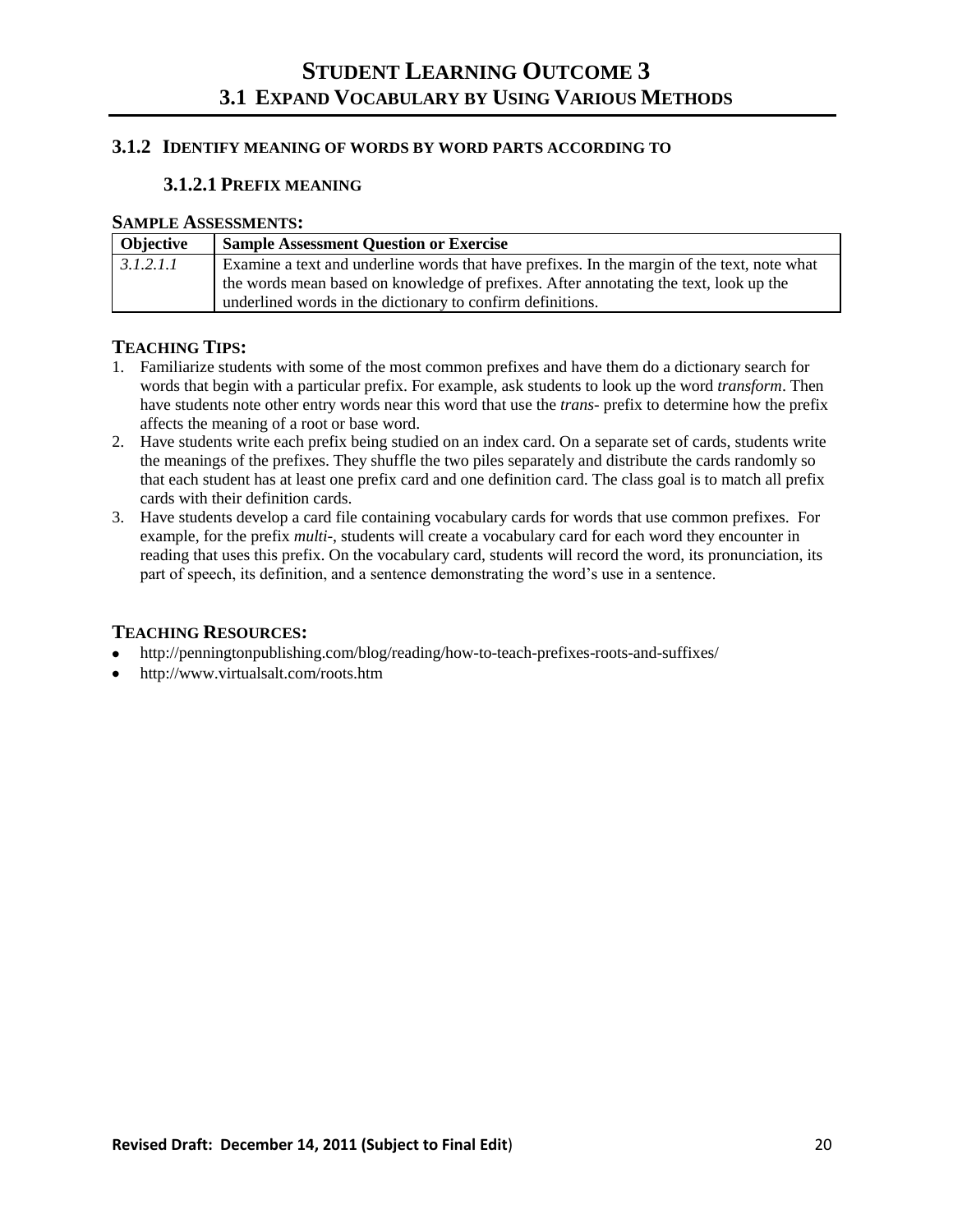# **STUDENT LEARNING OUTCOME 3 3.1 EXPAND VOCABULARY BY USING VARIOUS METHODS**

# **3.1.2 IDENTIFY MEANING OF WORDS BY WORD PARTS ACCORDING TO**

### **3.1.2.2 ROOT MEANING**

#### **SAMPLE ASSESSMENT:**

| Objective | <b>Sample Assessment Question or Exercise</b>                                             |
|-----------|-------------------------------------------------------------------------------------------|
| 3.1.2.2.1 | Identify the meaning of the following words using your knowledge of common roots:         |
|           | <b>Bioethical</b><br>a <sub>1</sub>                                                       |
|           | Terrestrial<br>$h_{-}$                                                                    |
|           | Synchronize<br>c.                                                                         |
|           | d. Pathological                                                                           |
|           | Desensitize<br>$e_{\cdot}$                                                                |
| 3.1.2.2.2 | Use a word list and have students match the meanings or choose from a multiple choice     |
|           | listing of answers.                                                                       |
| 3.1.2.2.3 | Using knowledge of word parts, determine the meaning of each boldfaced word in a selected |
|           | paragraph. They may have a multiple choice assessment or writing assessment to create a   |
|           | brief definition for each word.                                                           |

# **TEACHING TIP:**

1. Introduce a list of the most common roots and ask students to give examples of words with these roots and give a brief meaning of the root form and usage in the word.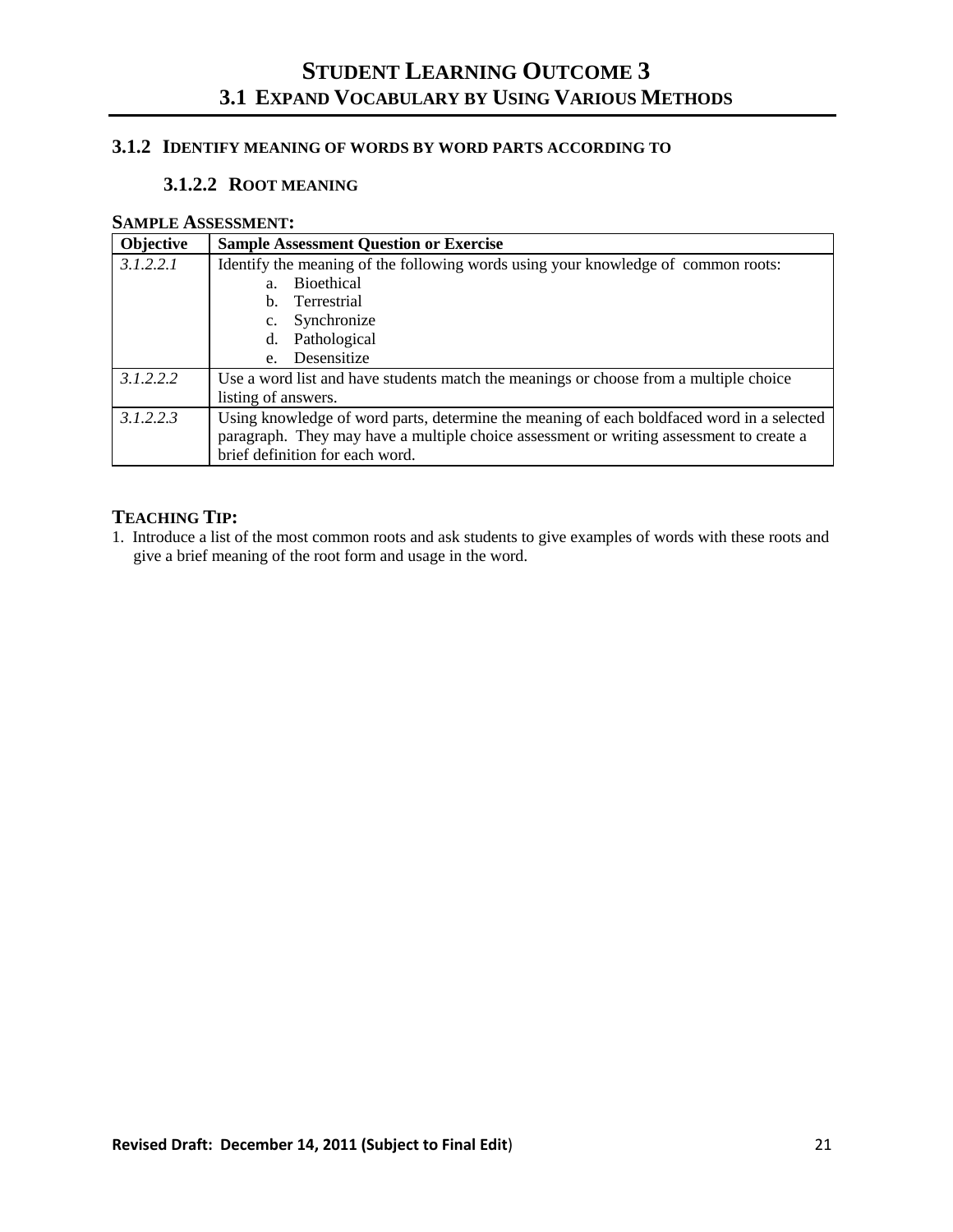# **STUDENT LEARNING OUTCOME 3 3.1 EXPAND VOCABULARY BY USING VARIOUS METHODS**

# **3.1.2 IDENTIFY MEANING OF WORDS BY WORD PARTS ACCORDING TO**

#### **3.1.2.2 SUFFIX MEANING**

#### **SAMPLE ASSESSMENT:**

| <b>Objective</b> | <b>Sample Assessment Question or Exercise</b>                                             |
|------------------|-------------------------------------------------------------------------------------------|
| 3.1.2.2.1        | Help students understand that a suffix is a verbal element placed at the end of a word to |
|                  | change its word class and meaning.                                                        |
| 3.1.2.2.2        | Identify suffixes by underlining suffixes in words.                                       |
| 3.1.2.2.3        | Identify words containing suffixes and define the words using the meaning of the suffix.  |

#### **TEACHING TIP:**

1. Students will make a chart containing common suffixes and their meanings, along with an example like below.

| <b>SUFFIX</b> | <b>MEANING</b>        | <b>EXAMPLE</b>                            |
|---------------|-----------------------|-------------------------------------------|
| $-ist$        | one who or that which | A terrorist is one who inflicts terror on |
|               |                       | others.                                   |
| -able, -ible  | capable of            | If something is legible, it is able to be |
|               |                       | read.                                     |

#### **Examples:**

Students will complete the words in the boxes by adding a suffix: Bottled water is \_\_\_\_\_ but tap water is not.

**Answer:** drinkable

**Explanation:** This is a word with a suffix of meaning. It means the water can be drunk by people. All the assignments are due soon and it is difficult to\_\_\_\_\_\_ them.

**Answer:** prioritize (American English)

**Explanation:** This is a word with a suffix of meaning. It means to go through a process of giving something a priority

(Adapted fro[m http://www2.elc.polyu.edu.hk/CILL/default4.htm\)](http://www2.elc.polyu.edu.hk/CILL/default4.htm)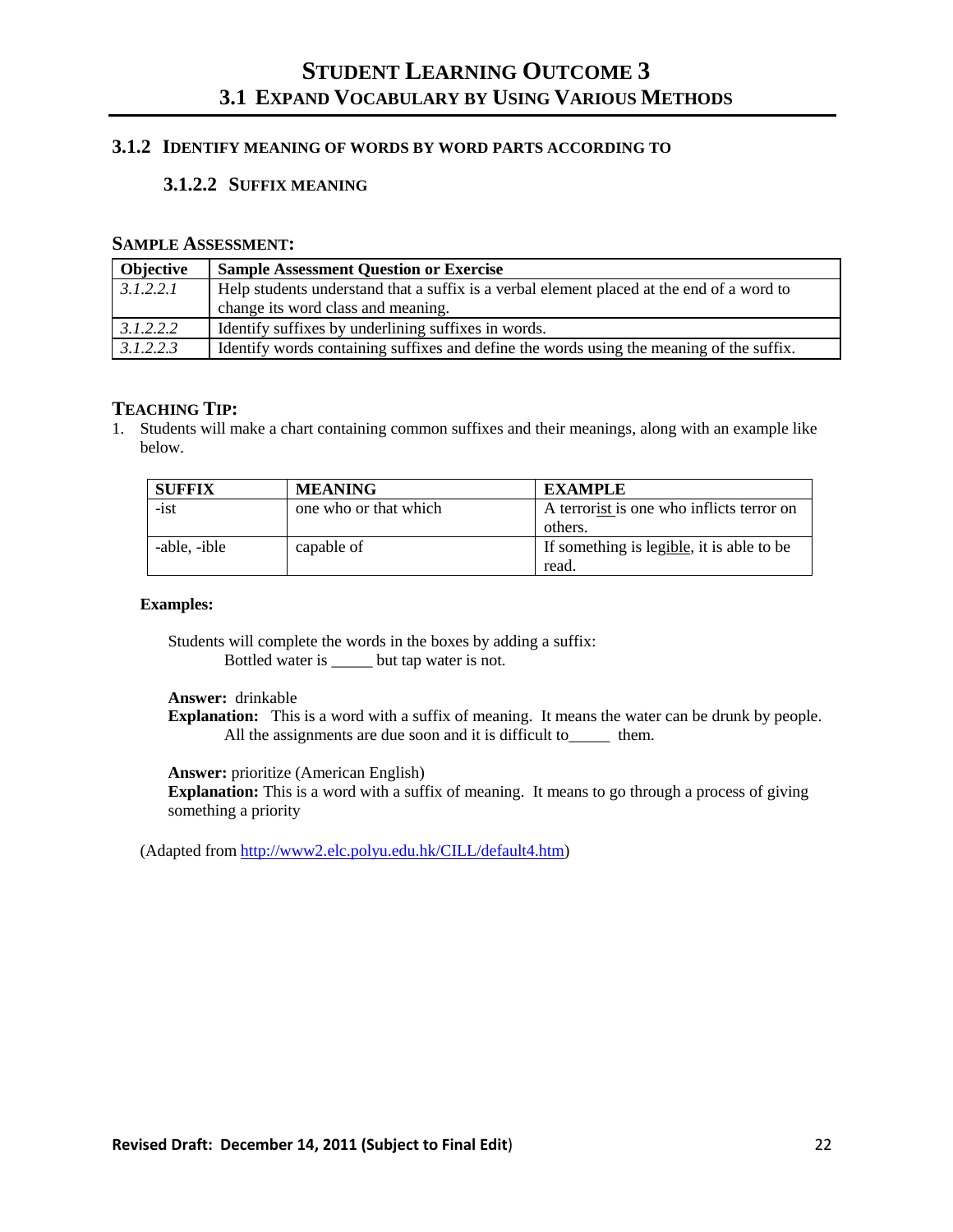#### **3.1.3 IDENTIFY MEANING OF WORDS USING REFERENCE MATERIALS**

#### **SAMPLE ASSESSMENT:**

| Objective | <b>Sample Assessment Question or Exercise</b>                                                                            |
|-----------|--------------------------------------------------------------------------------------------------------------------------|
| 3.1.3.1   | <b>Reading:</b>                                                                                                          |
|           | Find and select words in texts and use various reference materials to derive appropriate<br>and understandable meanings. |
|           | Choose appropriate reference materials to identify word meanings.                                                        |
|           | <b>Writing:</b>                                                                                                          |
|           | Write usable definitions of selected vocabulary words and use those words in a writing<br>sample.                        |
|           |                                                                                                                          |

### **TEACHING TIPS AND RESOURCES**

#### **Reading:**

Provide students with vocabulary rich materials (printed texts or other formats) and ask them to find words they do not know but would like to know or need to know and use appropriately in writing. Avoid technical words. Students should copy the sentence and write a usable definition (see sample below).

*A walk through any airport in the world reveals a common item travelers have accepted as required equipment: the rolling suitcase. Assorted shapes, sizes, color and techno-handles often indicate a designer brand or particular use, but clearly we are surrounded by these rolling bags. These rolling cases are ubiquitous, and we must conclude that it's the only way to travel today. No one is carrying bags anymore.*

ubiquitous: adjective

Dictionary definition: existing everywhere; present everywhere at once or seeming to be (Encarta Dictionary)

#### **Writing:**

Ask students to use the words appropriately in original sentences (see sample below).

#### **Original sentence:**

The stadium director told the security staff to keep a ubiquitous presence during the concert.

Butte College provides an overview of the usefulness of a good college dictionary:

<http://www.butte.edu/cas/tipsheets/research/dictionary.html>  $\bullet$ 

Provides a comprehensive overview of dictionary use and useful links/tutorials:

<http://library.thinkquest.org/5585/dictionary.htm>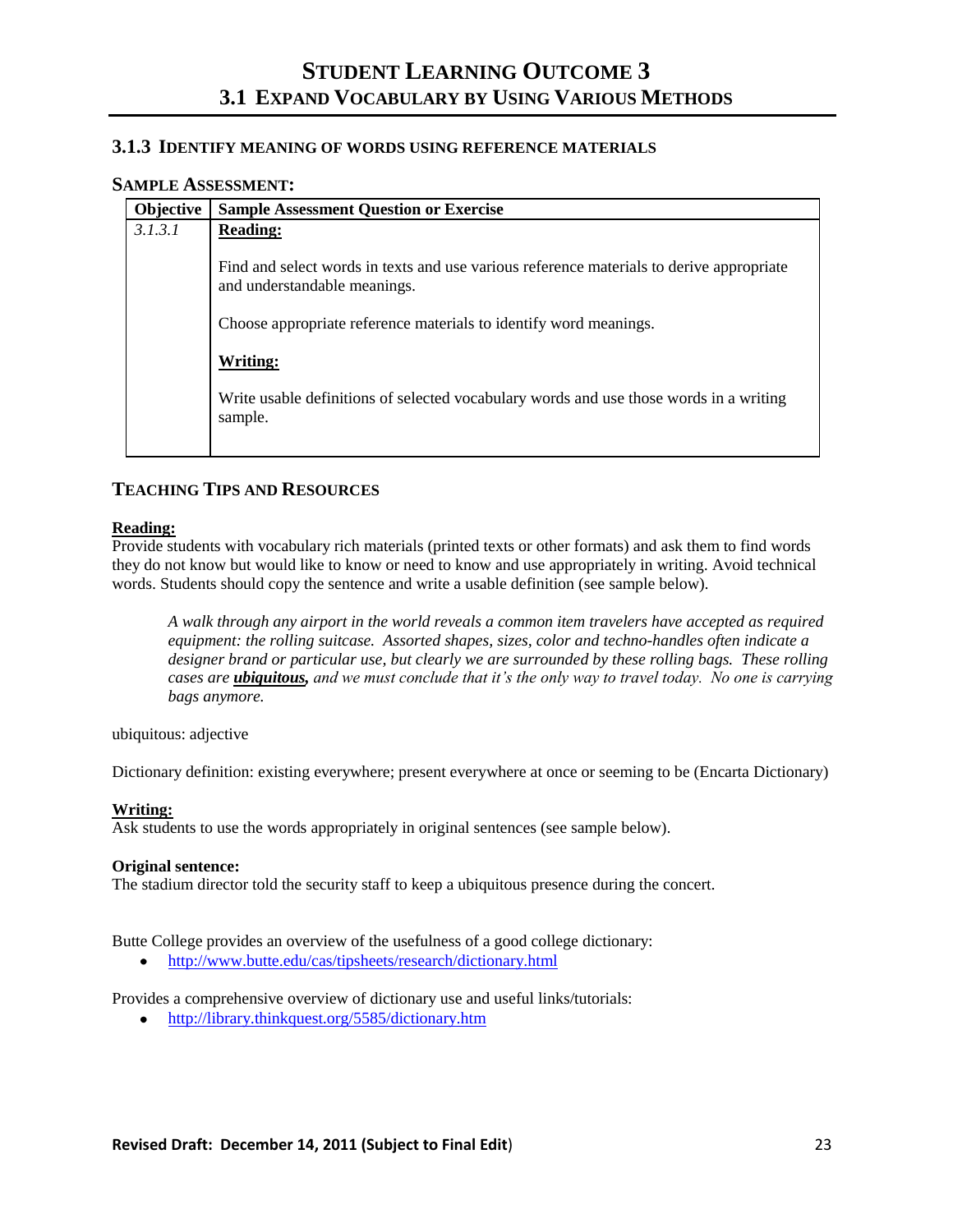# **STUDENT LEARNING OUTCOME 3 3.1 EXPAND VOCABULARY BY USING VARIOUS METHODS**

#### **3.1.4 DEVELOPING A SYSTEM FOR LEARNING AND INTEGRATING VOCABULARY**

#### **SAMPLE ASSESSMENT:**

| Objective | <b>Sample Assessment Question or Exercise</b>                                                                                                                                                                                                                                                                                                                                                                                                                                                                                                                                                                                                                                                                                                                                                                                                                                                                                                                                                                                                                                                                                                                                                                                                                                                                                                                                                                                                                                                                                                                                                                                                                               |
|-----------|-----------------------------------------------------------------------------------------------------------------------------------------------------------------------------------------------------------------------------------------------------------------------------------------------------------------------------------------------------------------------------------------------------------------------------------------------------------------------------------------------------------------------------------------------------------------------------------------------------------------------------------------------------------------------------------------------------------------------------------------------------------------------------------------------------------------------------------------------------------------------------------------------------------------------------------------------------------------------------------------------------------------------------------------------------------------------------------------------------------------------------------------------------------------------------------------------------------------------------------------------------------------------------------------------------------------------------------------------------------------------------------------------------------------------------------------------------------------------------------------------------------------------------------------------------------------------------------------------------------------------------------------------------------------------------|
| 3.1.4.1   | Provide an assessment path in which students identify, interact, and integrate vocabulary:<br>a. Use active reading skills to identify "new" vocabulary in a text (an article,<br>essay, text section).<br>b. Transfer these words to a study skills system (list, note cards, or active<br>notebook—whichever one instructor feels is the best mode for the class) in which the<br>words' connotations in the reading and denotations of same are identified. Note cards<br>could include a flashcard system of choice; introduction to concept maps/graphic<br>organizers will also encourage visual connection to new vocabulary.<br>c. Draw from the "new" words gleaned from active reading and explored through study<br>skills system(s) to create responses and summaries for the articles/texts used. Use this<br>section to also have students work in small groups, sharing their finds with each other and<br>creating a group response/summary.<br>Review/evaluation of this work by instructor should include scheduled submissions to check<br>for accurate and complete active reading, utilization of study skills system, and appropriate<br>usage in responses/summaries. Each of these areas can be used as an assessment, with<br>expectations for completion and accuracy given in a rubric at the beginning of the semester.<br>The instructor should provide feedback on how the student has integrated identification,<br>study, and usage of the new vocabulary overall as well. This work can then provide 3<br>distinct areas for assessment as well as an overall "project" assessment. Grade as<br>established by course syllabus/guidelines. |
|           |                                                                                                                                                                                                                                                                                                                                                                                                                                                                                                                                                                                                                                                                                                                                                                                                                                                                                                                                                                                                                                                                                                                                                                                                                                                                                                                                                                                                                                                                                                                                                                                                                                                                             |

- 1. Model this system in class with different reading assignments and have students discuss and compare their "system" with others in group settings. After modeling, open selection of readings to students to encourage participation.
- 2. Be consistent with checking these assignments and giving feedback to help students see that this work is not just "busy work" but has a clear impact on their learning/reading/writing skills.
- 3. Resources include various articles on topics of interest, readings in course texts, or readings students or instructor selects. Try to incorporate current issues as well as topic areas of student interest.
- 4. Encourage active reading participation through interaction such as underlining key phrases, comment-note taking in the margin, annotating to signal response, keeping a reading-reaction journal, and highlighting.
- 5. Encourage students to subscribe to a free service such as Wordsmith.org that sends daily "new" words to their email. Have a "wordsmith" moment in class to see what's up for that particular day.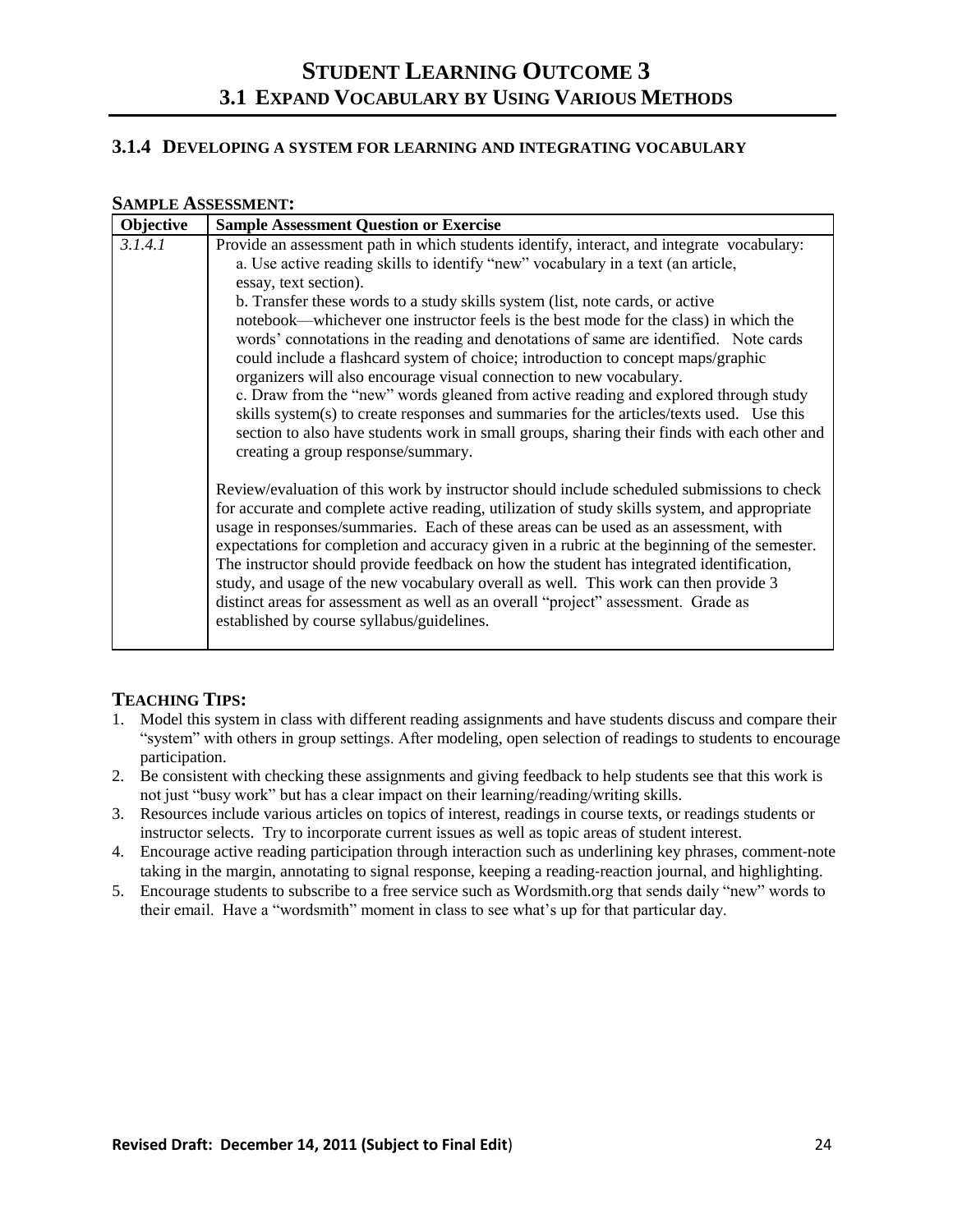# **STUDENT LEARNING OUTCOME 4**

# **SPECIFIC OBJECTIVES:**

# **Upon completion students will be able to:**

# **4.1 DEMONSTRATE COMPREHENSION BY IDENTIFYING RHETORICAL STRATEGIES AND APPLYING THEM TO COLLEGE-LEVEL TEXTS.**

- 4.1.1 Analyze organizational patterns
- 4.1.2 Annotate
- 4.1.3 Paraphrase
- 4.1.4 Summarize
- 4.1.5 Reflect
- 4.1.6 Respond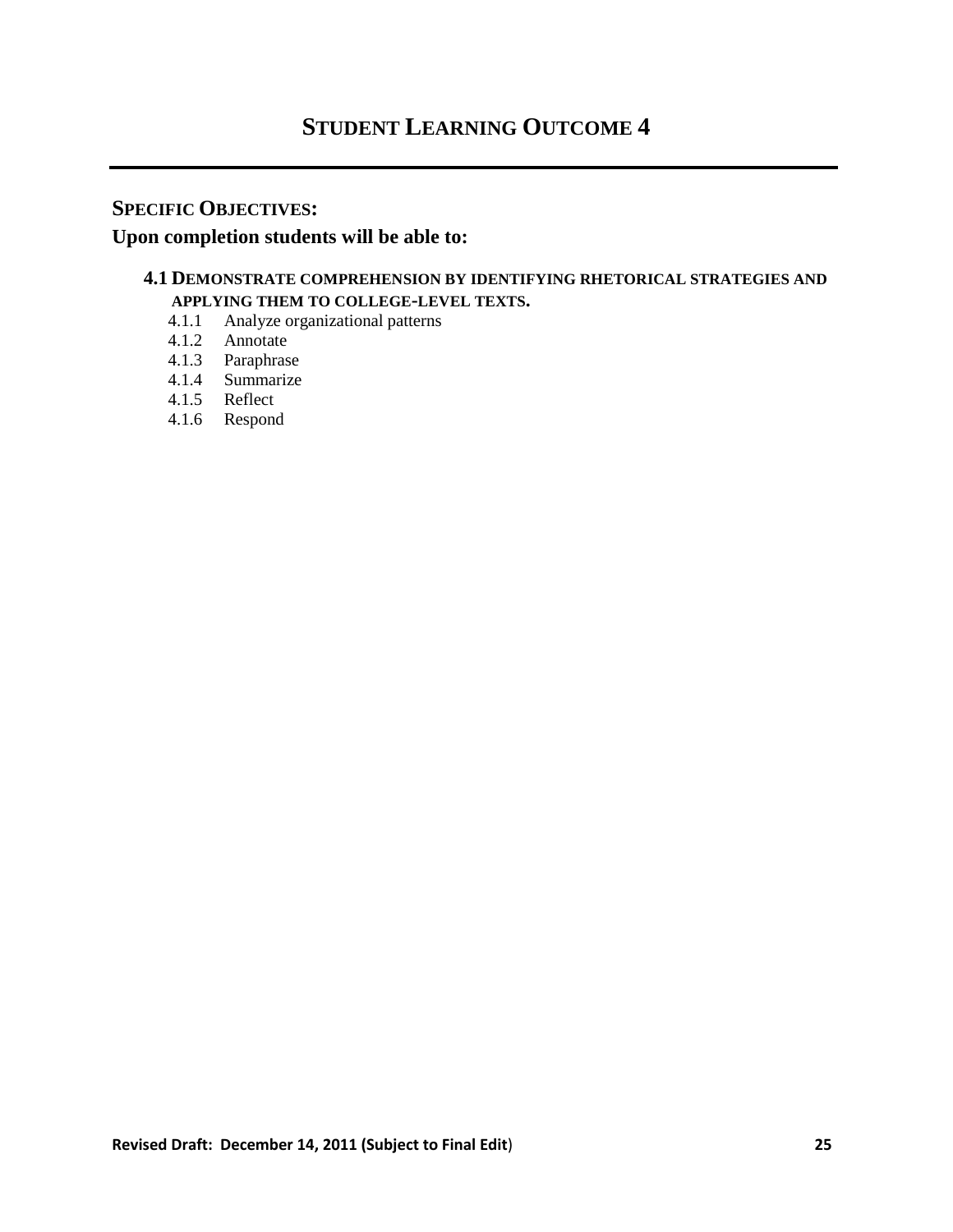# **4.1.1 ORGANIZATIONAL PATTERNS**

### **4.1.1.1 CHRONOLOGY AND NARRATIVE**

### **SAMPLE ASSESSMENT:**

| Objective | <b>Sample Assessment Question or Exercise</b>                                              |
|-----------|--------------------------------------------------------------------------------------------|
| 4.1.1.1.1 | Write a paragraph and/or an essay which use clues and structures common to a chronological |
|           | narrative (transitional phrases like "first," "next," "then," "finally.").                 |

#### **TEACHING TIPS:**

- 1. **Reverse outlines:** Students will read a paragraph or essay that uses chronological/narrative organizational patterns and perform a reverse outline of it (outlining from the finished product, not the plan) in order to see the sequence and transitions between sections. This helps them to discover the "skeleton" of a paragraph or essay
- 2. **Music:** In class, listen to a song that tells a story (in the past I've used "Jeremy," "The Hurricane," and "Richard Cory"). Have students break the song into discrete chunks based on the sequence of events in the story. What clues does the singer use to demonstrate the progression of events in the song?
- 3. **Transition phrases:** The analogy of turn signals can be helpful: like turn signals, transition words & phrases indicate the direction that the paper will be taking. And just like turn signals, readers notice when they are used badly or not at all—but when they're used correctly, readers don't even notice.

- Purdue University OWL on narrative writing (student target audience): <http://owl.english.purdue.edu/owl/resource/685/04/>
- Resources for teaching narrative writing to ESL students (faculty target audience) <http://www.eslflow.com/narrativeessay.html>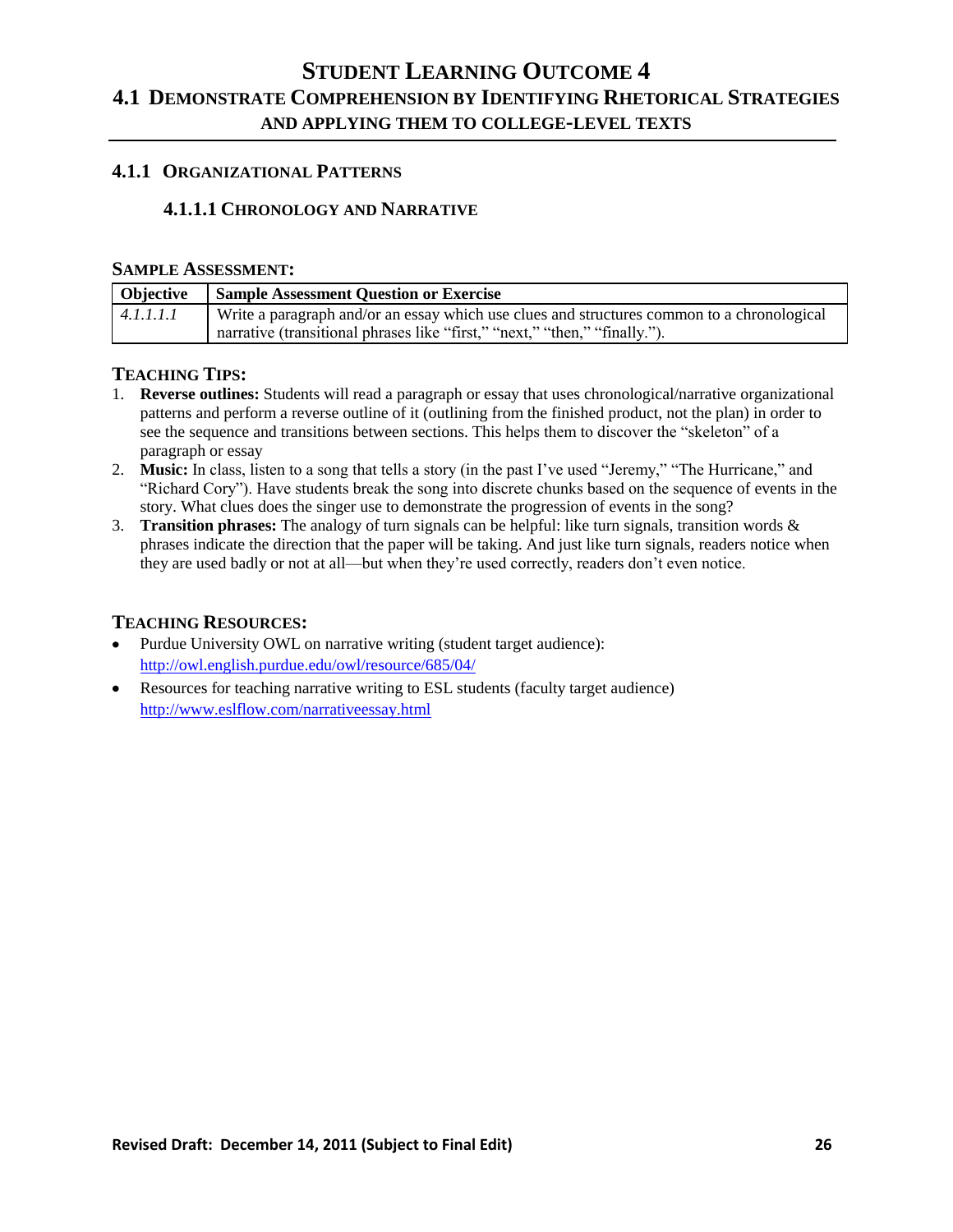# **4.1.1 ORGANIZATIONAL PATTERNS**

### **4.1.1.2 PROCESS**

#### **SAMPLE ASSESSMENT:**

| Objective | <b>Sample Assessment Question or Exercise</b>                                                                                                                                                                                                                                                                                                                                                                                                                                                                                                                                              |
|-----------|--------------------------------------------------------------------------------------------------------------------------------------------------------------------------------------------------------------------------------------------------------------------------------------------------------------------------------------------------------------------------------------------------------------------------------------------------------------------------------------------------------------------------------------------------------------------------------------------|
| 4.1.1.2.1 | Recognize the type of organization in a process paragraph while reading and write a process<br>paragraph. In a process paragraph, the goal is to write about how to accomplish a task, how<br>something functions in a concrete way, or the inner workings of a process. The paragraph<br>should show how each step influences the next step in a process. Transitions are important<br>and they should denote that there is a specific order to make the end result.<br>Write a process paragraph that clearly expresses the steps in a process in a way that a reader<br>can understand. |

- 1. In reading, students look for transition words such as first, second, next, then, finally, or last to denote the time order inherent in the paragraph. Students will be taught to recognize the transition words being used to help them comprehend the main idea of the paragraph. The transition words often denote the major supporting details of the paragraph. The student will be able to understand the order of the major details and the main idea of the paragraph.
- 2. In writing, the students will focus on the use of transition words. Transition words are important in writing a process paragraph. They allow the reader to better understand the message of the writer. Students will start with a group paper on a very common process, such as how to feed a dog, bake a cake, or wash a car. The instructor will model and use a template to show students how they can write a process paragraph. Then students can work on an example with a partner or small group before writing independently.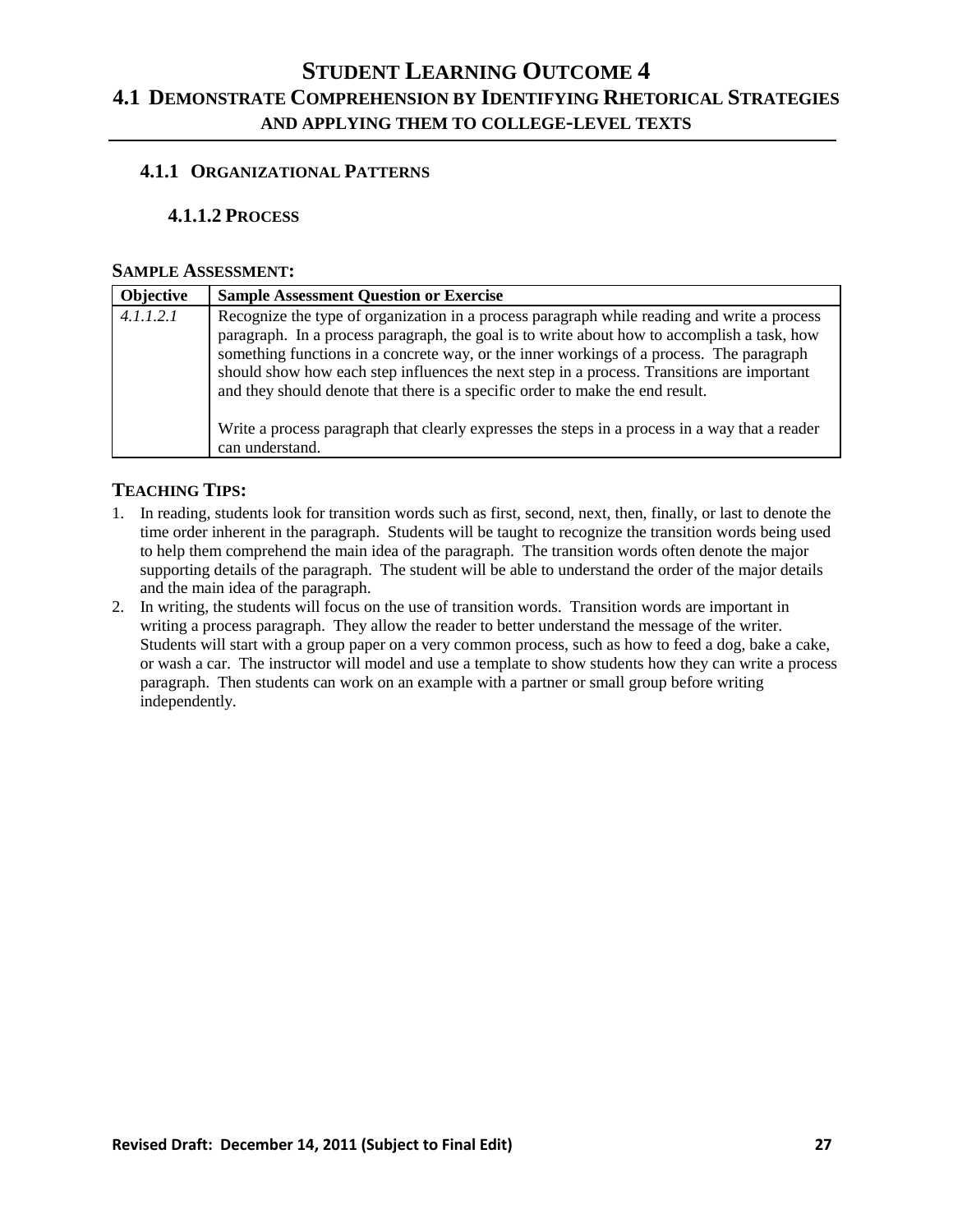### **4.1.1 ORGANIZATIONAL PATTERNS**

# **4.1.1.3 SPATIAL AND DESCRIPTIVE**

#### **SAMPLE ASSESSMENT:**

| <b>Objective</b> | <b>Sample Assessment Question or Exercise</b>                                                  |
|------------------|------------------------------------------------------------------------------------------------|
| 4.1.1.3.1        | After reading and examining texts for the use of common transitions that signal space, write a |
|                  | descriptive paragraph or essay that incorporates sensory details and space signals.            |

#### **TEACHING TIPS:**

- 1. Help students develop a list of common transitions that signal space: *next to, in front, behind, in back, on the right, to the left, below, above, behind, nearby, over, under.*
- 2. Have students practice developing sensory details to describe an object, place, or person.
- 3. Use pictures to give students practice in describing what they see using space signals and/or sensory details.
- 4. Transition from pictures to descriptive texts having students examine how space signals and sensory details in writing create pictures in their minds as they read.
- 5. Read a descriptive passage aloud to students and have them draw what they "see" in the writer's text. Have students compare their pictures as they discuss how the writer's use of space signals and sensory details created a picture for them.
- 6. Discuss how both readers and writers use space signals and sensory details to create pictures.
- 7. Examine texts that incorporate sensory details and/or spatial organization.
- 8. Examine texts that "tell" and convert them into texts that "show" using sensory details and/or spatial organization.
- 9. Locate the dominant impression, implied or stated, in texts.
- 10. Help students write dominant impressions and determine what sensory details and space signals would be appropriate to support the dominant impressions.
- 11. Use graphic organizers to help students plan a descriptive paragraph or essay.
- 12. Ask students to picture themselves walking into an unfamiliar room. From examining the room and its contents carefully, they are able to make a statement about the room's inhabitant. They might begin the paragraph by writing "From the moment I entered the room, I knew that a lived here." Using spatial and sensory details, students describe the room using what they observed to support the dominant impression. (Adapted from Langan, John. *E*x*ploring Writing: Sentences and Paragraphs, 2nd ed. NY:* McGraw-Hill, 2010.)

# **TEACHING RESOURCE:**

The following web site provides a discussion of simultaneous and spatial ordering: <http://www.cdl.org/resource-library/articles/organization.php>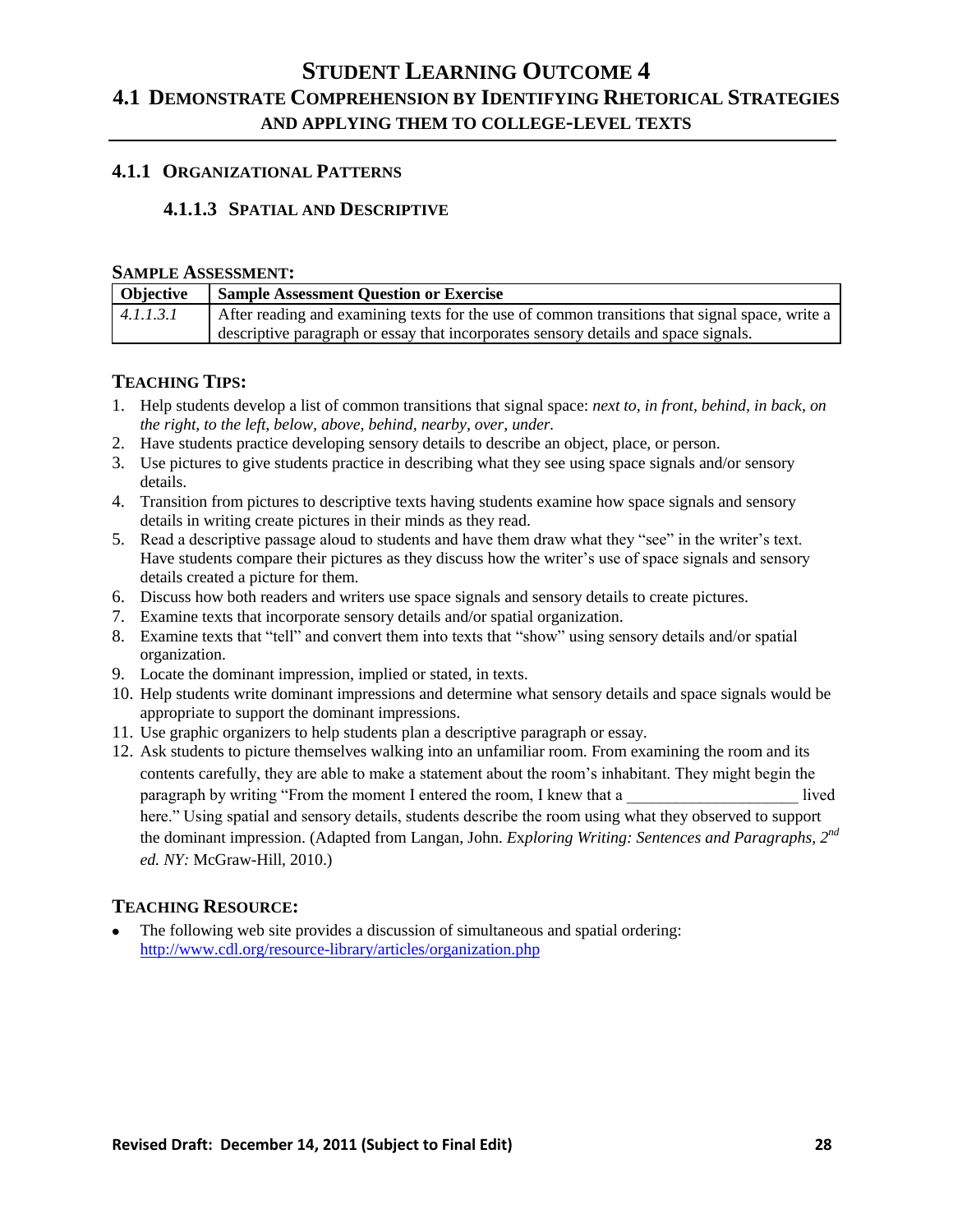## **4.1.1 ORGANIZATIONAL PATTERNS**

# **4.1.1.4 COMPARE/CONTRAST**

#### **SAMPLE ASSESSMENT:**

| <b>Objective</b> | <b>Sample Assessment Question or Exercise</b>                                                                                                                                   |
|------------------|---------------------------------------------------------------------------------------------------------------------------------------------------------------------------------|
| 4.1.1.4.1        | Identify the comparison/contrast pattern from a list of topic sentences.                                                                                                        |
| 4.1.1.4.2        | Identify and write the signal words that indicate a comparison/contrast pattern in text. These<br>words include: similar, like, contrast, differ, unlike, etc.                  |
| 4.1.1.4.3        | Create a chart that distinguishes between the similarities and differences of two topics.                                                                                       |
| 4.1.1.4.4        | Answer comprehension questions on comparison/contrast that identify the topics for<br>comparison, the signal words used, and the similarities and/or differences of the topics. |

(Adapted from McWhorter, Kathleen. *Academic Reading*. Pearson/Longman. 2010. Print.)

### **TEACHING TIPS:**

- 1. The lesson begins with asking students to identify some similarities and differences between everyday subjects such as attending high school and attending college, comparing the seasons of spring and fall, two holidays, etc. Write the students' responses on the blackboard. Next, provide a definition of the comparison and contrast pattern and a list of some key words often used by authors to develop this type of relationship. Create the two patterns of organization (part-by-part and subject-by-subject) using the responses on the board. Discuss these two methods of organization for the comparison. Next, provide sample paragraphs and longer text as examples and for expanded discussion of the elements of the comparison pattern. Once students are competent in identifying the pattern in reading, assign students a writing activity to create a paragraph/essay in the comparison and contrast pattern.
- 2. Read each of the following opening sentences from a textbook reading assignment and identify those that will be developing the comparison and/ or contrast pattern.
	- a. When considering the relationship of Congress and the president, the basic differences of the two branches must be kept in mind.
	- b. Several statistical procedures are used to track the changes in the divorce rate.
	- c. One of the most significant benefits of family therapy is the strengthening of the family unit.
	- d. The small group develops much the same way that a conversation develops.

# **TEACHING RESOURCE:**

[http://writingcenter.unc.edu/resources/handouts-demos/specific-writing-assignments/comparing-and](http://writingcenter.unc.edu/resources/handouts-demos/specific-writing-assignments/comparing-and-contrasting)[contrasting](http://writingcenter.unc.edu/resources/handouts-demos/specific-writing-assignments/comparing-and-contrasting)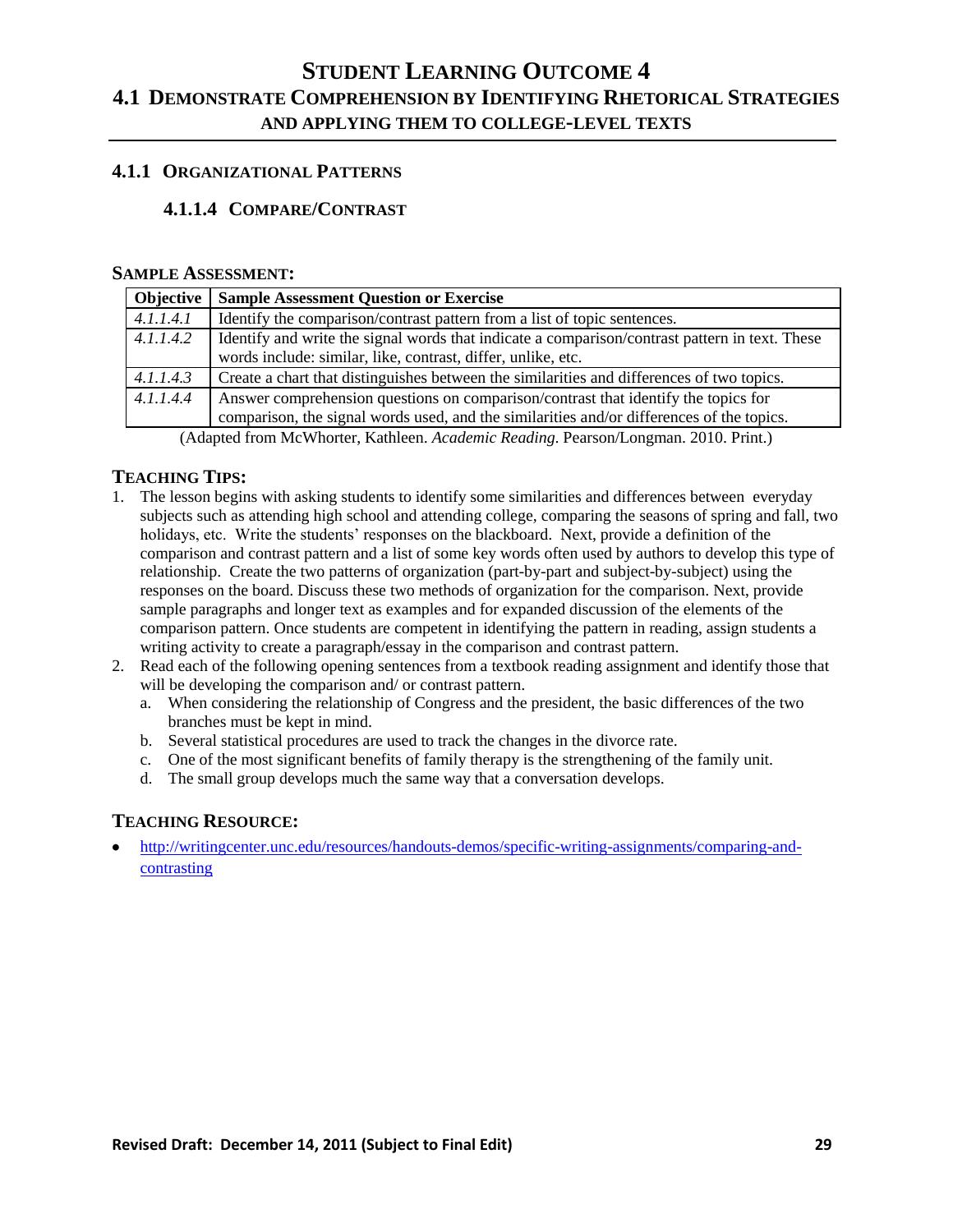### **4.1.1 ORGANIZATIONAL PATTERNS**

# **4.1.1.5 CAUSE AND EFFECT**

#### **SAMPLE ASSESSMENTS:**

| Objective | <b>Sample Assessment Question or Exercise</b>                                                                                                                                   |                |
|-----------|---------------------------------------------------------------------------------------------------------------------------------------------------------------------------------|----------------|
| 4.1.1.5.1 | Write the signal words that indicate a cause and effect in text. These words include, for                                                                                       |                |
|           | example: for this reason, because, consequently, thus, therefore, hence, made, on that<br>account, since.                                                                       |                |
| 4.1.1.5.2 | Read paragraphs/selections and underline the signal words that indicate cause and effect.                                                                                       |                |
| 4.1.1.5.3 | Draw a T-chart in their notes like the one shown below and use the complete the T-chart<br>when reading paragraphs/selections to show the relationship of the cause and effect. |                |
|           | <b>CAUSE</b>                                                                                                                                                                    | <b>EFFECT</b>  |
|           | Why did it happen?                                                                                                                                                              | What happened? |
|           | a.                                                                                                                                                                              | a.             |
|           | b.                                                                                                                                                                              | b.             |
|           | $\mathbf{c}$ .                                                                                                                                                                  | c.             |
| 4.1.1.5.4 | Answer comprehension questions on cause and effect using the information in their charts.                                                                                       |                |

- 1. Students will work in pairs, taking turns reading short selections or paragraphs from their textbook and will decide which words that signal cause and effect. Each pair will compare their results with another pair from the class.
- 2. The teacher will provide large T-charts on the white board or on large sticky paper for each small group (2-3 students). Students will read selections paragraph by paragraph and fill in the chart with information indicating cause and effect. One color marker will be provided for the cause information and another color will be provided for the effect information.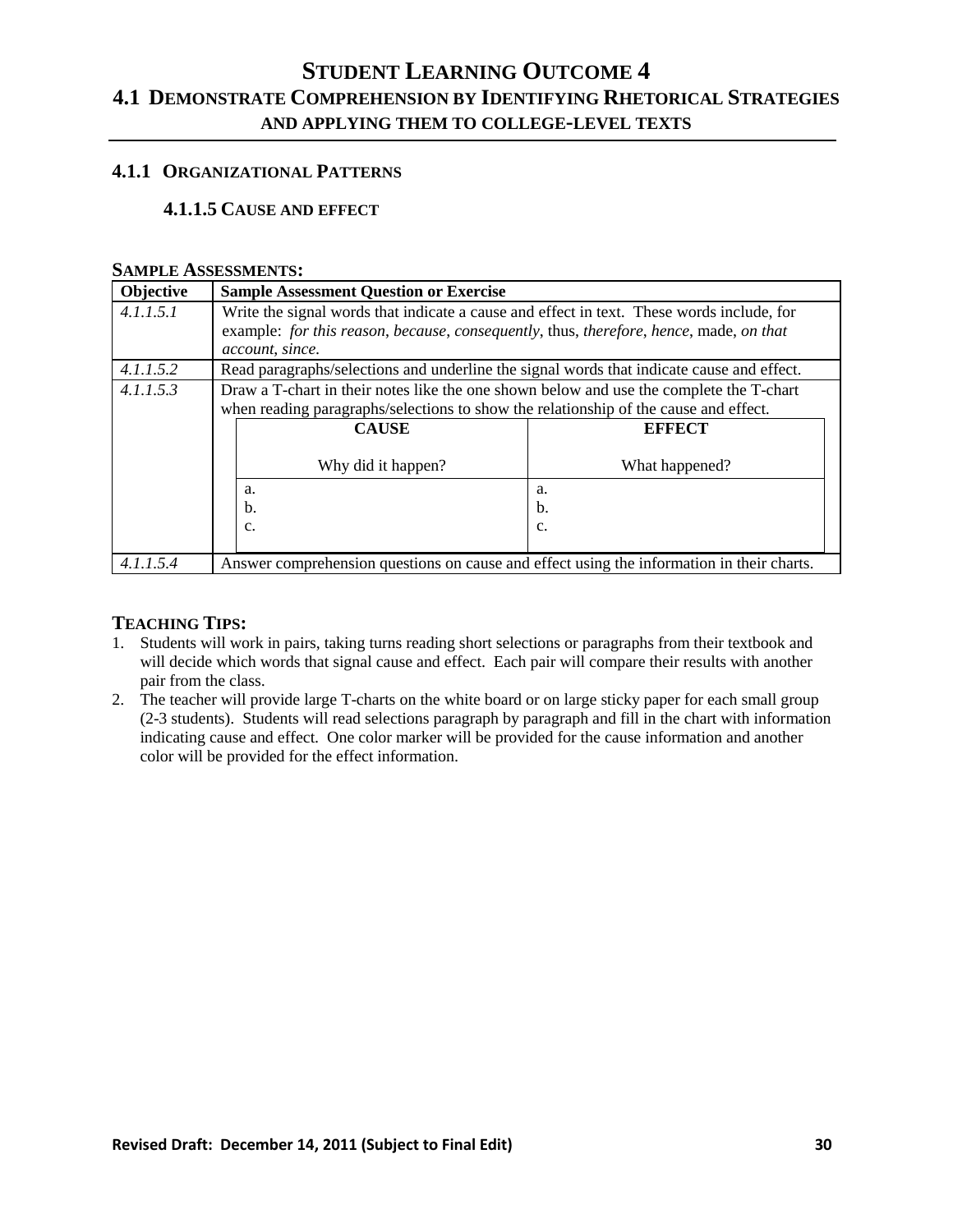# **4.1.1 ORGANIZATIONAL PATTERNS**

# **4.1.1.6 EXEMPLIFICATION**

#### **SAMPLE ASSESSMENT:**

| <b>Objective</b> | <b>Sample Assessment Question or Exercise</b>                                                                                                 |
|------------------|-----------------------------------------------------------------------------------------------------------------------------------------------|
| 4.1.1.6.1        | <b>Reading:</b>                                                                                                                               |
|                  | Identify and explain sentences/segments in various texts that exemplify an idea with an<br>anecdote, extended example or personal experience. |
|                  | Writing:                                                                                                                                      |
|                  | Write original examples, anecdotes and personal experiences that exemplify ideas.                                                             |

## **TEACHING TIPS AND RESOURCES:**

#### **Reading:**

Provide sample exemplification scenarios and ask students to identify, label and explain how the sentences / segments that exemplify an idea with an anecdote, extended example or personal experience. **See the following sample:**

*Students must take opportunities to expand and refine their skills in order to become well‐rounded people. Students should make an effort to be innovative. It is the responsibility of students to go above and beyond the basics. A freshman in college, Dillon shows up at school and actively participates in his classes. He often answers questions and asks for clarification; he thinks critically about what he reads and makes connections. When he gets home, he does assigned homework and works diligently to complete projects beyond regular textbook assignments. Dillon's chances for success are increased by his effort.*

#### *Writing***:**

Provide sample lead sentences, and ask students to write original examples, anecdotes or personal experiences that exemplify the idea. **See samples below:**

- *a. Since the discovery of Penicillin, antibiotics have been considered miracle drugs.*
- *b. When some people think of a retirement home, they often picture an unpleasant place.*
- *c. Shopping at the local mall can be overwhelming.*

Free online, full-length college writing textbook and professional resource--a complete and practical writing textbook: <http://www.tc.umn.edu/~jewel001/CollegeWriting/home.htm>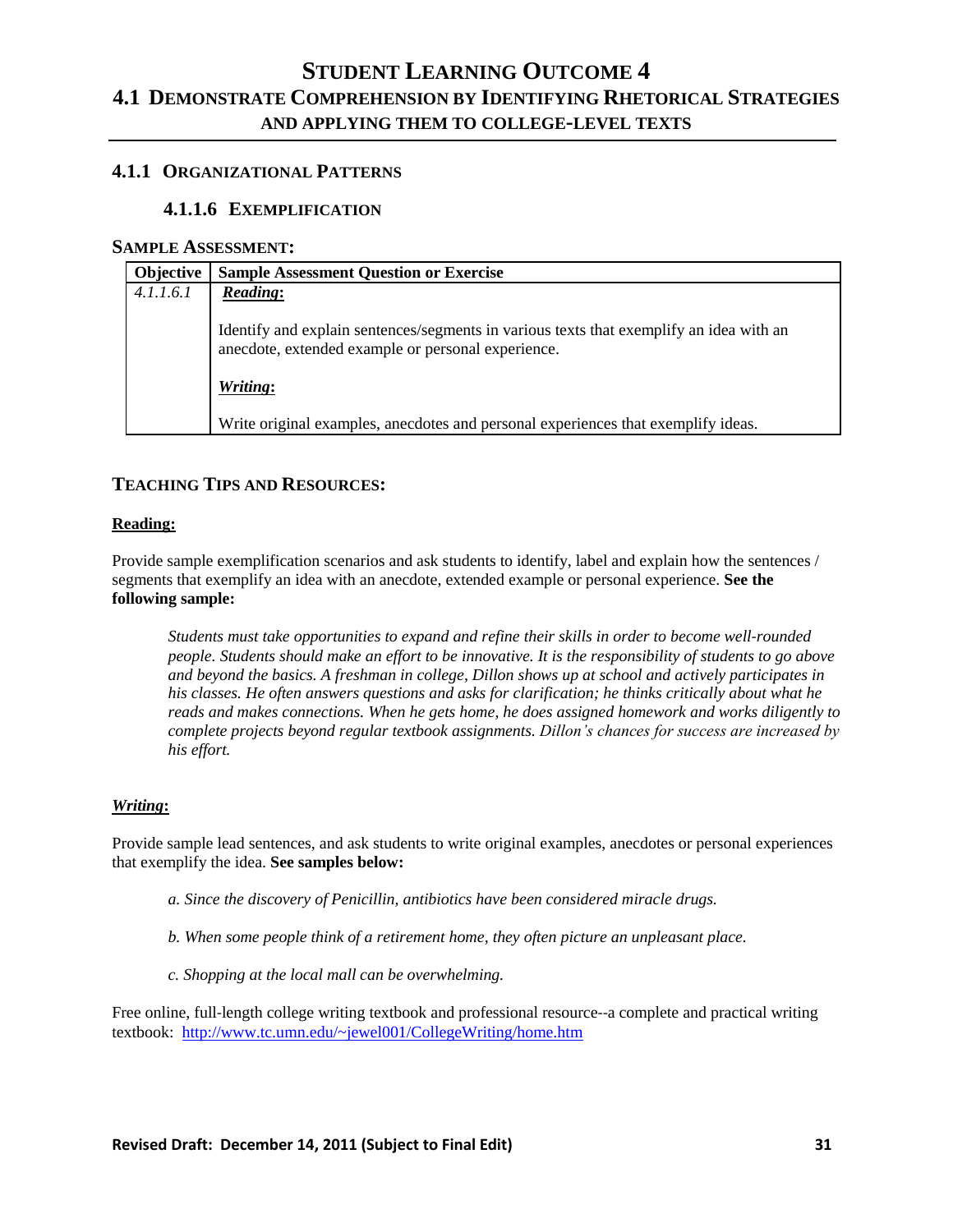### **4.1.1 ORGANIZATIONAL PATTERNS**

# **4.1.1.7 DEFINITION**

### **SAMPLE ASSESSMENT:**

| Objective | <b>Sample Assessment Question or Exercise</b>                                                                                                                                                                                                                                             |
|-----------|-------------------------------------------------------------------------------------------------------------------------------------------------------------------------------------------------------------------------------------------------------------------------------------------|
| 4.1.1.7.1 | <b>Reading:</b>                                                                                                                                                                                                                                                                           |
|           | Provide paragraph examples of Definition from various sources and have students, in small<br>groups, select which paragraph best demonstrates the key elements of Definition.                                                                                                             |
|           | Ask students to identify what aspects (examples, transitional words/phrasing, formal<br>definition, etc) create that "best" quality in their selection.                                                                                                                                   |
|           | Provide a response sheet for each student to complete, identifying these aspects. Include a<br>comment section in which each student can "defend" why the paragraph chosen was the best<br>one. Evaluate for accuracy.                                                                    |
|           | Writing:                                                                                                                                                                                                                                                                                  |
|           | Have students select a familiar term and define their understanding of that<br>term by comparing its formal definition with their experiential knowledge of the<br>term. Include a circular (Venn) diagram to demonstrate visually where these aspects<br>overlap. Evaluate for accuracy. |

- 1. Be an "eavesdropper" during small group discussion, and walk around the room with a class roster
- 2. chart to note participation and specifics being related to definition strategies. Have groups report, with each person in the group expressing their connection to the group decision. Response levels can be noted on the roster as well to provide an immediate assessment of participation and understanding.
- 3. Ask students for suggestions of topics to define, and select readings to correspond.
- 4. Use Dictionary.com and/or similar websites in class, alongside hardcopy dictionaries, to show variances and similarities in "formal" definitions.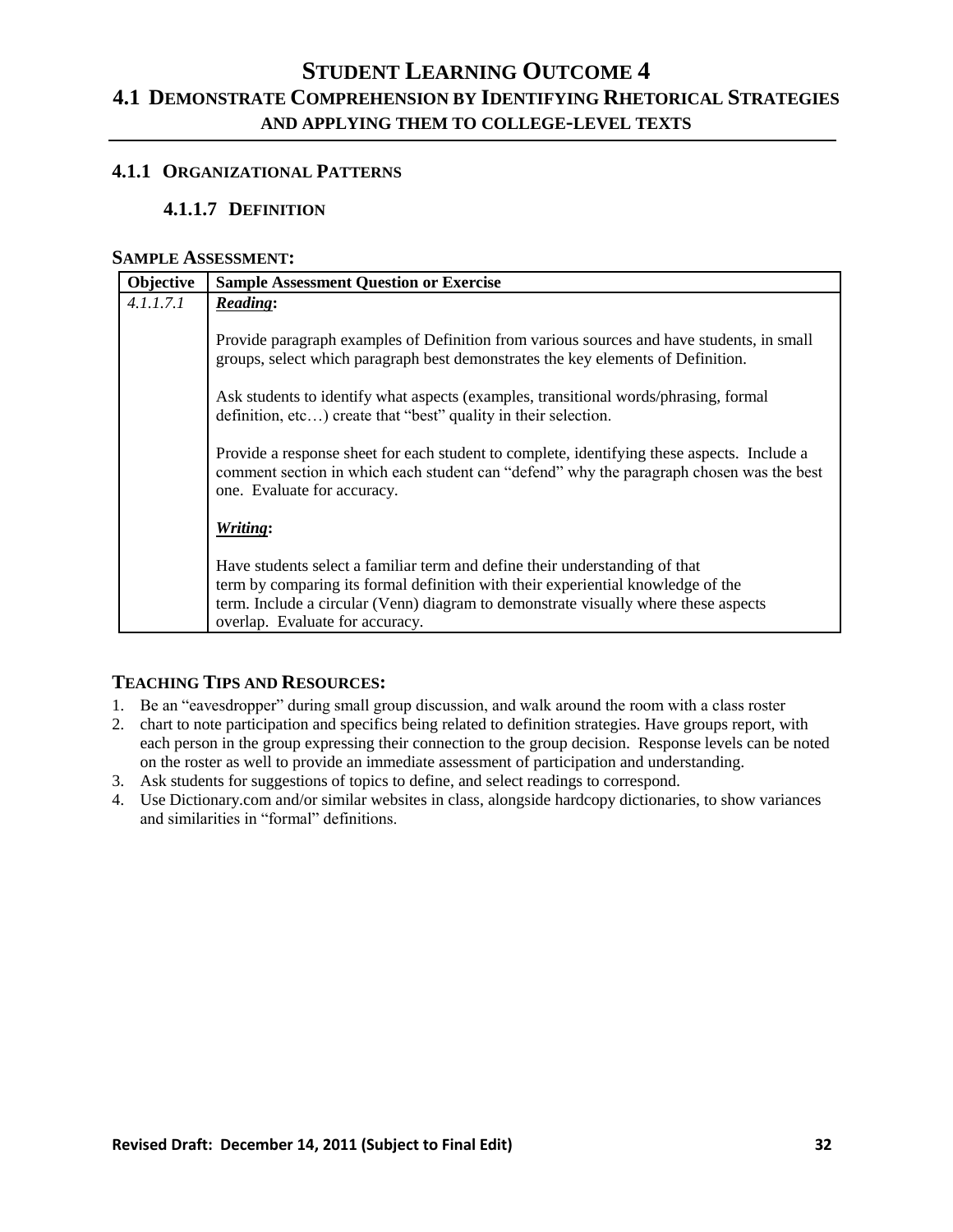# **4.1.1 ORGANIZATIONAL PATTERNS**

# **4.1.1.8 ARGUMENTATIVE/PERSUASIVE**

#### **SAMPLE ASSESSMENT:**

| Objective | <b>Sample Assessment Question or Exercise</b>                                                  |
|-----------|------------------------------------------------------------------------------------------------|
| 4.1.1.8.1 | Write a paragraph or essay analyzing a sample argument for elements like claims; appeals to    |
|           | ethos, logos, and pathos; use of various types of evidence, etc.                               |
| 4.1.1.8.2 | Locate a published editorial or op-ed on a controversial issue and describe how its word use   |
|           | creates an emotional response.                                                                 |
| 4.1.1.8.3 | Write an argument essay that takes a specific stance on an issue, uses evidence to support the |
|           | argument, and addresses an opposing perspective.                                               |

### **TEACHING TIPS:**

- 1. Advertisements: Students will analyze advertisements as mini-arguments, identifying the problem (aging, for example); the solution (purchasing an \$80 wrinkle cream); and the evidence in favor of the solution (―95% of dermatologists surveyed say it is the best!‖).
- 2. Understanding language that indicates an argument or persuasion: instruct students to recognize terms like "must" and "should," as well as evaluative terms like "ideal," "better," and "best" to uncover a writer's argument.
- 3. Reverse outlines: As a class or in small groups, have students outline a paper that is already written (could be a sample student paper or a professional work) to uncover the structure of the argument. In what order does the writer present the claim, evidence, answer to opposing views, etc.?
- 4. Cut-up papers: In preparation, the instructor will take an argument essay (professional or student) and cut it up so that each paragraph is on its own small piece of paper and out of order. The instructor should do this with several papers so that students can work in small groups to rebuild the essay. Have students reconstruct the essay. When each section is taken out of context, students have to pay much more attention to how the writer frames the introduction, the transitions (which indicate the order of points and likely refer to future or previous ones), the conclusion, the evidence, etc.

- Dartmouth Writing Program (faculty target audience): <http://www.dartmouth.edu/~writing/materials/faculty/pedagogies/argument.shtml>
- University of Michigan Writing Project (faculty target audience): <http://sitemaker.umich.edu/argument/home>
- Purdue University OWL: (student target audience) <http://owl.english.purdue.edu/owl/resource/724/01/>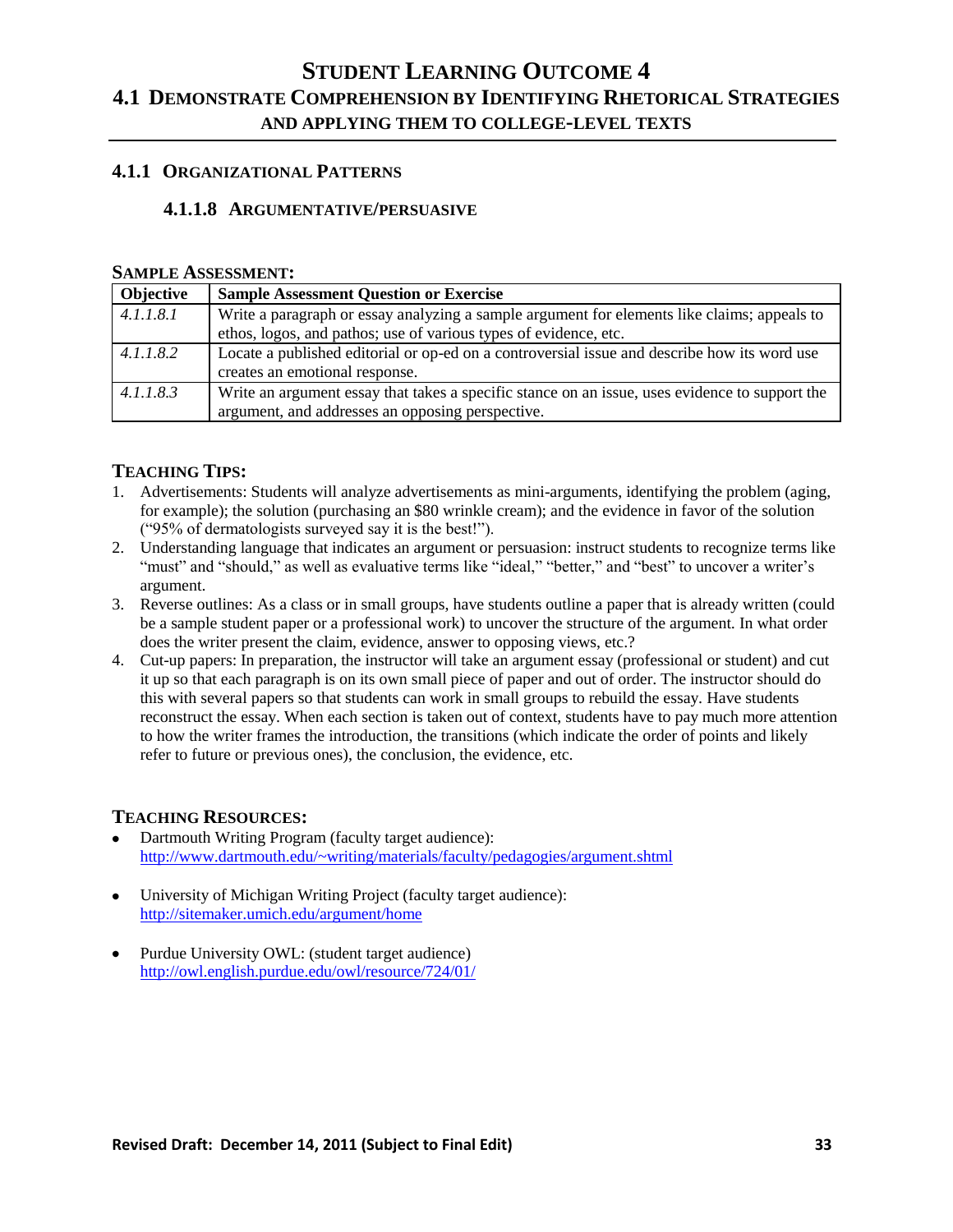### **4.1.1 ORGANIZATIONAL PATTERNS**

# **4.1.1.9 CLASSIFICATION/DIVISION**

#### **SAMPLE ASSESSMENT:**

| Objective | <b>Sample Assessment Question or Exercise</b>                                              |
|-----------|--------------------------------------------------------------------------------------------|
| 4.1.1.9.1 | After reading and examining texts that demonstrate classification, write a classification  |
|           | paragraph or essay.                                                                        |
| 4.1.1.9.2 | Read texts that are organized by classification and outline the texts.                     |
| 4.1.1.9.3 | After reading and examining texts that demonstrate division, write a division paragraph or |
|           | essay.                                                                                     |
| 4.1.1.9.4 | Read texts that are organized by division and outline the texts.                           |

# **TEACHING TIPS:**

- 1. Help students understand the difference between classification (sorting a number of things into categories) and division (breaking one thing into parts).
- 2. Have students examine the layout of a grocery store or department store to determine how the store uses both classification and division in organizing products.
- 3. Students may practice the classification and division process by classifying classmates according to their chosen program of study. Then they will examine the college catalog (in print or online)
- 4. Have each student identify the program of study he or she has chosen to pursue. Help students classify their classmates according to their program of study. Then, guide students to use the college catalog (in print or online) to examine each program of study named in their previous discussion and identify the divisions within each program.
- 5. Examine tables and charts that exemplify the strategies of classification and division.
- 6. Provide graphic organizers to assist students in determining if a text is organized by classification and division.
- 7. Transition from graphic organizers to outlines to prepare students for outlining texts and generating outlines for their own paragraphs or essays.

# **TEACHING RESOURCES:**

A number of websites provide examples of the classification and division strategies. [http://www.filmratings.com](http://www.filmratings.com/) [http://www.amazon.com](http://www.amazon.com/) <http://www.apple.com/itunes/store/> <http://sln.fi.edu/tfi/units/life/classify/classify.html>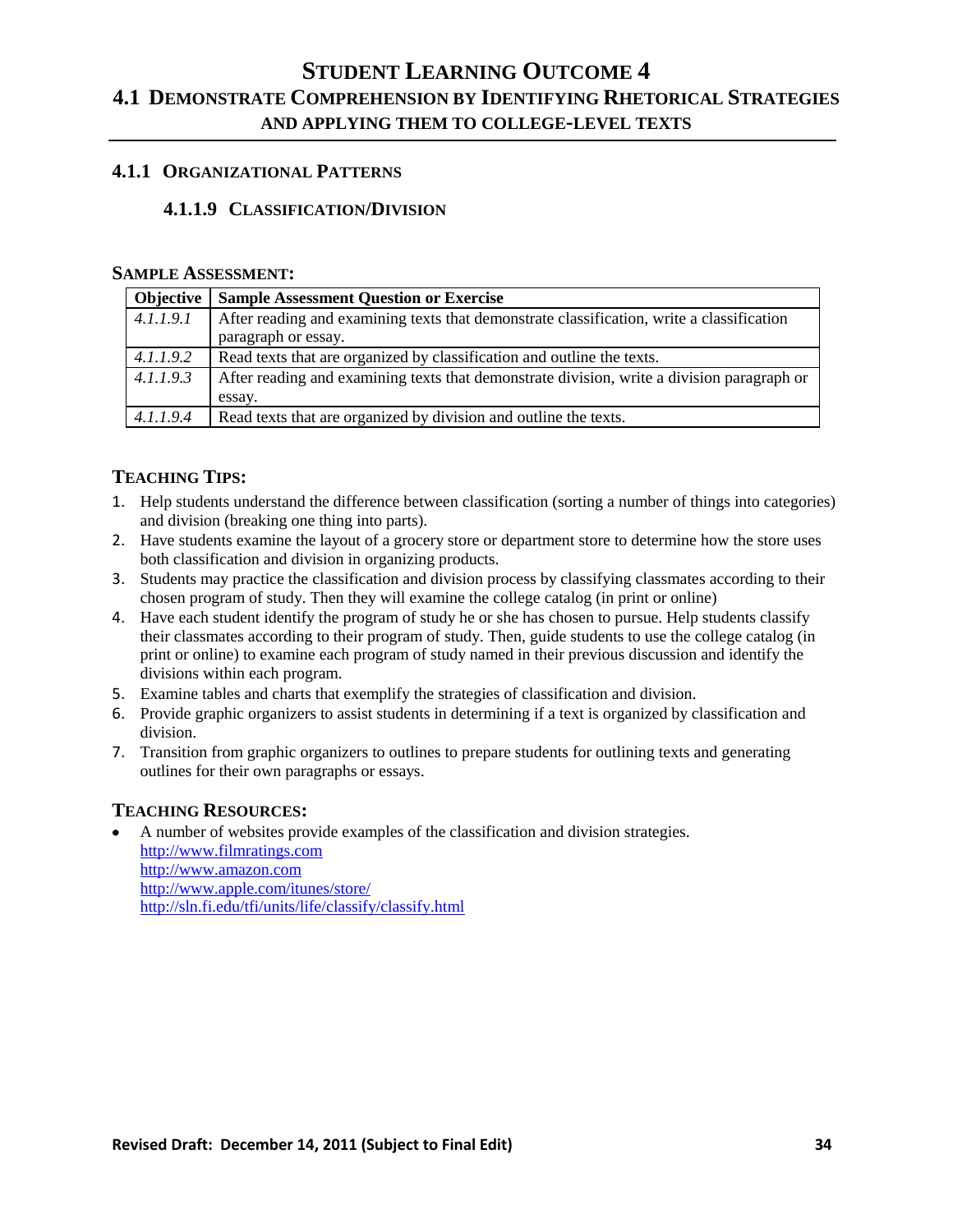# **4.1.2 ANNOTATE**

# **SAMPLE ASSESSMENT:**

| Objective | <b>Sample Assessment Question or Exercise</b>                                                                                                                                                                                                                                                                                                                                                                                                                                                                                                                                                                                                                                                     |
|-----------|---------------------------------------------------------------------------------------------------------------------------------------------------------------------------------------------------------------------------------------------------------------------------------------------------------------------------------------------------------------------------------------------------------------------------------------------------------------------------------------------------------------------------------------------------------------------------------------------------------------------------------------------------------------------------------------------------|
| 4.1.2.1   | Write a comment, a question, or a brief summary on a section of text given to them. Students<br>can also highlight or underline parts of the text that are important. Students might look for<br>quotes that are important to understanding the meaning of the text. This could be an informal<br>assessment or part of a formal assessment that leads to a summary of the text. The goal<br>would be to look for what a student is thinking while reading the text. Are they asking<br>themselves questions or making connections to the text? Are they selecting the most<br>important information from the text? Are students comprehending the material through the<br>process of annotation? |

# **TEACHING TIP:**

Students need to see the process. The instructor should model the process of annotation and talk students through an example together. This can be from the textbook or an article. Everyone should have a copy of the same article and then the instructor should discuss what he or she would mark in the passage. The instructor should read section of the passage aloud and discuss why certain sentences are meaningful and need to be annotated. After the instructor models the process, students should practice in small groups with instructor support. After the students have practiced together, they should practice individually.

- [http://faculty.bucks.edu/specpop/annotate.htm](https://owa.lfcc.edu/owa/redir.aspx?C=38093363197b47ebb30a3c64b4191658&URL=http%3a%2f%2ffaculty.bucks.edu%2fspecpop%2fannotate.htm)  $\bullet$
- [http://apcentral.collegeboard.com/apc/public/courses/teachers\\_corner/197454.html](https://owa.lfcc.edu/owa/redir.aspx?C=38093363197b47ebb30a3c64b4191658&URL=http%3a%2f%2fapcentral.collegeboard.com%2fapc%2fpublic%2fcourses%2fteachers_corner%2f197454.html) $\bullet$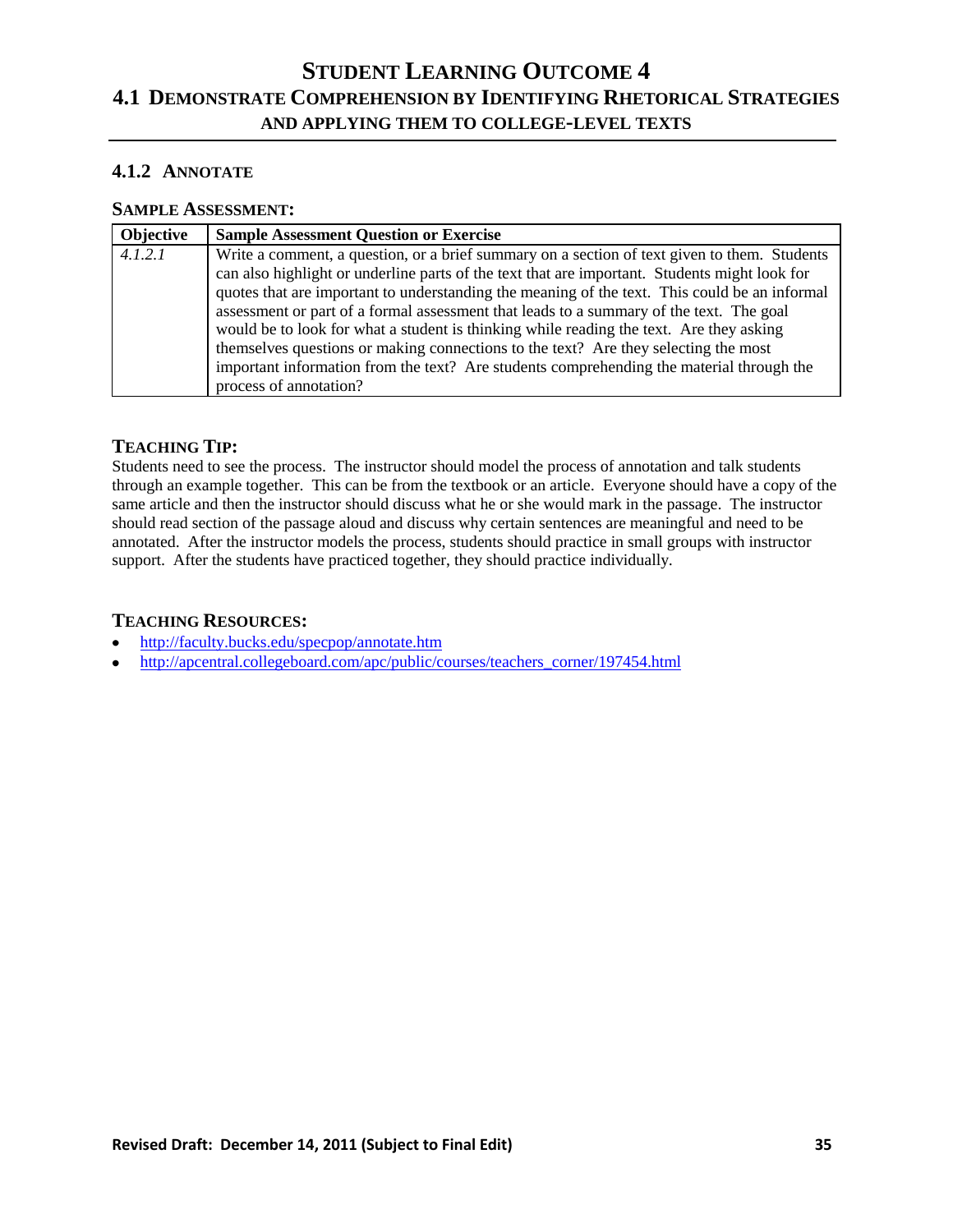# **4.1.3 PARAPHRASE**

#### **SAMPLE ASSESSMENT:**

| Objective | <b>Sample Assessment Question or Exercise</b>                                                          |  |
|-----------|--------------------------------------------------------------------------------------------------------|--|
| 4.1.3.1   | Read texts of varying complexity and write paraphrases of the texts.                                   |  |
| 4.1.3.2   | Recognize the difference between appropriately paraphrased information and plagiarized<br>information. |  |
| 4.1.3.3   | Include appropriate source information for paraphrased information.                                    |  |

### **TEACHING TIPS:**

- 1. Define paraphrase.
- 2. Provide examples of original texts and correctly written paraphrases of those texts.
- 3. Examine and demonstrate some of the pitfalls that students may encounter when trying to paraphrase, such as:
	- a. merely changing some of a writer's words
	- b. simply reversing the order of clauses in a writer's sentence
	- c. merely replacing a writer's words with synonyms
	- d. changing the author's ideas by adding to or deleting from the author's original meaning
	- e. failing to provide source information
- 4. Have students read a short text. Provide two paraphrases of the text—one that is correctly paraphrased and one that is plagiarized. Guide students in comparing the paraphrases to the original passage noting length, content (ideas), vocabulary, style (sentence structure), and source information to identify which paraphrased version is correct and which is plagiarized.
- 5. Explain the importance of citing the sources of paraphrased information.
- 6. Demonstrate MLA citation format.
- 7. Provide or help students locate source information for the texts they are paraphrasing. Guide students in writing MLA citations for sources they are paraphrasing.
- 8. Give students multiple opportunities to practice paraphrasing texts of varying lengths and levels of reading difficulty.

- The Purdue Online Writing Lab provides good information and examples for instructors and students: [http://owl.english.purdue.edu/owl/section/2/.](http://owl.english.purdue.edu/owl/section/2/)
- Indiana University provides useful information about plagiarism: <http://www.indiana.edu/~istd/definition.html.>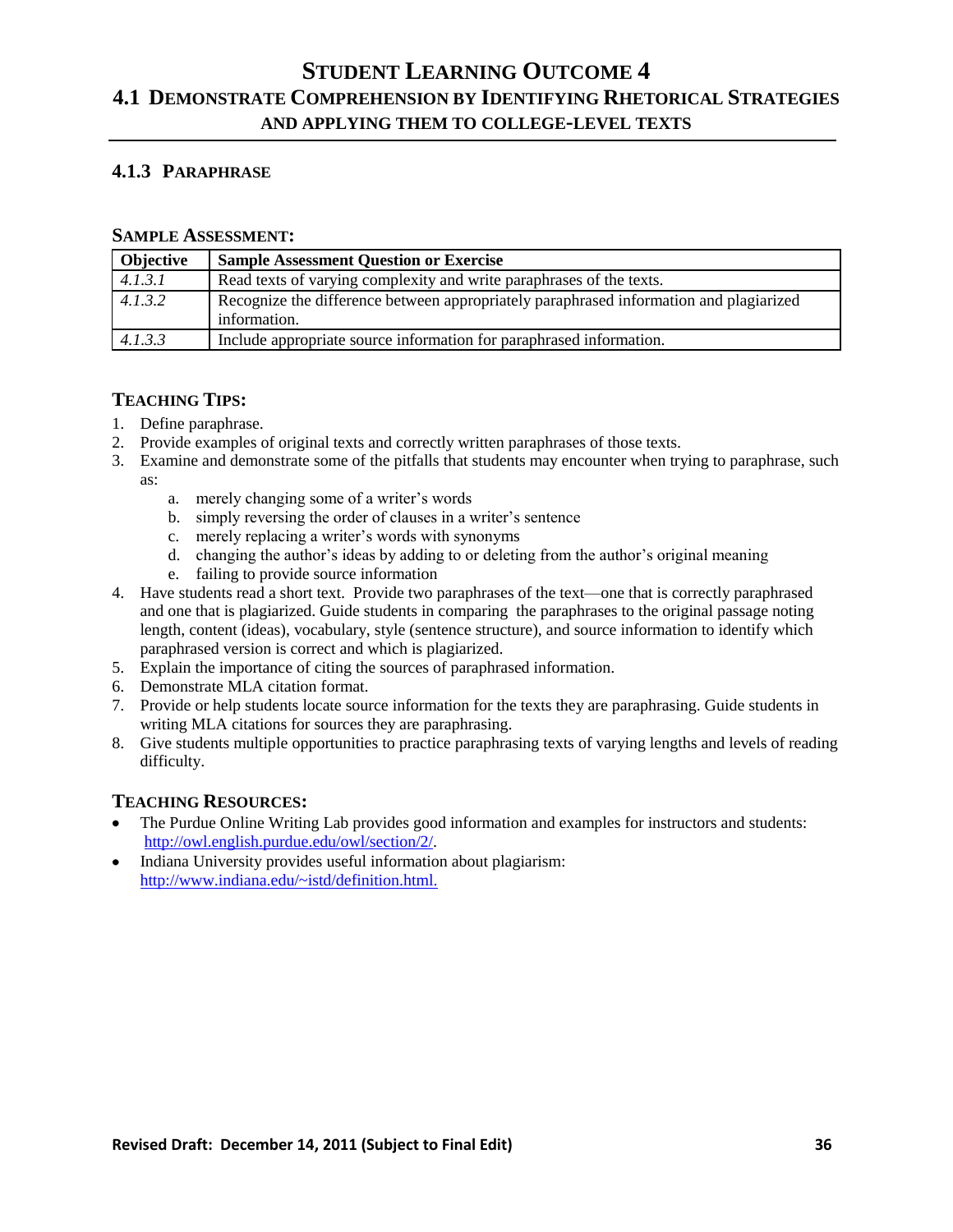# **4.1.4 SUMMARIZE**

# **SAMPLE ASSESSMENT:**

| <b>Objective</b> | <b>Sample Assessment Question or Exercise</b>          |
|------------------|--------------------------------------------------------|
| 4.1.4.1          | Read a text and identify the topic.                    |
| 4.1.4.2          | Read a text and identify the main idea(s).             |
| 4.1.4.3          | Read a text and identify the major and minor details.  |
| 4.1.4.4          | Read a text and annotate and paraphrase the selection. |

# **TEACHING TIPS:**

- 1. Ask the students to orally summarize what they did on the weekend, what their job responsibilities are, what movie they recently attended and the summary of the story, or some other topic relevant to their life. Introduce the concept of summary and define and give the reasons for using summary in daily life and in the academic setting. Identify the steps and strategies for writing an effective summary. Provide several oral activities where a student may partner with another student and one person will tell a story or event that happened in his/her life. Ask the student listening to the story to summarize the event orally or in writing after then telling. Reverse the procedure. Provide some sample paragraphs and correct summaries and discuss the content and organization of the summary. Give additional practice in summarizing using paragraphs and longer text.
- 2. In an alternative activity, the student could be asked to read the selection and choose the correct summary from a choice of three or four possibilities.
- 3. Teach students how to correctly use direct and indirect quotations in their summaries.

#### **TEACHING RESOURCES:**

<http://users.drew.edu/~sjamieso/summary.html>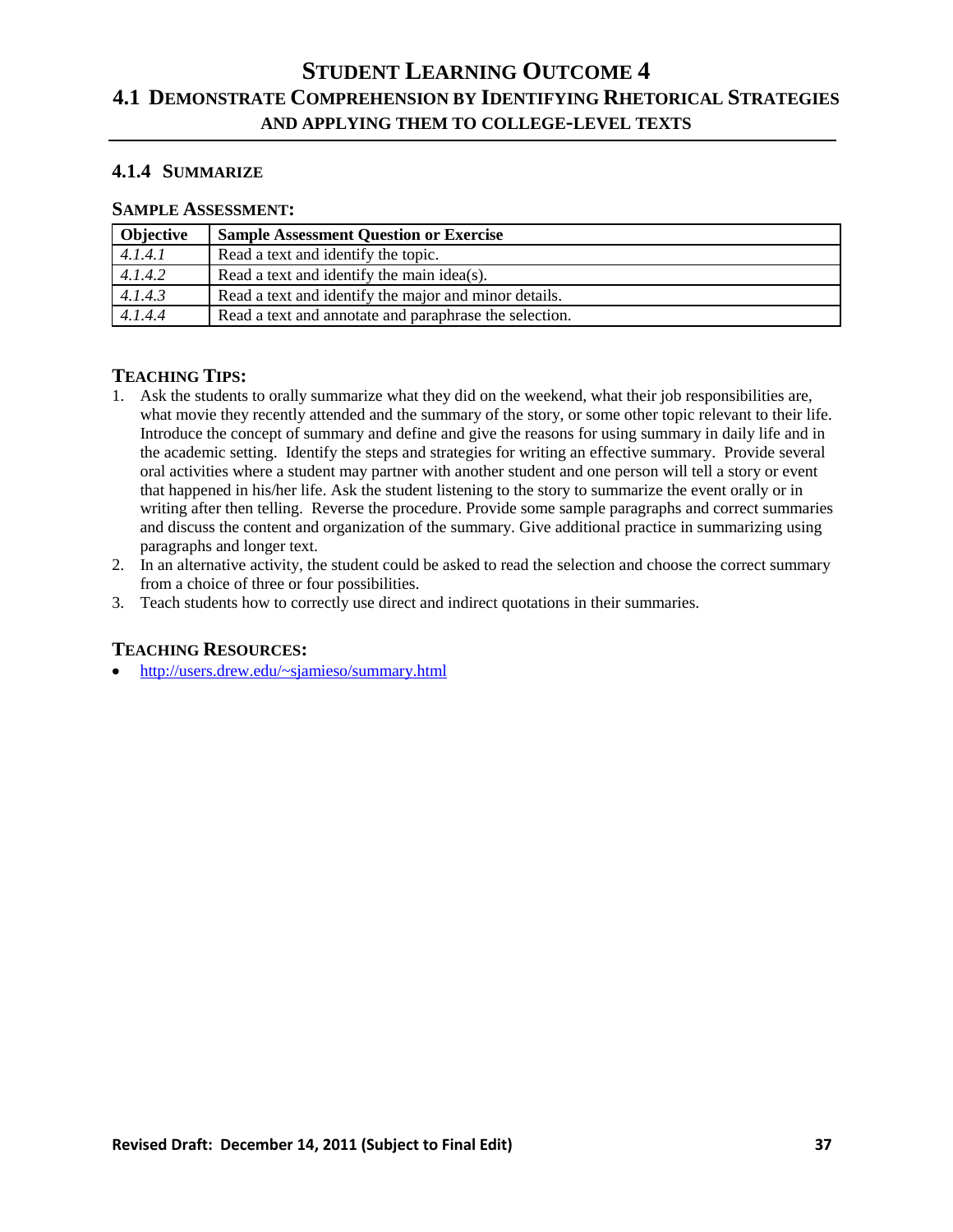# **4.1.5 REFLECT**

# **SAMPLE ASSESSMENT:**

| Objective | <b>Sample Assessment Question or Exercise</b>                                                                                                       |
|-----------|-----------------------------------------------------------------------------------------------------------------------------------------------------|
| 4.1.5.1   | Reflect on the content of reading selections by making new learning relevant to themselves<br>and by connecting to the content on a personal level. |
| 4.1.5.2   | Answer questions such as                                                                                                                            |
|           | How does this relate to me?                                                                                                                         |
|           | How can I apply the information to other situations?<br>٠                                                                                           |
|           | What else do I want to know as a result of what I have read?<br>٠                                                                                   |

# **TEACHING TIPS:**

1. After students have completed a reading selection and responded in discussions about content, main ideas (stated or implied) and supporting ideas (major and minor), have students reflect individually on the questions in 4.1.5.2 above.

> *Example: Liberty University has recently decided to allow students to carry concealed weapons on campus if those students have a concealed weapon permit. Other universities, such as Virginia Tech, are openly opposed to weapons on campus. Assign the reading of an essay or article that addresses the issue of weapons on college/university campuses. Following the reading, have students answer these questions:*

- *How does student possession of weapons on my college campus relate to me?*
- *How do concealed weapons permits affect my life, my neighborhood, my community, the society in which I live?*
- *How will guns on college campuses affect students and college life? Make a list of three positive effects and three negative effects.*
- *Would I support a student's right to carry a concealed weapon on my college campus? Why or why not?*
- *How would I respond if my college decided to allow concealed weapons on campus?*
- 2. Often a journal is a good tool for reflective writing.
- 3. Students may also do reflective thinking and writing by using a connection chart (graphic organizer), such as the one below.

| What the text said | Text-to-Self             | Text-to-Text              | Text-to-World           |
|--------------------|--------------------------|---------------------------|-------------------------|
|                    | Connection               | Connection                | Connection              |
|                    | (How does this relate to | (What else have I read)   | (How can I apply the    |
|                    | $me$ ?                   | that I can connect with   | information I have read |
|                    |                          | this new text I have just | to other situations?)   |
|                    |                          | read?)                    |                         |

4. After students have reflected individually, have them discuss their reflections in pairs or small groups to gain a broader perspective of the new learning they have experienced through their reading.

- 1. The University of Toronto offers some insight on helping students reflect on what they have read. [www.writing.utoronto.ca/advice/reading-and-researching/critical-reading](http://www.writing.utoronto.ca/advice/reading-and-researching/critical-reading)
- 2. This site offers a variety of information that can be adapted for guiding students to reflect on what they are reading[. http://www.studygs.net/shared/reading.htm](http://www.studygs.net/shared/reading.htm)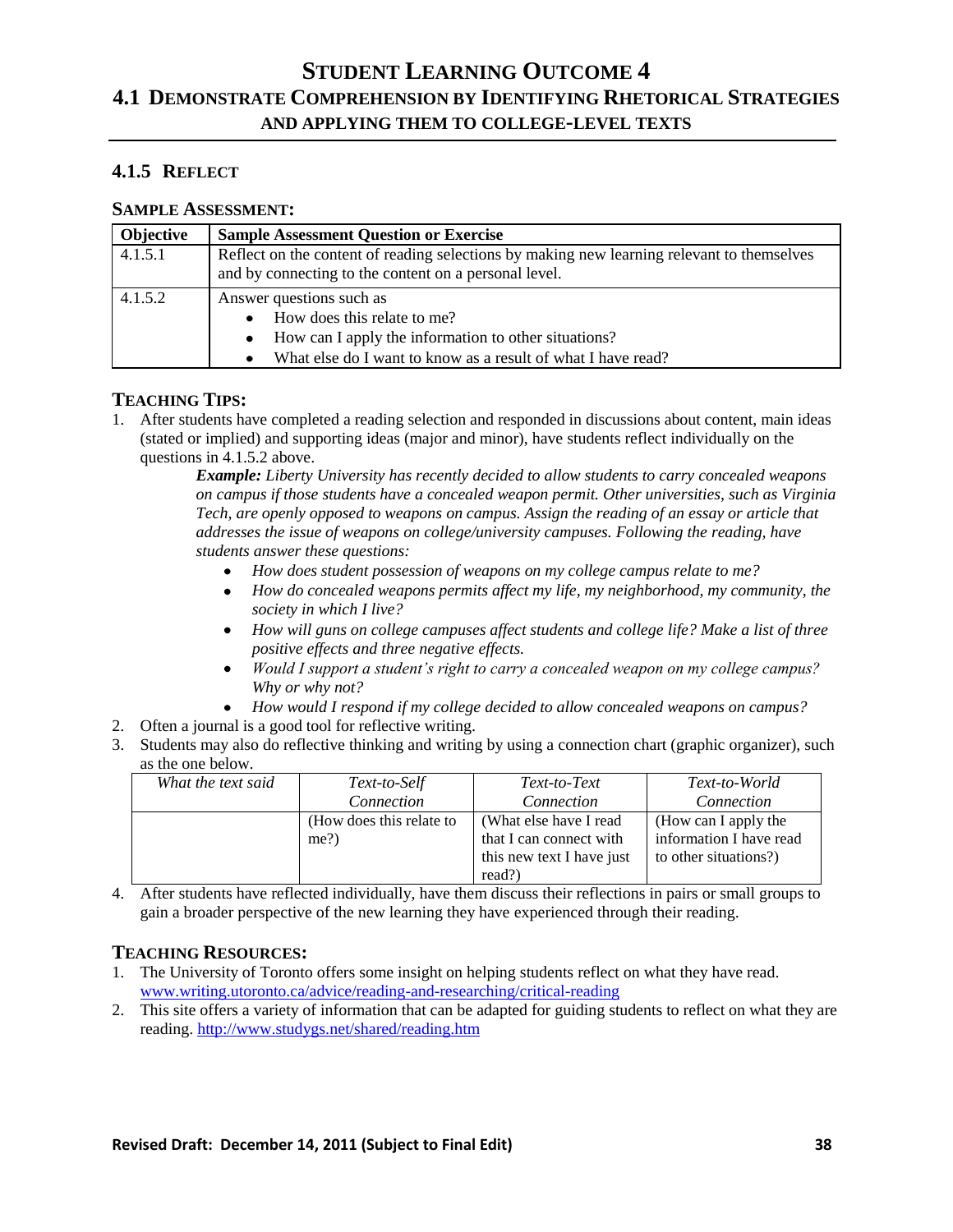# **4.1.6 RESPOND**

# **SAMPLE ASSESSMENT:**

| Objective | <b>Sample Assessment Question or Exercise</b>                                                                                                                     |  |
|-----------|-------------------------------------------------------------------------------------------------------------------------------------------------------------------|--|
| 4.1.5.1   | Read texts of various lengths, ranging from paragraphs to essays and write thoughts about the                                                                     |  |
|           | text.                                                                                                                                                             |  |
| 4.1.5.2   | Analyze the discussion questions at the end of a content-area in a textbook; identify the<br>purpose of the questions and the qualities of an effective response. |  |

- 1. Provide students with a sample abstract of an article showing the writer's summary and opinion.
- 2. Help students realize that in order to write a really good response paper, they need to keep in mind the following:
	- $\bullet$ When reading, take notes. Highlighting is NOT a good way to take notes. Instead, write, on a separate piece of paper, paraphrases of the author's key arguments as well as your own thoughts about the reading. These notes will not only help write good responses, but will *really* help with the final exam. (Trust me on this one.)
	- Don't waste space summarizing the author's arguments. It is very important to demonstrate that you  $\bullet$ understand what the author is trying to communicate, but you can do this very briefly. The most important part of a response paper is your *response*—that is, what did *you* think of these readings? What did you find interesting, wrong-headed, surprising, or thought-provoking about the readings?
	- Be specific. Here's a bad sentence: "One of the authors thinks that the meaning of technology is socially constructed." Here's a good sentence: "Donald MacKenzie argues that people have different ideas about what is valuable about particular technologies like supercomputers."
	- Feel free to include personal experiences, but only if they are relevant to the readings. You might have had a wonderful time on your trip to New Zealand over winter break, but if you cannot connect that experience to the coursework in a meaningful way, it doesn't belong in your response paper. If it does, though, go for it!
	- Ask questions, even if you don't know the answers! Something in the readings that does not make sense to you may not make sense to anyone else either. If you put the question in your response, we can have a good discussion about it in class.
	- Be creative! This may be the only class you have this semester where you get the chance to think about things you've never thought about before. Let your mind stretch and writing will be easy and fun for you.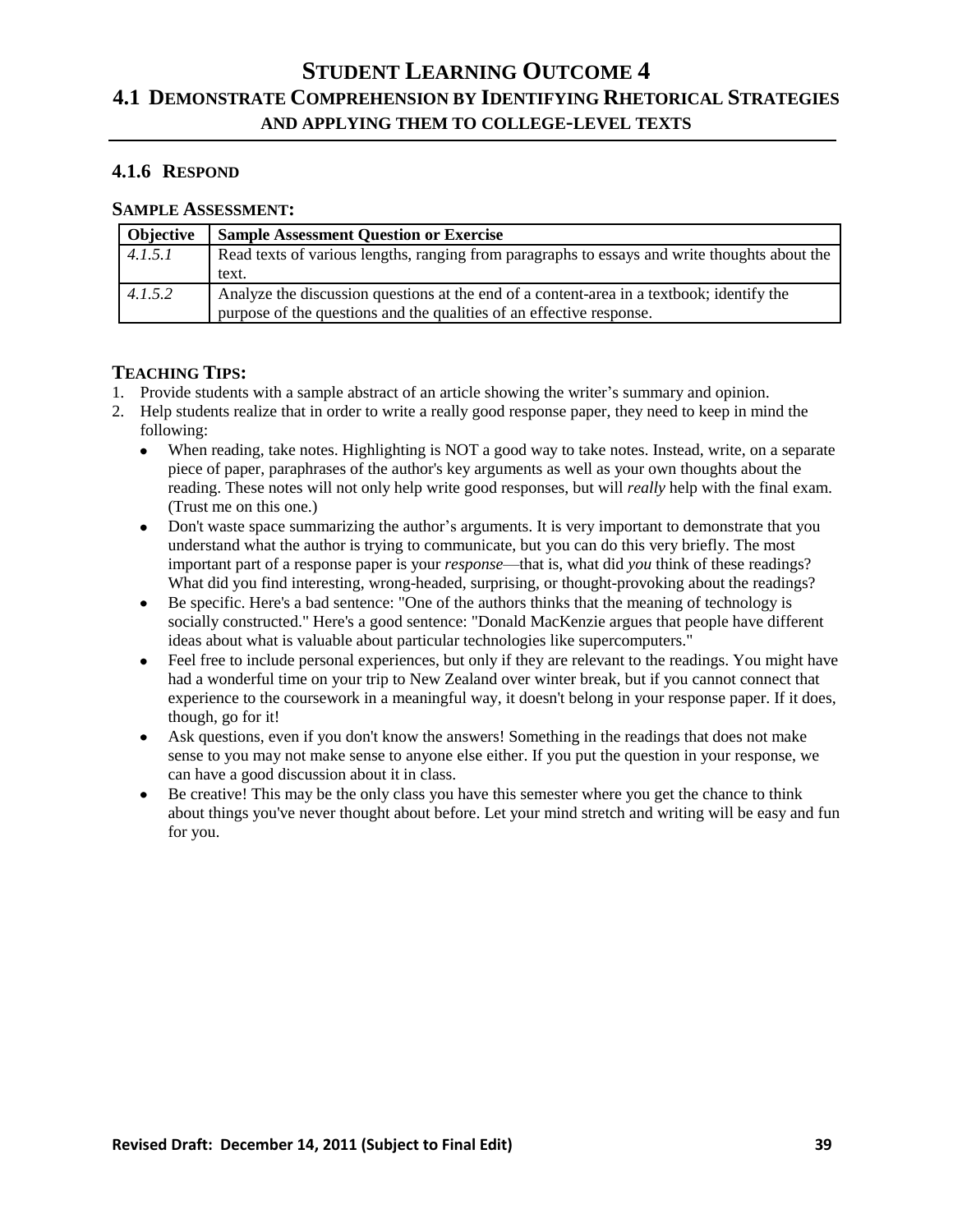# **SPECIFIC OBJECTIVES: Upon completion students will be able to:**

# **5.1 ANALYZE COLLEGE-LEVEL TEXTS FOR STATED OR IMPLIED MAIN IDEA AND MAJOR AND MINOR SUPPORTING DETAILS.**

- 5.1.1 Identify the topic
- 5.1.2 Identify the main idea
- 5.1.3 Identify the major details
- 5.1.4 Identify the minor details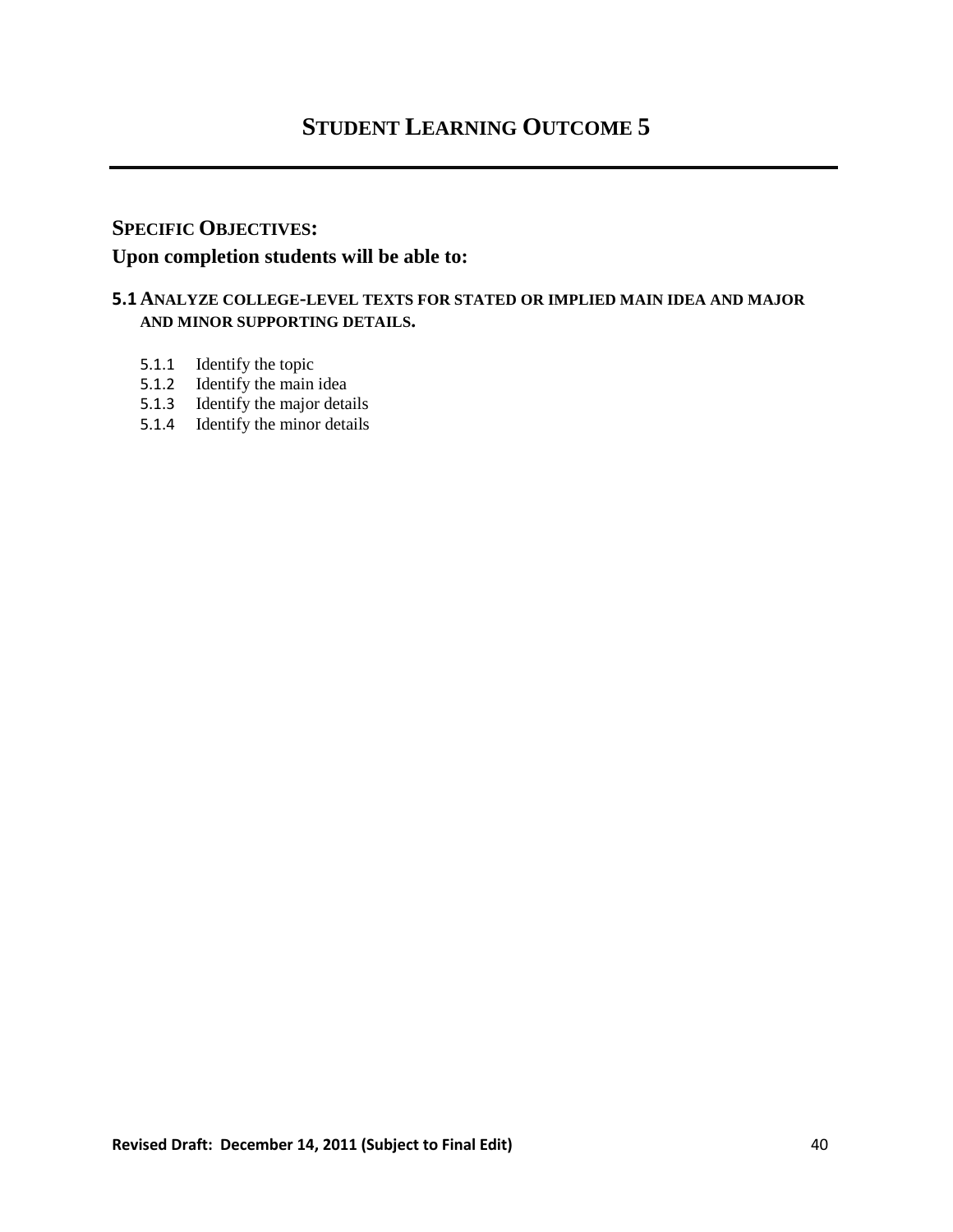# **5.1.1 IDENTIFY TOPIC**

#### **SAMPLE ASSESSMENT:**

| <b>Objective</b> | <b>Sample Assessment Question or Exercise</b>                                                             |  |
|------------------|-----------------------------------------------------------------------------------------------------------|--|
| 5.1.1.1          | After reading a text, answer the question, "What is this text about?" with a noun phrase.                 |  |
| 5.1.1.2          | I dentify the topic of a text by highlighting the most frequently repeated idea (noun or noun<br>phrase). |  |

# **TEACHING TIPS:**

- 1. Teaching students to identify topics (and main ideas) pairs nicely with teaching students the difference between noun phrases and clauses. Take the opportunity to stress the importance of verbs in writing and reading; vivid action words engage the reader.
- 2. When students highlight the most frequently repeated idea in a text, help them identify synonyms. Stress the importance of using synonyms for variety.
- 3. While students learn to identify topics, also teach them to identify appropriately narrowed topics for the texts. Discuss how a topic could be narrowed further for a shorter text or broadened for a longer text. Ensure that students can identify appropriate topics for their own writing assignments.

# **TEACHING RESOURCES:**

Online practice identifying topics:

- [http://bcs.bedfordstmartins.com/exercisecentral/SearchResults.aspx?task=search&CourseID=9&Searc](http://bcs.bedfordstmartins.com/exercisecentral/SearchResults.aspx?task=search&CourseID=9&SearchText=topic%20sentence&isTextSearch=0) [hText=topic sentence&isTextSearch=0](http://bcs.bedfordstmartins.com/exercisecentral/SearchResults.aspx?task=search&CourseID=9&SearchText=topic%20sentence&isTextSearch=0) (Students will need to create a free account)
- <http://www.townsendpress.net/home.php> (The textbooks under "Reading Books" all have sections on identifying topic and main idea)
- <http://www.wisc-online.com/objects/ViewObject.aspx?ID=RDG708> (This page contains an interactive presentation.)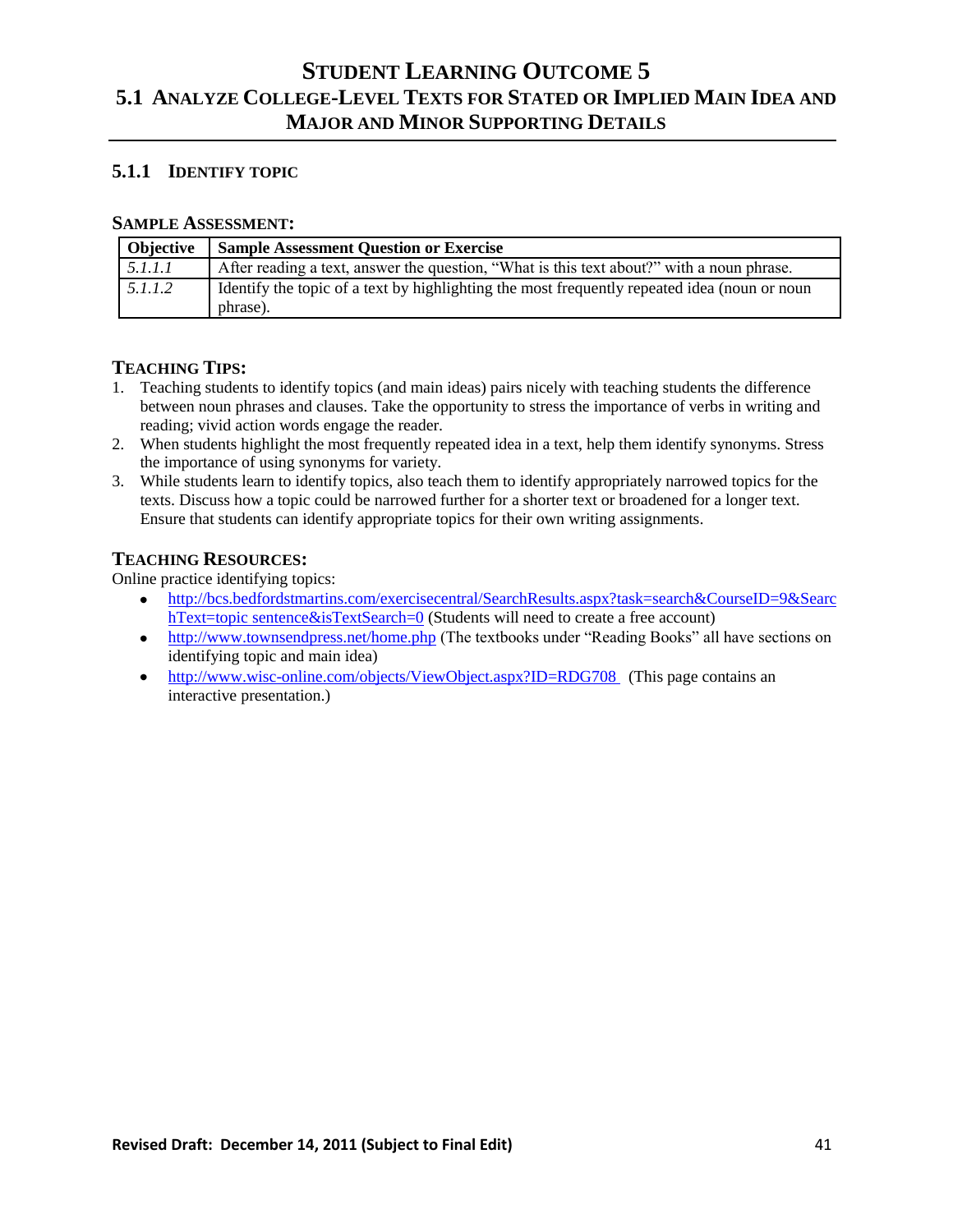# **5.1.2 IDENTIFY THE MAIN IDEA**

#### **SAMPLE ASSESSMENT:**

| Objective | <b>Sample Assessment Question or Exercise</b>                                                                                                                                                                                                                                                                               |
|-----------|-----------------------------------------------------------------------------------------------------------------------------------------------------------------------------------------------------------------------------------------------------------------------------------------------------------------------------|
| 5.1.2.1   | Choose paragraphs or brief multi-paragraph selections from a variety of sources and have<br>students identify stated main ideas or state implied main ideas.                                                                                                                                                                |
| 5.1.2.2   | Choose a current political cartoon. Have the students write out the cartoon's implied main<br>idea in a single sentence. It is also helpful to have the students list the supporting<br>components that they can identify from the drawing. This is also an excellent tool for<br>teaching inference and cultural literacy. |

- 1. Academic texts that students will use in subsequent classes are excellent sources for sample material from which students can identify stated or implied main ideas.
- 2. One of the biggest problems that developmental readers encounter is the propensity to skip over any material that they do not immediately understand. To encourage students to stop and use contextual clues or some other resource, identify any vocabulary or potentially problematic word combinations. Have those words or phrases available for a quick quiz immediately following the reading. (This is a repetition, but it is an important habit to emphasize.)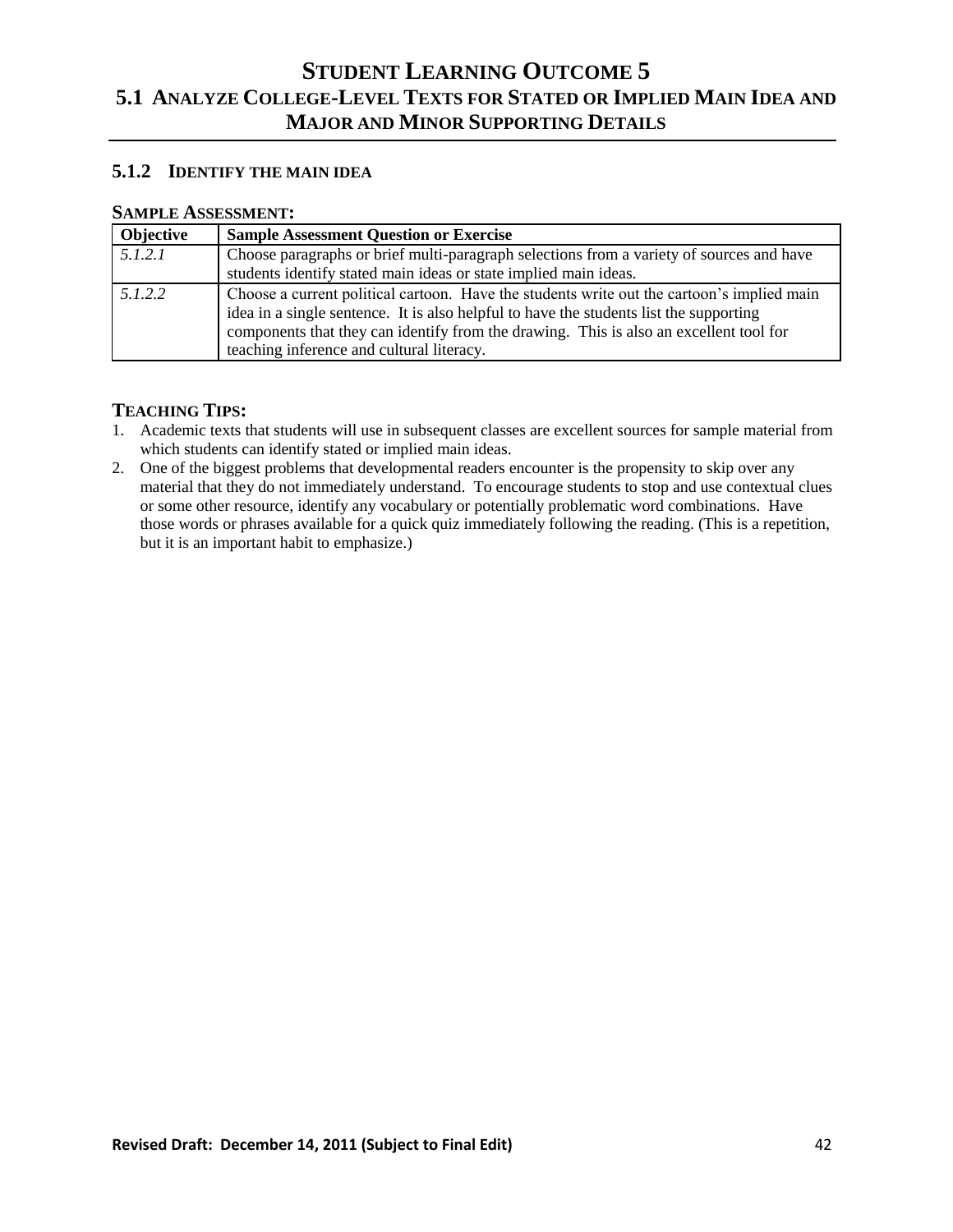# **5.1.3 IDENTIFY THE MAJOR DETAILS**

#### **SAMPLE ASSESSMENT:**

| <b>Objective</b> | <b>Sample Assessment Question or Exercise</b>                                                                                            |
|------------------|------------------------------------------------------------------------------------------------------------------------------------------|
| 1.1.3.1          | Read varied college level texts to identify the main idea/implied main idea and the major<br>supporting details of a paragraph or essay. |
| 1.1.3.2          | List transitional words or phrases that show the relationship between the main idea and the<br>major supporting details.                 |
| 1.1.3.3          | Write a paragraph or essay using major supporting details to support a thesis statement.                                                 |

# **TEACHING TIPS:**

1. Mapping is a good visual technique to help students see the relationship between the main idea and major supporting details. This can then be carried further as they map the minor supporting details and transitional words and phrases that show the relationship between the main idea and major supporting. This visual representation will also help the students see how the major details can help them determine the implied main idea. First they find the supporting details and then determine the implied main idea based on the details and relationships of those details.

2. Students need many reading selections from various college-level texts to practice identifying main idea/implied main idea and major supporting details. Resources below have numerous exercises.

3. Students should construct a paragraph or essay with a topic sentence or thesis and supporting details. This integration helps students see main idea and supporting details from both a reader's and a writer's perspective and gives the students the needed practice in recognizing the supporting details and their purpose.

- [www.townsendpress.net](http://www.townsendpress.net/) (Townsend Press Online Learning Center Exercises)  $\bullet$
- <http://www.mccd.edu/faculty/pirov/Engl1aOnline/Major%20and%20Minor%20Details.pdf>  $\bullet$
- [http://cia.indiana.edu/files/ITRI\\_5\\_TM-MISD.pdf](http://cia.indiana.edu/files/ITRI_5_TM-MISD.pdf)  $\bullet$
- [http://wps.ablongman.com/long\\_henry\\_er\\_1/17/4414/1130236.cw/index.html](http://wps.ablongman.com/long_henry_er_1/17/4414/1130236.cw/index.html)
- [http://wps.ablongman.com/long\\_mcwhorter\\_ersonline\\_1/0%2C2257%2C70178-%2C00.html](http://wps.ablongman.com/long_mcwhorter_ersonline_1/0%2C2257%2C70178-%2C00.html)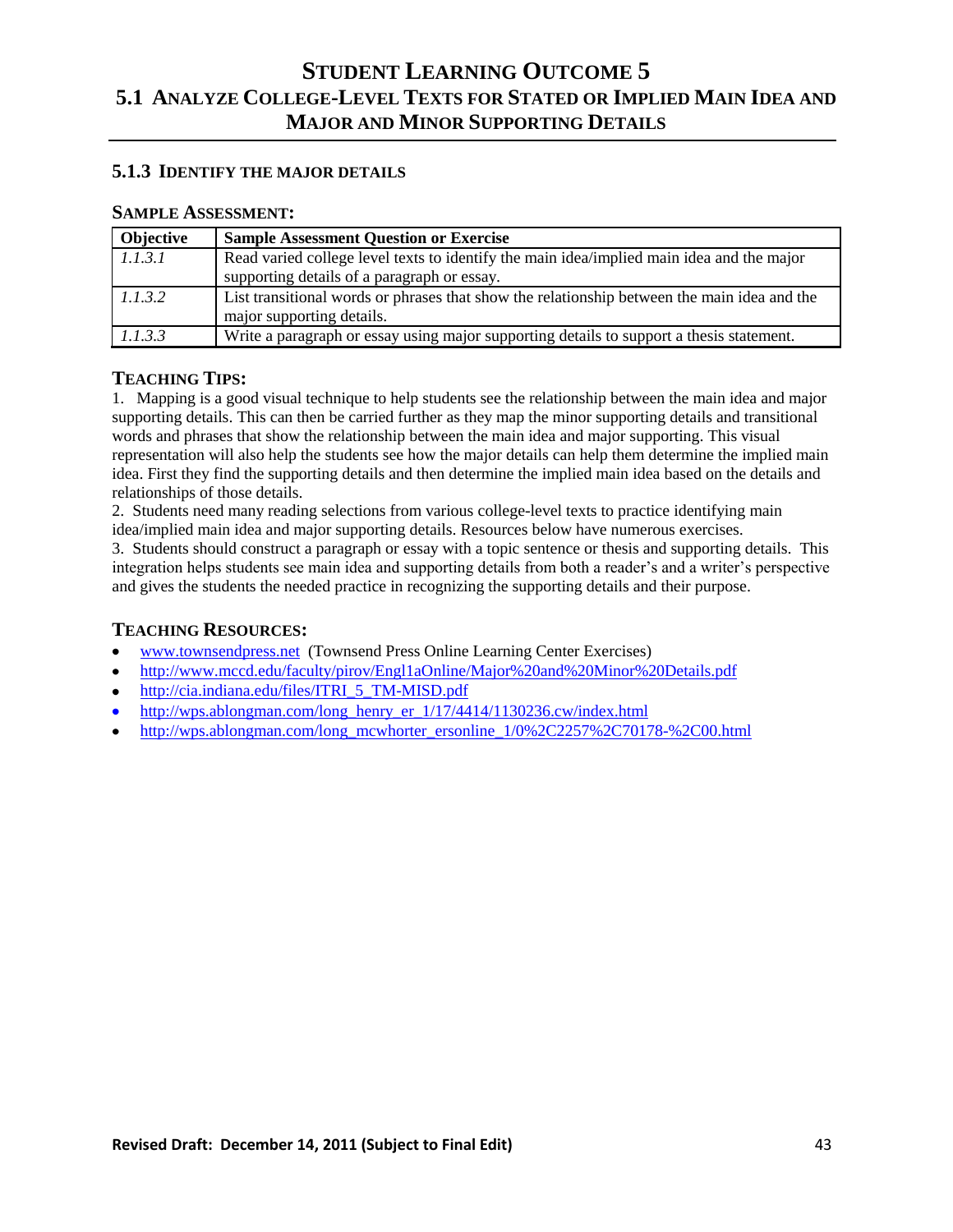# **5.1.4 IDENTIFY THE MINOR DETAILS**

#### **SAMPLE ASSESSMENT:**

| <i><b>Objective</b></i> | <b>Sample Assessment Question or Exercise</b>                                                                                 |
|-------------------------|-------------------------------------------------------------------------------------------------------------------------------|
| 5.1.4.1                 | Identify minor details in sample paragraphs as examples and/or illustrations of the major<br>supporting details.              |
| 5.1.4.2                 | Create paragraphs in which minor details immediately follow and support the major details.                                    |
| 5.1.4.3                 | Analyze text by outlining, mapping or summarizing the relationships between main ideas and<br>major/minor supporting details. |
| 5.1.4.4                 | Using well-written paragraphs, examine the locations of main idea and major/minor<br>supporting details.                      |

# **TEACHING TIPS:**

- 1. Effectively highlight text by locating the main idea and major/minor supporting details.
- 2. Create paragraphs immediately after analyzing and identifying main idea and major/minor supporting details in text.
- 3. Examine the Cornell note taking format as a model of the application of main idea and major/minor supporting details to manage information.
- 4. Discuss the role of minor details as a strategy for providing examples/support in essay and short answer essay test questions.

# **TEACHING RESOURCE:**

Townsend Press Online Learning Center a[t http://www.townsendpress.net/home.php](http://www.townsendpress.net/home.php) (under Reading  $\bullet$ Skills text-sections on Supporting Details)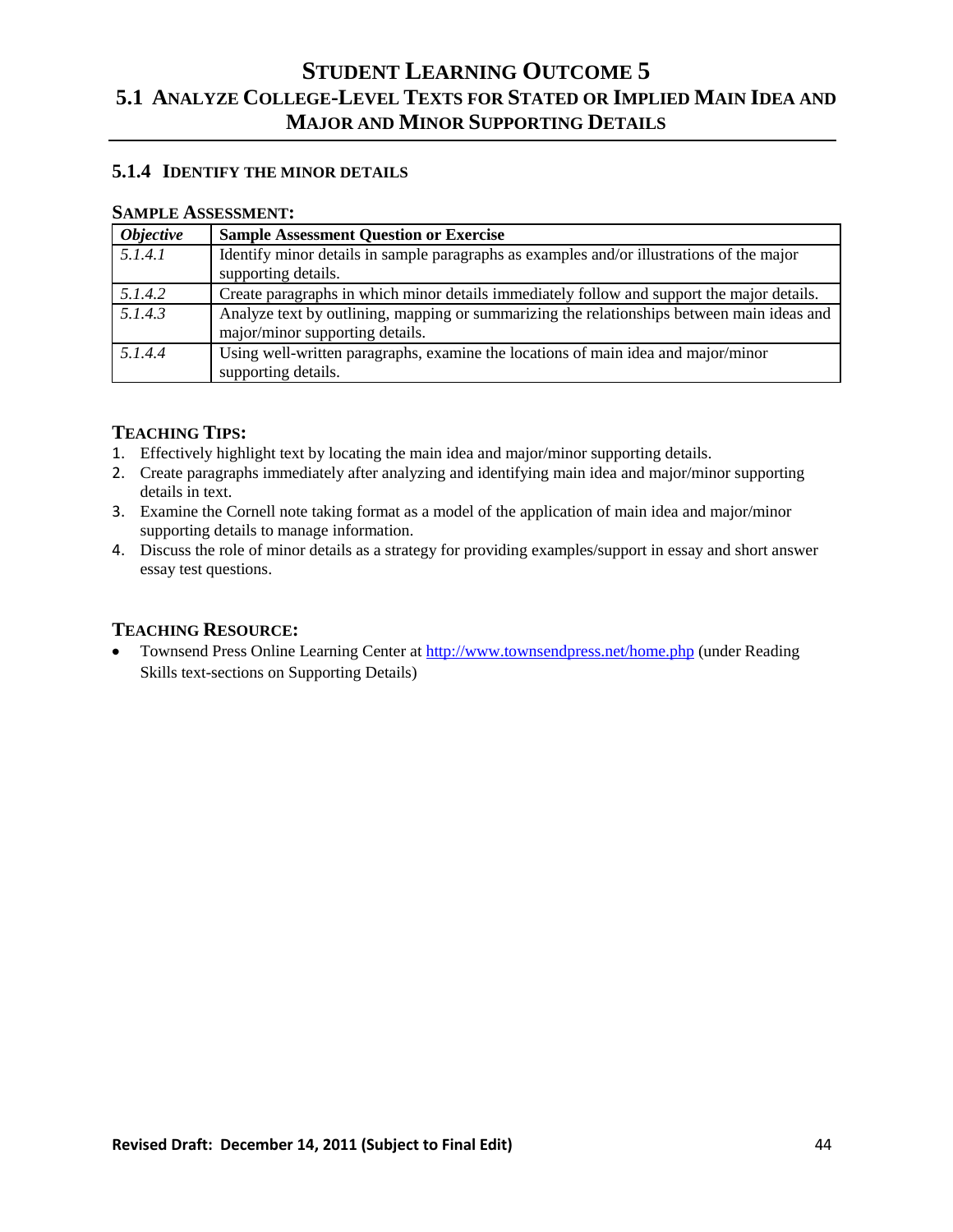# **STUDENT LEARNING OUTCOME 6**

# **SPECIFIC OBJECTIVES:**

# **Upon completion students will be able to:**

# **6.1 DEMONSTRATE CRITICAL THINKING SKILLS WHEN READING AND WRITING COLLEGE-LEVEL TEXTS:**

- 6.1.1 Identify audience
- 6.1.2 Identify purpose of text
- 6.1.3 Identify tone
- 6.1.4 Identify point of view
- 6.1.5 Identify points of argument and supporting evidence
- 6.1.6 Distinguish fact from opinion
- 6.1.7 Make valid inferences
- 6.1.8 Analyze
- 6.1.9 Synthesize
- 6.1.10 Evaluate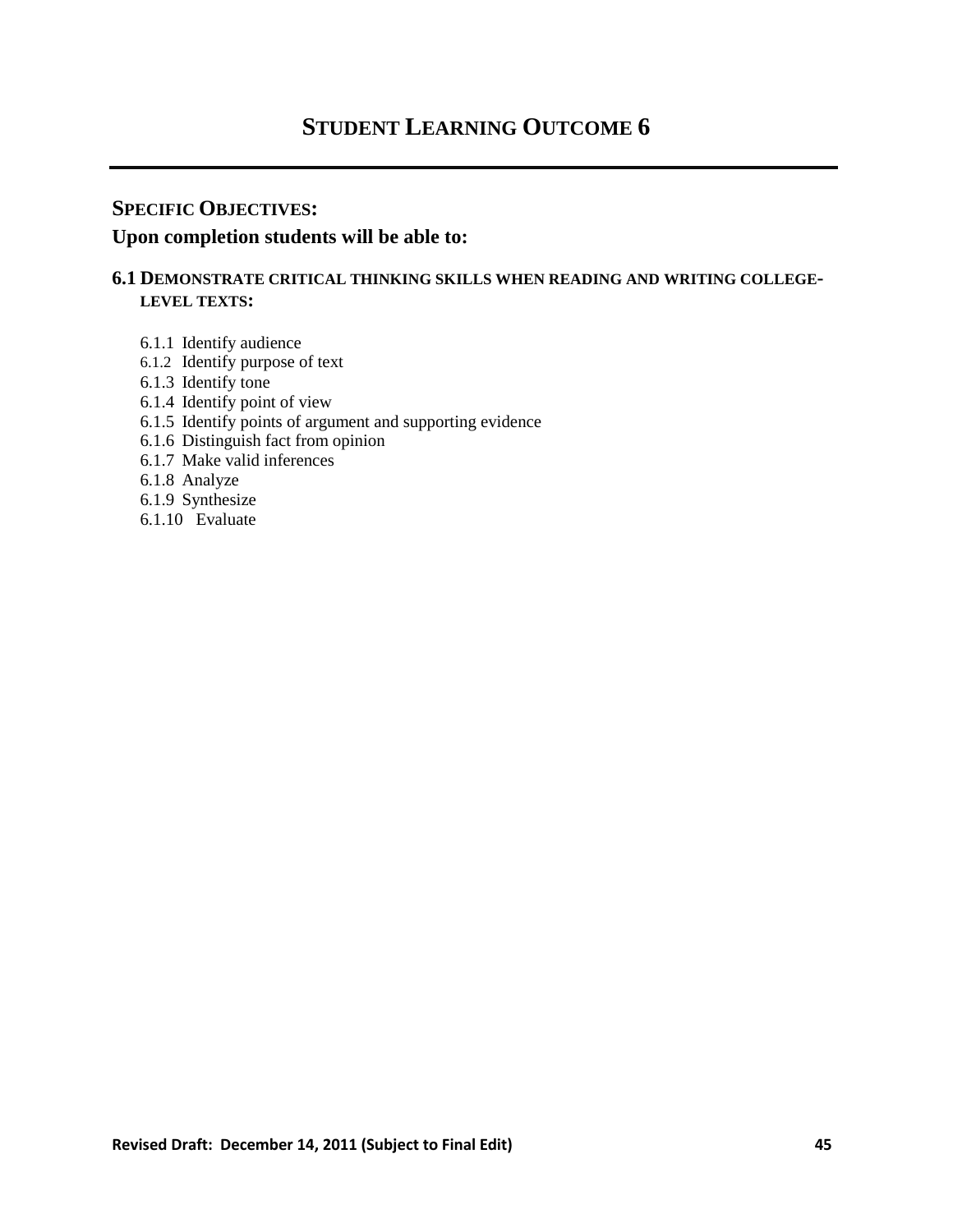# **6.1.1 IDENTIFY AUDIENCE**

### **SAMPLE ASSESSMENT:**

| Objective | <b>Sample Assessment Question or Exercise</b>                                                                                                                                                                                                                                                                                                                                                            |
|-----------|----------------------------------------------------------------------------------------------------------------------------------------------------------------------------------------------------------------------------------------------------------------------------------------------------------------------------------------------------------------------------------------------------------|
| 6.1.1.1   | Provide students with a sample text. Ask students to determine what person/group the text<br>specifically targets. Request that they explain in detail why the person/group may might<br>want or need to read the text.                                                                                                                                                                                  |
| 6.1.1.2   | Assign students to compose a short text. Before composition, request that students explain<br>in detail the following:<br>Who will benefit from/find interest in the text?<br>٠<br>How much does the audience know about the subject?<br>٠<br>What effect does the student wish the text to have on the audience?<br>٠<br>What information will the student need to provide to achieve this effect?<br>٠ |
| 6.1.1.3   | Provide students with a pre-selected text. Ask students to determine, based on content, the<br>audience's familiarity with that text. Is the audience familiar? Is the audience unfamiliar?<br>What information within the text leads to this conclusion? Explain the answer in detail.                                                                                                                  |

# **TEACHING TIP:**

1. Understand that there may be more than one intended audience.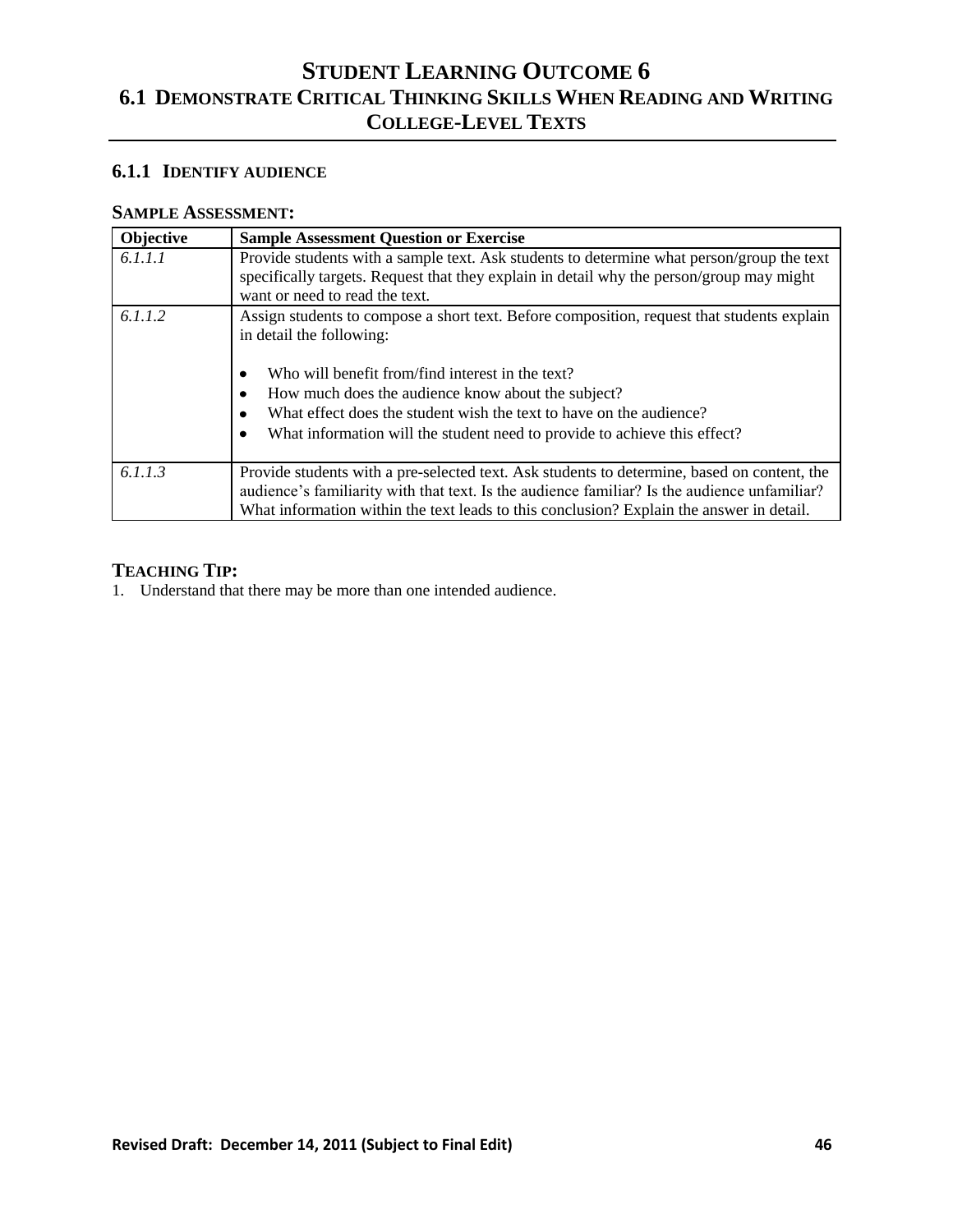# **6.1.2 IDENTIFY PURPOSE OF TEXT**

#### **SAMPLE ASSESSMENT:**

| Objective | <b>Sample Assessment Question or Exercise</b>                                                                                                                                                                                                                                                                  |
|-----------|----------------------------------------------------------------------------------------------------------------------------------------------------------------------------------------------------------------------------------------------------------------------------------------------------------------|
| 6.1.2.1   | Have students define the following terms that are commonly used in identifying purpose:<br>inform, persuade, amuse, analyze, evaluate, request, recommend, provoke, argue, propose,                                                                                                                            |
|           | summarize, and call to action.                                                                                                                                                                                                                                                                                 |
| 6.1.2.2   | Have students read a variety of college-level essays, articles, and other texts, and ask the<br>students to identify the author's purpose in each selection. Texts should include, but not be<br>limited to, those that inform, persuade, amuse, analyze, argue, or propose a course of action.                |
| 6.1.2.3   | After reading college-level texts (articles, essays, editorials), have students become the<br>authors of their own texts in which they write for defined purposes. Have students share the<br>articles with their classmates and ask all students to identify the purposes in their<br>classmates' selections. |
| 6.1.2.4   | Have students find articles on the Web that clearly demonstrate an author's purpose. Ask<br>students to share the articles with their classmates and identify the purpose in each.                                                                                                                             |
| 6.1.2.5   | Have students read editorials in newspapers and identify the author's purpose in each<br>editorial.                                                                                                                                                                                                            |
| 6.1.2.6   | Have students read the letters to the editors in newspapers and identify the purpose of each<br>letter. Have students write their own letters to the editors.                                                                                                                                                  |
| 6.1.2.7   | Have students look at popular advertisements and identify the writer's purpose in each<br>advertisement. Have students write their own advertisements.                                                                                                                                                         |

- 1. Ask students to read a number of articles and essays in the library database *Opposing Viewpoints* Gale/Cengage Publishing) to give them additional practice in identifying purposes in writing.
- 2. Ask students to listen to and read campaign speeches by various candidates. Ask students to identify the purpose (or multiple purposes) in each speech.
- 3. Ask students to bring newspapers to class and ask them to find articles with different purposes in the papers. Have students share the articles with their classmates.
- 4. Ask students to read "My Turn" essays (formerly on the *Newsweek* magazine site, but now on [http://www.thedailybeast.com,](http://www.thedailybeast.com/) enter "My Turn") or "This I Believe" essays on the National Public Radio site [\(http://www.npr.org,](http://www.npr.org/) enter "This I Believe"). Have students bring one essay to class to share with the other students. Have students discuss the purpose of each essay.
- 5. Ask each student to write a "My Turn" or "This I Believe" essay.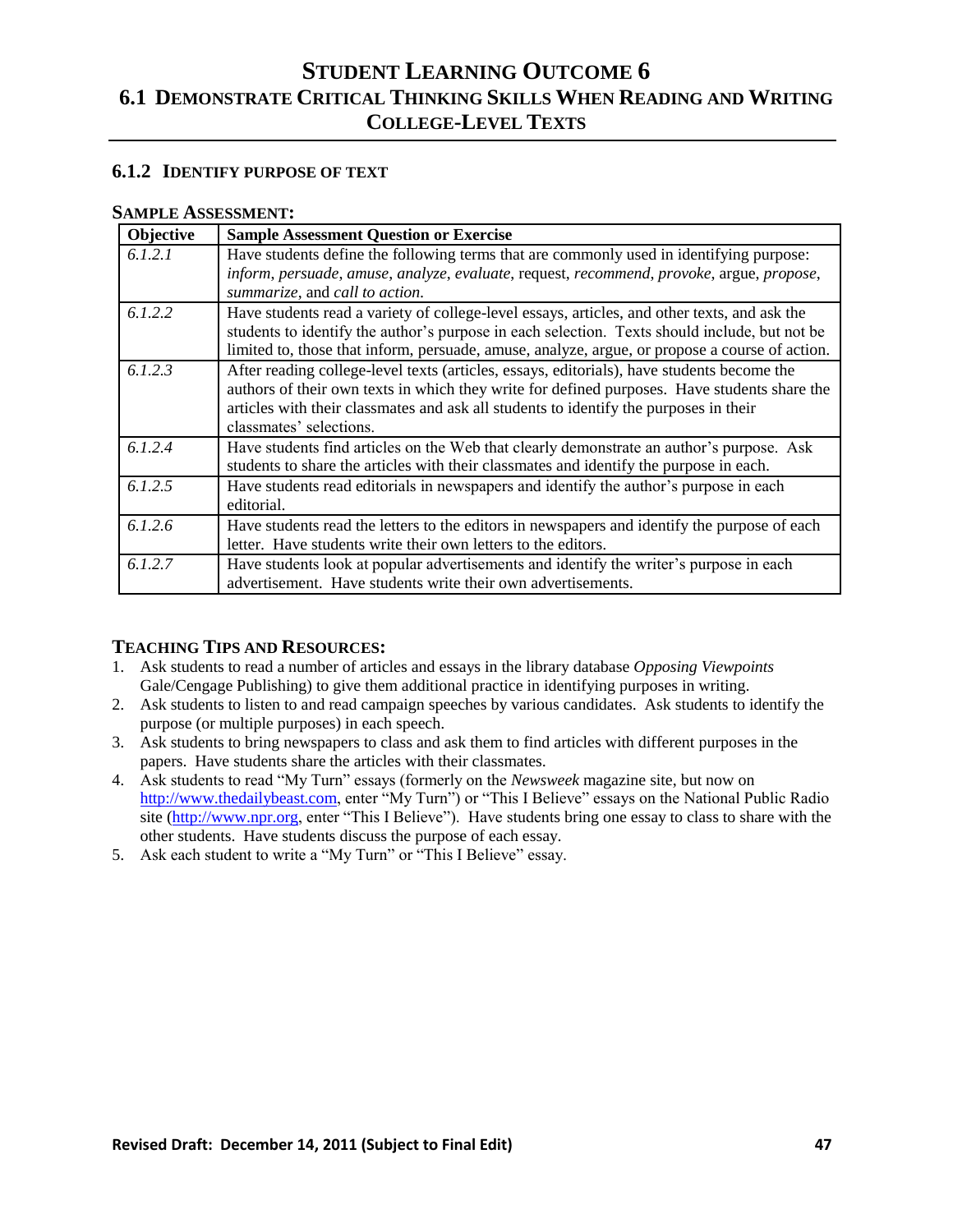# **6.1.3 IDENTIFY TONE**

# **SAMPLE ASSESSMENT:**

| Objective | <b>Sample Assessment Question or Exercise</b>                                                                                                                                                         |
|-----------|-------------------------------------------------------------------------------------------------------------------------------------------------------------------------------------------------------|
| 6.1.3.1   | Given a paragraph or essay, students select the best word to identify the tone of the essay<br>(i.e., objective, bitter, light-hearted, or sentimental).                                              |
| 6.1.3.2   | Using the same paragraph or essay, students identify at least three words or phrases which<br>helped them to discover the tone.                                                                       |
| 6.1.3.3   | (Higher level) Students write a paragraph which describes an author's tone, giving at least<br>three specific examples from the text as support and describing the effect of the tone on a<br>reader. |
| 6.1.3.4   | (Higher level) Students analyze one of their own texts for intended and actual tone, word<br>choice which contributes to tone, and the connection between tone and the intended<br>audience.          |

# **TEACHING TIPS:**

Identifying an author's tone is an integral part of textual analysis, and it is tied closely to a study of vocabulary/diction. At the most basic level, tone is the attitude the writer conveys about the subject. To explore tone, consider having students

- List attitudes that people might have towards a subject (i.e., taxes or technology) and by generating lists of adjectives, nouns, or verbs which reflect a particular attitude towards the subject. (This activity also relates to grammar review, parallel structure, and vocabulary development).
- A similar list of adjectives could be generated to describe tone in songs. Similarly, students might match adjectives describing tones to different video clips or audio clips.
- Practice identifying clues to an author's tone in different texts.  $\bullet$
- Re-write texts or statements to show different tones.  $\bullet$
- Explore ways that a change in audience or purpose might affect the tone of a text.  $\bullet$
- Include questions about tone in the peer review process.

- Capital Community College: <http://grammar.ccc.commnet.edu/grammar/composition/tone.htm>
- Exercise on identifying tone: [http://wps.ablongman.com/long\\_henry\\_mrup\\_1/33/8661/2217234.cw/index.html](http://wps.ablongman.com/long_henry_mrup_1/33/8661/2217234.cw/index.html)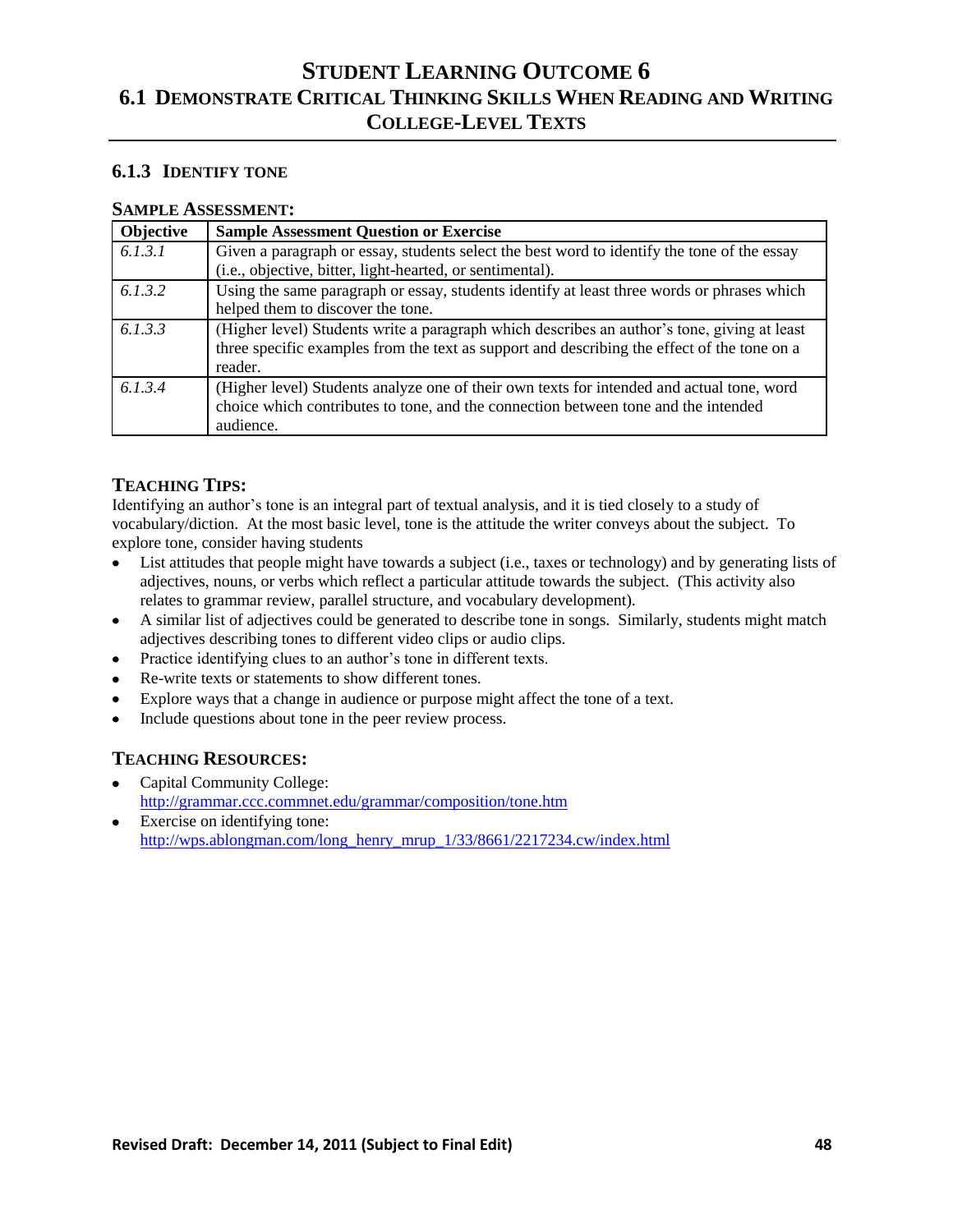# **6.1.4 IDENTIFY POINT OF VIEW**

# **SAMPLE ASSESSMENT:**

| <b>Objective</b> | <b>Sample Assessment Question or Exercise</b>                                                |
|------------------|----------------------------------------------------------------------------------------------|
| 6.1.4.1          | To recognize bias in an information source, have students correctly identifying the point of |
|                  | view of sample editorials.                                                                   |
| 6.1.4.2          | Identify first person, second person and third person perspectives in text.                  |
| 6.1.4.3          | To recognize third person point of view as the most appropriate choice for formal writing,   |
|                  | have students identify point of view in formal texts.                                        |

### **TEACHING TIPS:**

- 1. Evaluate the pros and cons of various perspectives in text.
- 2. Write a paragraph from first person, second person, and third person perspectives. Evaluate how the perspective alters the content.
- 3. Identify point of view in a text.

### **TEACHING RESOURCE:**

McGraw-Hill *Paragraphs and Essays* Online Learning Center at www.mhhe.com/langan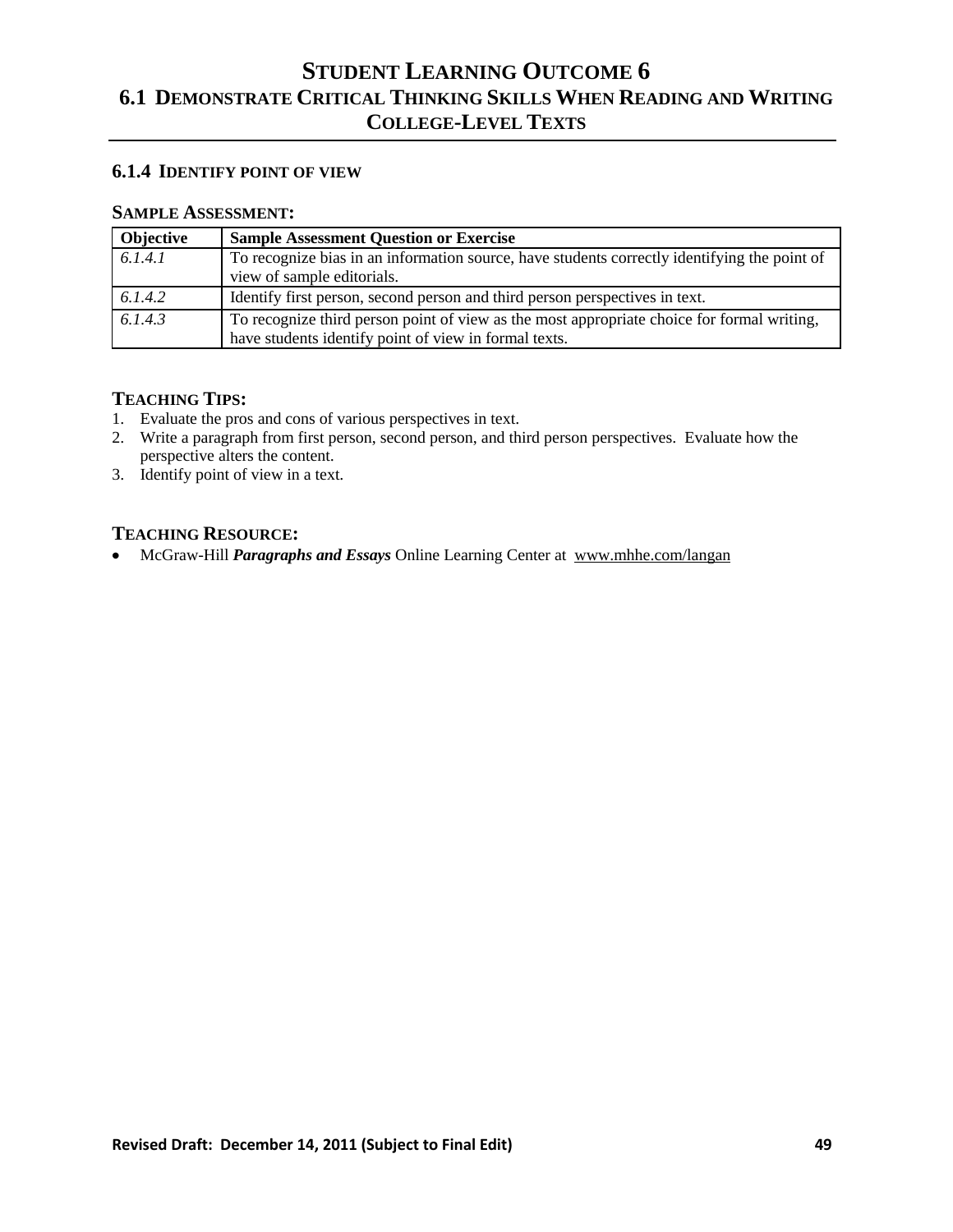# **6.1.5 IDENTIFY POINTS OF ARGUMENT AND SUPPORTING EVIDENCE**

### **SAMPLE ASSESSMENTS:**

| <b>OBJECTIVE</b> | <b>SAMPLE ASSESSMENT QUESTION OR EXERCISE</b>                                                                                                                                                                              |
|------------------|----------------------------------------------------------------------------------------------------------------------------------------------------------------------------------------------------------------------------|
| 6.1.5.1          | Based on their reading of a variety of argument paragraphs and essays, have students                                                                                                                                       |
|                  | identify the author's argument and the points that logically support that argument.                                                                                                                                        |
| 6.1.5.2          | To use critical reading skills, have students evaluate an argument based on distinguishing                                                                                                                                 |
|                  | facts from opinions, logic from fallacy, and propaganda.                                                                                                                                                                   |
| 6.1.5.3          | Have students write a paragraph or essay in which they argue. Have students share these<br>with their classmates and ask all students to identify the claim and support for that claim in<br>their classmates' selections. |

# **TEACHING TIPS:**

- 1. In each group of statements, one statement is the point, one statement is support, and one statement is not relevant. Identify the point with a "P", the support with an "S", and the point that is not relevant with **"NR".**
	- a. **\_\_\_** A television is always blaring in one corner of the lounge.
	- b. \_\_\_ The student lounge is not a place for quiet study.
	- c. **\_\_\_** The snack bar in the lounge has good food.
	- d. **\_\_\_** There are always people there talking loudly to each other.
- 2. The general steps for the presentation of critical thinking related to argument begins with the students identifying the arguments of others, then evaluating the arguments of others, and finally concluding with the constructing of their own argument. Separating fact and opinion, detecting propaganda, and recognizing errors in an argument's reasoning are all important critical reading skills for arguments.
- 3. Keep in mind:
	- Skilled readers *identify* an argument by looking for a specific position and supporting details.
	- Critical readers *evaluate* an argument by considering the conclusion and the reasons.
	- Skilled writers *construct* an argument by stating the main claim and supporting evidence by using specific reasons and examples and details that support those reasons.

# **TEACHING RESOURCES:**

Townsend Press Online Learning Center Exercises a[t www.townsendpress.net.](http://www.townsendpress.net/)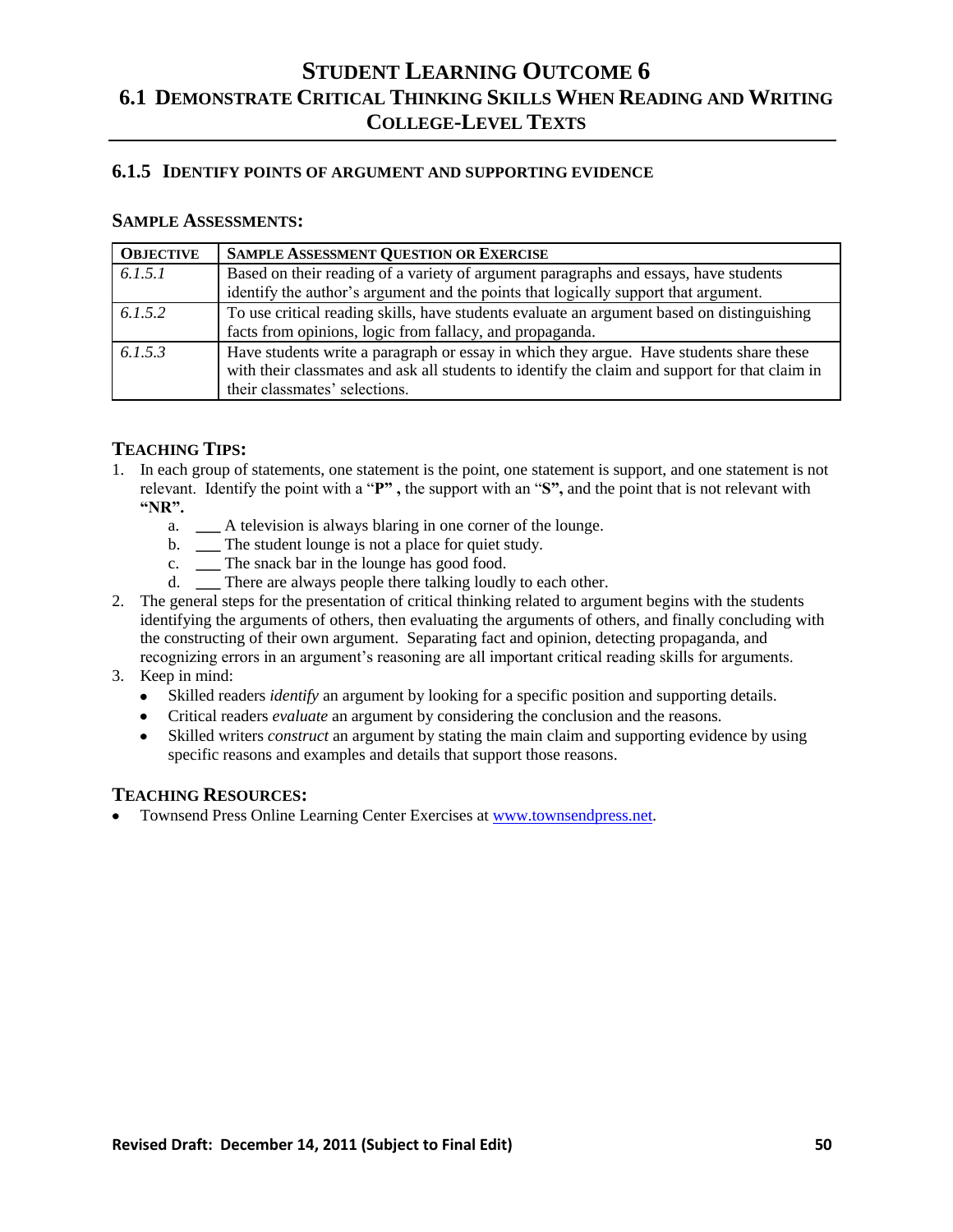# **6.1.6 DISTINGUISH FACT FROM OPINION**

#### **SAMPLE ASSESSMENT:**

| <b>OBJECTIVE</b> | <b>SAMPLE ASSESSMENT QUESTION OR EXERCISE</b>                                                                                                                                                                                                                                                                      |
|------------------|--------------------------------------------------------------------------------------------------------------------------------------------------------------------------------------------------------------------------------------------------------------------------------------------------------------------|
| 6.1.6.1          | Choose a brief editorial cartoon from a news source and have students distinguish between<br>information or ideas that are presented as fact or opinion or a combination of both. As a<br>follow-up, have students check the accuracy of information that is presented as factual.                                 |
| 6.1.6.2          | Compare the coverage of a single, political news event In multiple news sources. Identify<br>elements in which facts or opinions are different. Follow-up with a class discussion of what<br>we can agree on as being factual. Finally, have students attempt to confirm the accuracy of<br>our group assumptions. |

- 1. One of the biggest problems that developmental readers encounter is the propensity to skip over any material that they do not immediately understand. To encourage students to stop and use contextual clues or some other resource, identify any vocabulary or potentially problematic word combinations. Have those words or phrases available for a quick quiz immediately following the reading.
- 2. Make copies (with permission) of some type of transactional document, like an automobile insurance policy, rental agreement, or a cell phone contract. Pose one or more hypothetical questions based on these documents and have students answer the question or questions based on their reading/interpretation. Depending on the format, students may read or post their response. Finally, have the class decide if the individual responses are based on fact or opinion. This exercise can be repeated using a literary reading, and the connection can and should be made that, as a reader, there is no difference between understanding a poem, story, etc. and doing business.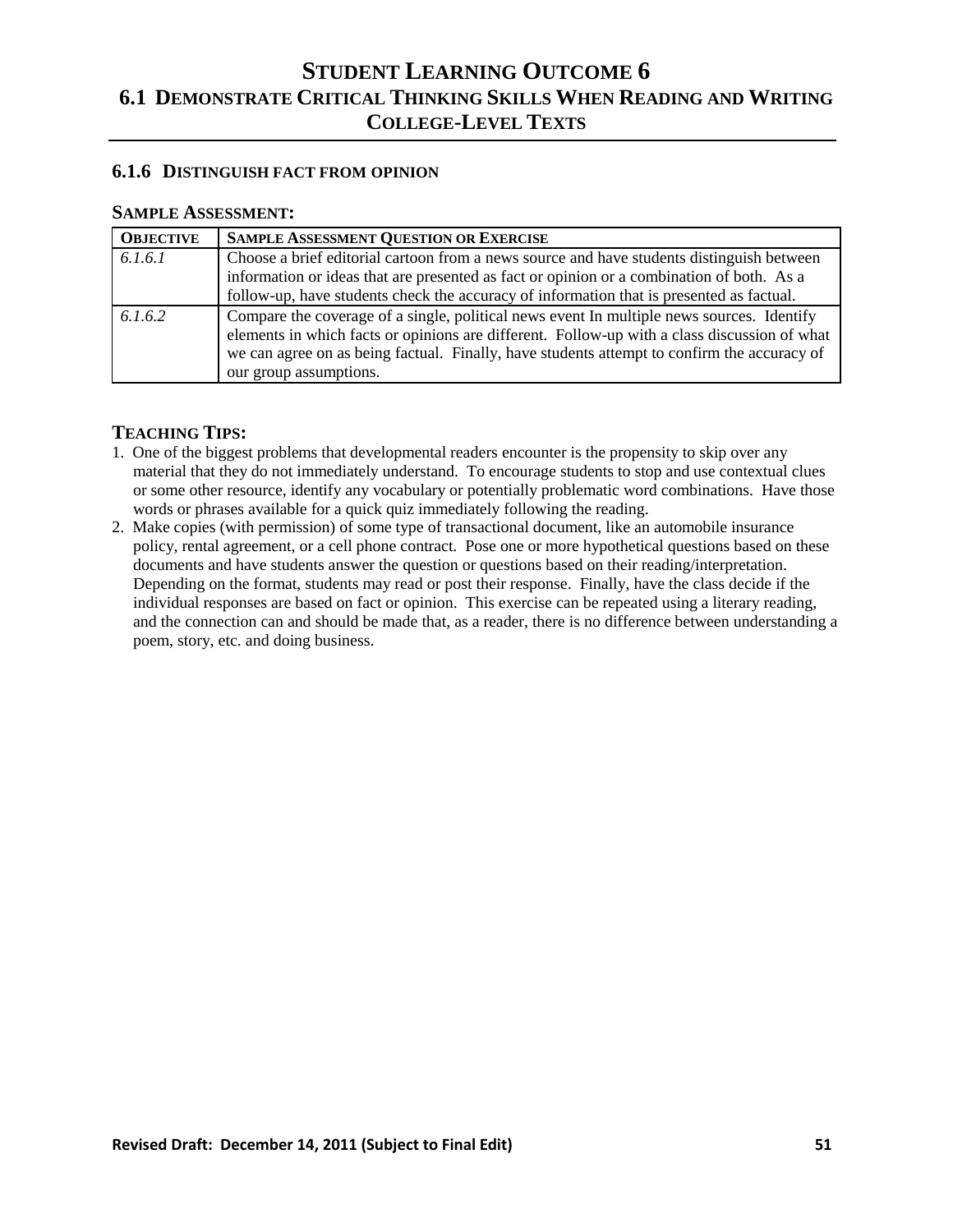# **6.1.7 MAKE VALID INFERENCES**

#### **SAMPLE ASSESSMENT:**

| Objective | <b>Sample Assessment Question or Exercise</b>                                                 |
|-----------|-----------------------------------------------------------------------------------------------|
| 6.1.7.1   | After reading a text, students create graphic organizers with columns for A) textual          |
|           | information, B) student preexisting knowledge, and C) inferences made by combining A and      |
|           | Β.                                                                                            |
| 6.1.7.2   | Using fine art or a photograph, students complete two-column charts with one column           |
|           | labeled "Details" and the other column labeled "Inferences". The "Details" column includes    |
|           | observations about the image's background, foreground, focal points, and style of the image;  |
|           | the "Inferences" column includes the meaning which' the students derive from their specific   |
|           | observations.                                                                                 |
| 6.1.7.3   | Students complete sentences combining clauses with coordinating conjunctions,                 |
|           | subordinating conjunctions, and conjunctive adverbs. Students write explanations of the logic |
|           | behind their completed sentences.                                                             |
|           | Example: I studied for three hours, so _______________.                                       |
|           | Although I studied for three hours, ______________.                                           |
|           | I studied for three hours; in fact, _______________.                                          |
| 6.1.7.4   | Students complete the last panel of newspaper cartoons by writing dialogue in teacher-        |
|           | deleted speech bubbles. Students then write short explanations justifying their creative      |
|           | decisions based on information in the cartoons and their preexisting knowledge.               |

- 1. Instructors can modify an inference graphic organizer in a variety of ways. Kylene Beers uses a fourcolumn organizer which has the following headings: "Question (What Do I Want to Know?)/ It Says (Observations)/ I Say (Preexisting Knowledge)/ And So (Inference/Conclusion)". An inference chart for magazine advertisements could include the following columns: "Slogan/ Image/ Preexisting Knowledge/ Inference".
- 2. Kylene Beers lists 13 types of inferences skilled readers make in her book *When Kids Can't Read: What Teachers Can Do*. Items from her list, such as identifying pronoun antecedents, understanding the grammatical role of unknown words, and using context clues to decode the meaning of unfamiliar words offer an opportunity to incorporate grammar instruction and vocabulary development into teaching inferences.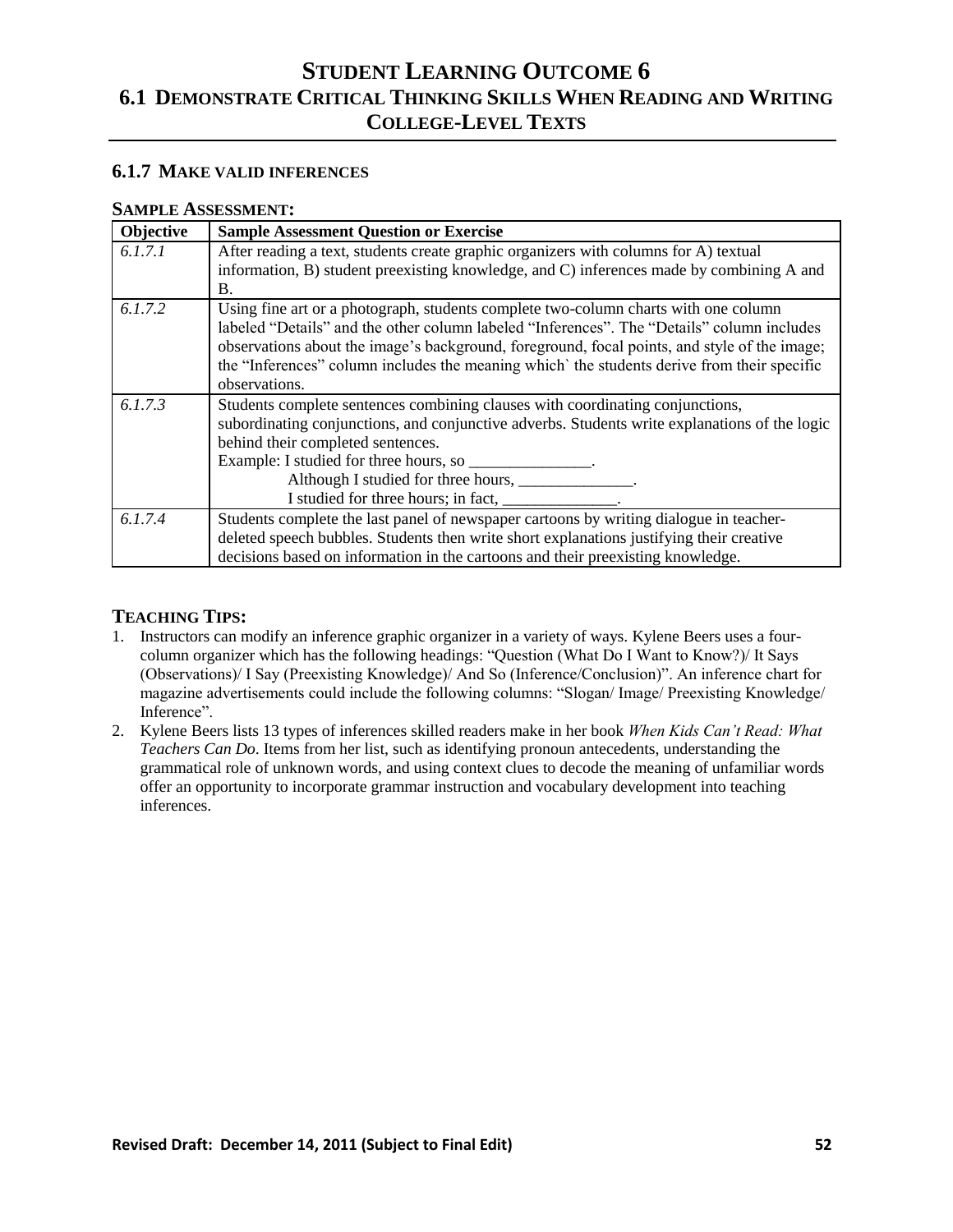# **6.1.8 ANALYZE**

# **SAMPLE ASSESSMENTS:**

| Objective | <b>Sample Assessment Question or Exercise</b>                                                                                                                                                                                                                                          |
|-----------|----------------------------------------------------------------------------------------------------------------------------------------------------------------------------------------------------------------------------------------------------------------------------------------|
| 6.1.8.1   | Provide students with a pre-selected text or assign a composition. Ask students to identify                                                                                                                                                                                            |
|           | the main thesis within the text and justify their selection.                                                                                                                                                                                                                           |
| 6.1.8.2   | Provide students with a pre-selected text or assign a composition. Ask students to determine<br>the specific issues/points discussed within the text (beyond the thesis). Request that<br>students explain in detail why these issues are discussed and discuss their relevancy to the |
|           | topic.                                                                                                                                                                                                                                                                                 |
| 6.1.8.3   | Provide students with a pre-selected text. Ask students to explain in detail any issues/points<br>the author should have included in the text. Why were these left out? What would they have<br>added to the text?                                                                     |
| 6.1.8.4   | Provide students with a pre-selected text or assign a composition. Ask students to determine<br>if there are opposing views to the author's/their thesis. What are these views? What effect<br>might they have on the essay?                                                           |
| 6.1.8.5   | Provide students with a pre-selected text. Ask students to determine if the author used any<br>research within the text. If so, was the research reliable? Was the research used effectively?<br>Explain why or why not.                                                               |

- 1. Use specifically guided questions related to the individual texts/assignments to assist students in the analysis process.
- 2. Use a variety of text styles: descriptive, narrative, expository, argument, definition, etc.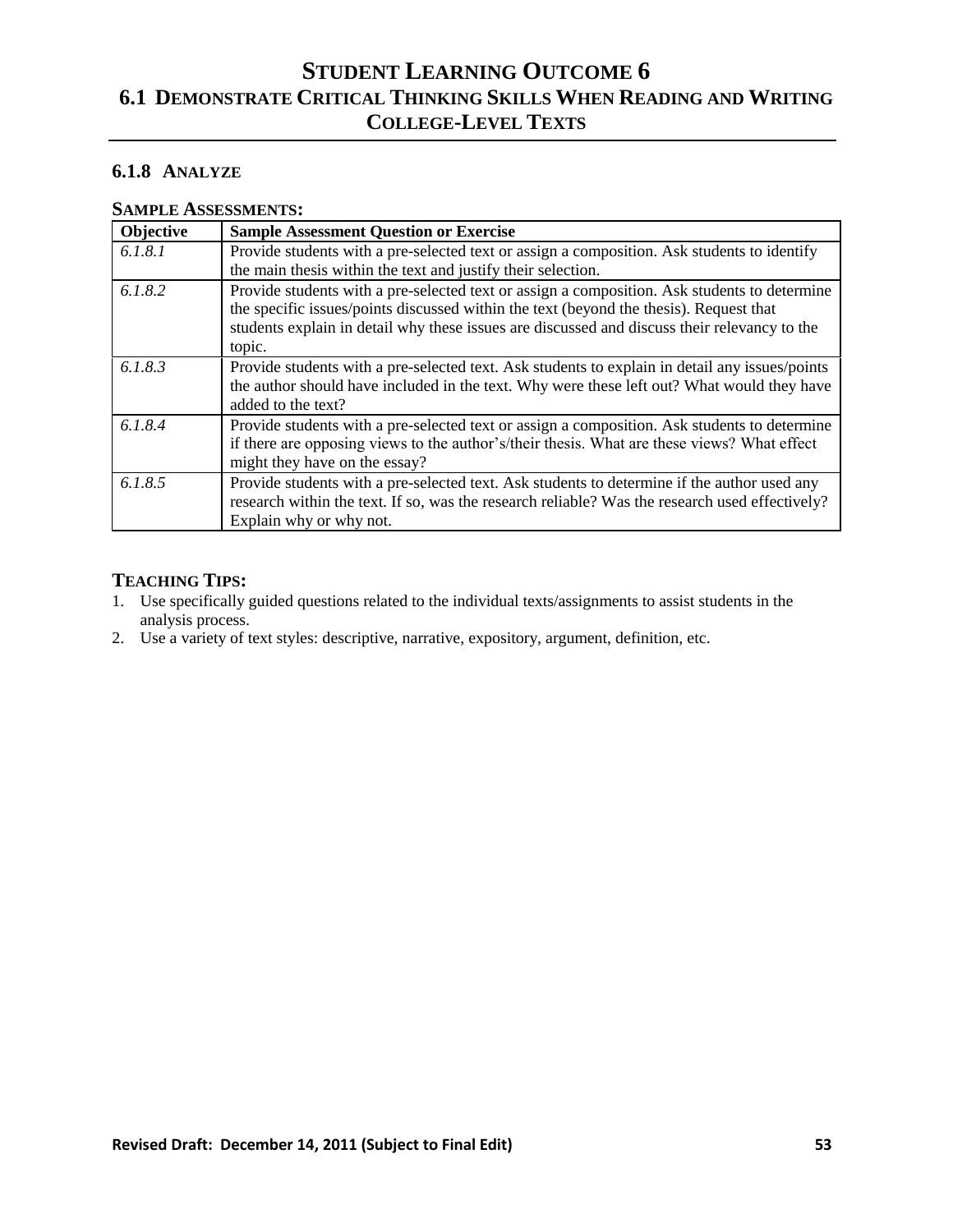# **6.1.9 SYNTHESIZE**

### **SAMPLE ASSESSMENT:**

| Objective | <b>Sample Assessment Question or Exercise</b>                                               |
|-----------|---------------------------------------------------------------------------------------------|
| 6.1.9.1   | Given a set of three short texts, have students synthesize information to create a written  |
|           | product. For example, given three short texts on learning style preferences, students       |
|           | create a study plan for one specific combination of preferences (auditory, afternoon, peer- |
|           | focused).                                                                                   |

### **TEACHING TIPS:**

Synthesis is a higher order thinking skill (near the top of Bloom's Taxonomy) which involves creation of new knowledge, ideas, and perspectives. Students synthesize when they connect knowledge, concepts, and perspectives from their reading with other readings and their own thinking. Consider having students:

- Use journals, blogs, and wikis as platforms for making connections between what they read and their own experiences.
- Complete "frames" as a basis for synthesizing within these writing platforms:
	- o The author says \_\_\_\_\_\_\_\_\_\_\_\_\_\_. This makes sense to me because \_\_\_\_\_\_\_\_\_\_.
	- o I don't understand I always thought that  $\Box$
	- o When the author talks about \_\_\_\_\_\_\_\_\_\_, it reminds me of \_\_\_\_\_\_\_\_\_\_\_\_\_.
		- o I would add \_\_\_\_\_\_\_\_\_\_\_\_\_\_\_\_ to what this writer says.
- Complete analysis/synthesis assignments for paired (sequenced) readings:
	- o How does the second article CONFIRM, CONTRADICT, EXPAND, or COMPLICATE the first article?
	- o How has your thinking about this issue **changed** based on your understanding of the second article?
- Complete writing tasks which require synthesizing information from three or more sources.
	- o Example: Use the information and assessments in the Virginia Wizard, along with the Occupational Outlook Handbook [http://www.bls.gov/oco/,](http://www.bls.gov/oco/) to develop a career plan.

- 1. Questions for Higher Order Thinking[: http://xnet.rrc.mb.ca/glenh/hots.htm](http://xnet.rrc.mb.ca/glenh/hots.htm)
- 2. Robert Fisher's Thinking Skills Page: [http://www.teachingthinking.net/thinking/web%20resources/robert\\_fisher\\_thinkingskills.htm](http://www.teachingthinking.net/thinking/web%20resources/robert_fisher_thinkingskills.htm)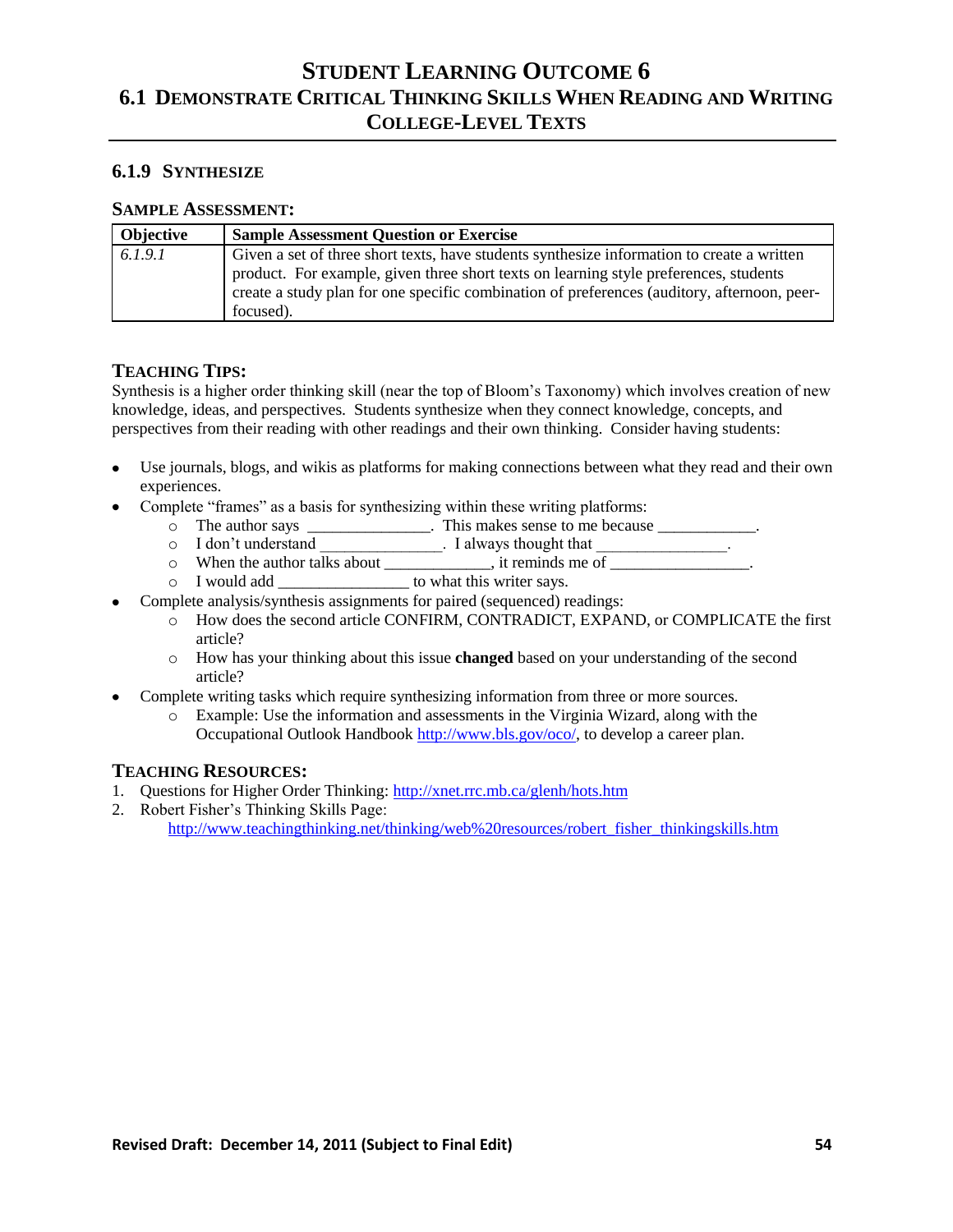# **6.1.10 EVALUATE**

#### **SAMPLE ASSESSMENT:**

| Objective | <b>Sample Assessment Question or Exercise</b>                                                                                                                                                                                                                       |
|-----------|---------------------------------------------------------------------------------------------------------------------------------------------------------------------------------------------------------------------------------------------------------------------|
| 6.1.10.1  | After discussing what it means to evaluate, have students create the criteria for evaluating a<br>text. Questions to consider: Does the writer achieve his/her purpose? Is the text convincing?<br>Is the point of the text clear? Is it unbiased? Is it effective? |
| 6.1.10.2  | After reading a series of persuasive/argumentative essays, have students evaluate each for<br>effectiveness, bias, implied meaning, factual content, and faulty reasoning.                                                                                          |
| 6.1.10.3  | After looking at a variety of Web sites, have students evaluate the sites for accuracy of<br>information and balanced presentation.                                                                                                                                 |
| 6.1.10.4  | Have students compare articles on the same topic from two different newspapers (for<br>example, The Washington Post and The Washington Times). Ask students to evaluate each<br>for factual content and unbiased reporting.                                         |
| 6.1.10.5  | Have students read editorials in various newspapers. Ask students to evaluate the editorials<br>for effectiveness, bias, implied meaning, factual content, and faulty reasoning.                                                                                    |
| 6.1.10.6  | Have students present arguments in class based on current controversial issues. Ask all<br>students to evaluate the arguments and decide which were the most effective, valid, and<br>logical.                                                                      |
| 6.1.10.7  | Have students evaluate television or print advertisements for effectiveness, bias, implied<br>meaning, factual content, and faulty reasoning.                                                                                                                       |

- 1. Ask students to read and evaluate articles and essays on controversial issues in the library database *Opposing Viewpoints* (Gale /Cengage Publishing ).
- 2. Ask students to read editorials and articles of increasing difficulty. Students may start reading *USA Today* and continue to *The New York Times* or *The Wall Street Journal*. Ask students to evaluate all the texts for clarity and effectiveness.
- 3. Ask students to listen to and read campaign speeches by various candidates. Have students evaluate each speech for bias, implied meaning, factual content, faulty reasoning, and effectiveness.
- 4. Ask students to find speeches by famous people on *You Tube*. Have students evaluate the speeches and explain why the speeches were effective or why they were not.
- 5. Ask students to create their own advertisements. Have all students discuss the effectiveness of each advertisement.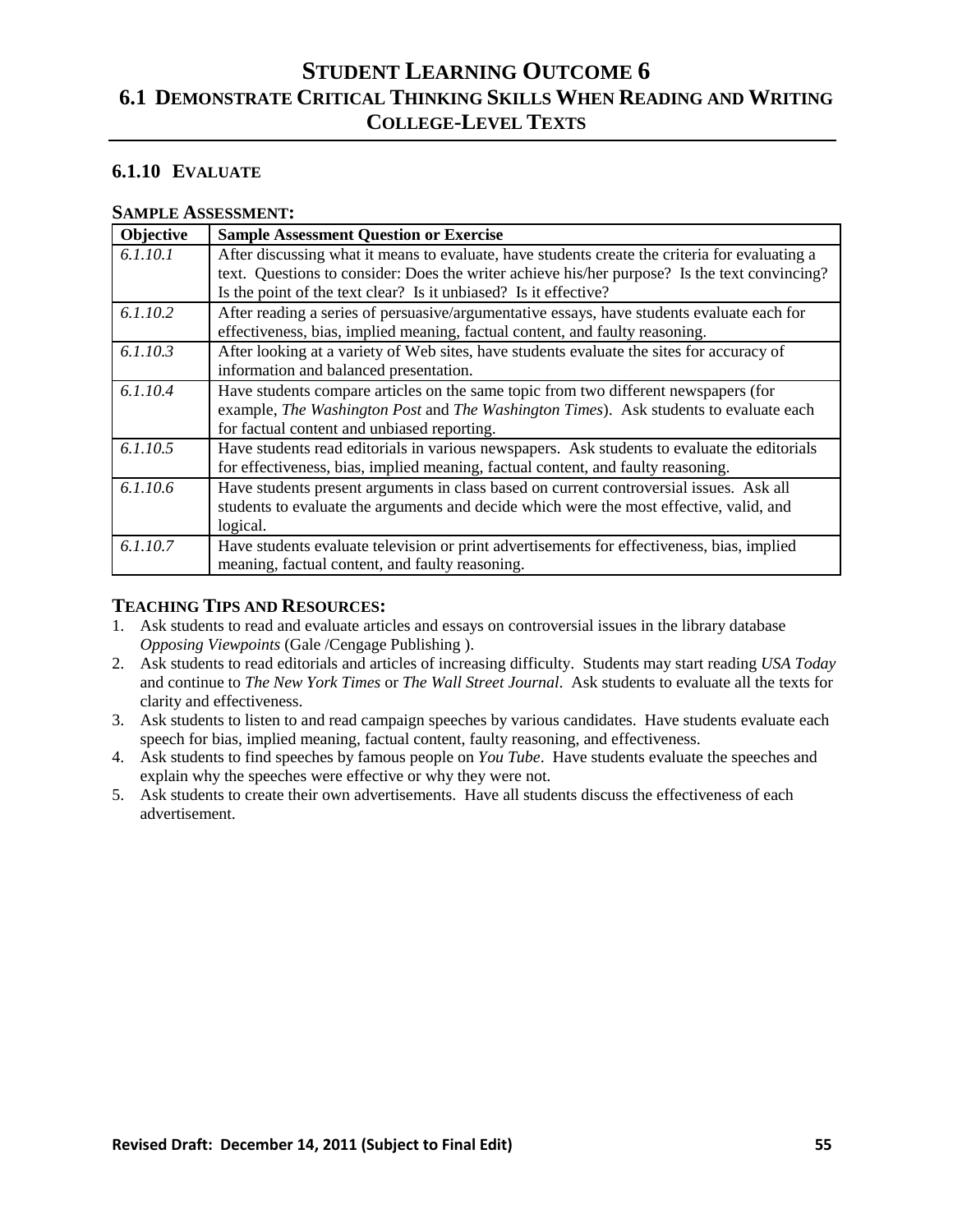# **STUDENT LEARNING OUTCOME 7**

# **SPECIFIC OBJECTIVES:**

# **Upon completion students will be able to:**

# **7.1 WRITE WELL-DEVELOPED, COHERENT, AND UNIFIED COLLEGE-LEVEL TEXTS, INCLUDING PARAGRAPHS AND ESSAYS**

- 7.1.1 Produce writing for different audiences and purposes
- 7.1.2 Incorporate appropriate and reasoned support and evidence
- 7.1.3 Apply organizational patterns
- 7.1.4 Write appropriate, controlling thesis statement
- 7.1.5 Compose grammatically and mechanically correct sentences that convey the messages clearly, precisely, and fluently
- 7.1.6 Write logically developed paragraphs that include topic sentences, support, and concluding statements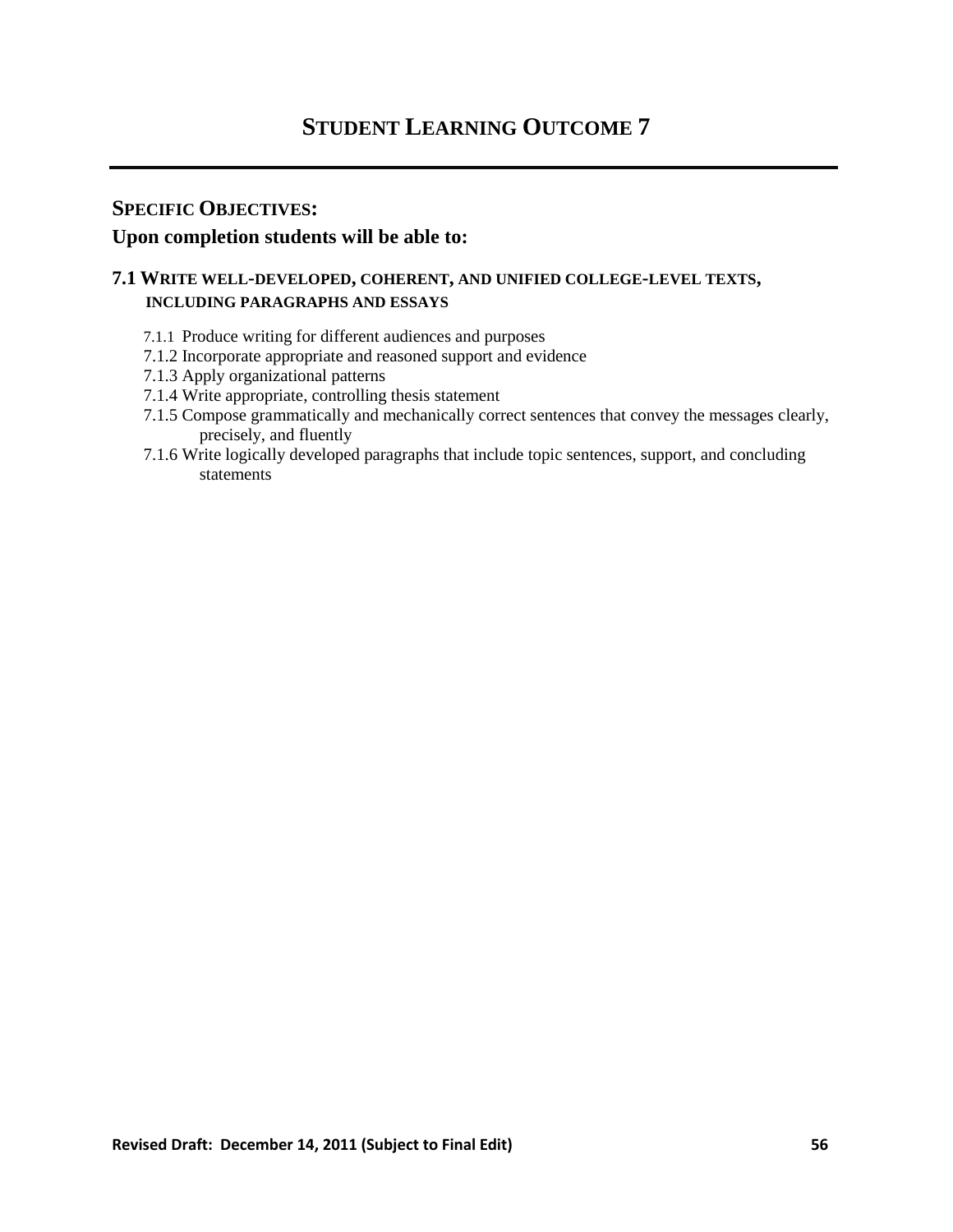### **7.1.1 PRODUCE WRITING FOR DIFFERENT AUDIENCES AND PURPOSES**

#### **SAMPLE ASSESSMENT:**

| Objective | <b>Sample Assessment Question or Exercise</b>                                                 |
|-----------|-----------------------------------------------------------------------------------------------|
| 7.1.1.1   | Have students determine and identify appropriate audiences and purposes for assigned          |
|           | readings and for their own texts; they will clearly state how writing for those audiences and |
|           | purposes is addressed in the readings and how it can best be achieved in their own writing;   |
|           | and they will produce texts that effectively address assigned audiences and purposes.         |

#### **TEACHING TIPS:**

Reading and analyzing assigned sample texts to identify various audiences and purposes can help students understand the roles of audience and purpose in their own writing, as well as give them models of how to craft their writing through and for considerations of audience and purpose. Use both small-group and whole class discussion to discuss multiple texts that present the same basic material but to a variety of audiences and purposes. Likewise, have students write multiple drafts of their own texts that are addressed to different assigned audiences and purposes and show how and where they addressed their intended audiences and purposes. In some written assignments, students should be allowed to choose their own intended audiences and purposes, but students should also be required to write for instructor-assigned audiences and purposes. Peer-review and instructor feedback, both during the reading and writing processes, and on final drafts of written assignments, should provide students with guidance on successfully identifying and addressing audience and purpose.

#### **TEACHING RESOURCES:**

Textbooks are the obvious source for sample texts, but magazine articles, editorials, and advertisements can serve the same purpose and be more interesting to the students. Use specific prompts to guide discussion of the selected texts; similarly, for writing assignments assign specific audiences and purposes for students to address or allow the students themselves to pick those audiences and purposes. Include a section on audience and purpose in the grading rubrics.

- **Purdue Online Writing Lab** "The Rhetorical Situation" <http://owl.english.purdue.edu/owl/resource/625/01/>
- **"Types of Audiences" Colorado State Online Writing Center** <http://writing.colostate.edu/guides/processes/audmod/pop2g.cfm>
- **"Types of Purposes" Colorado State Online Writing Center** <http://writing.colostate.edu/guides/processes/purpose/pop2b.cfm>
- **"Creating and Using Rubrics" About.com** <http://712educators.about.com/cs/rubrics/a/rubrics.htm>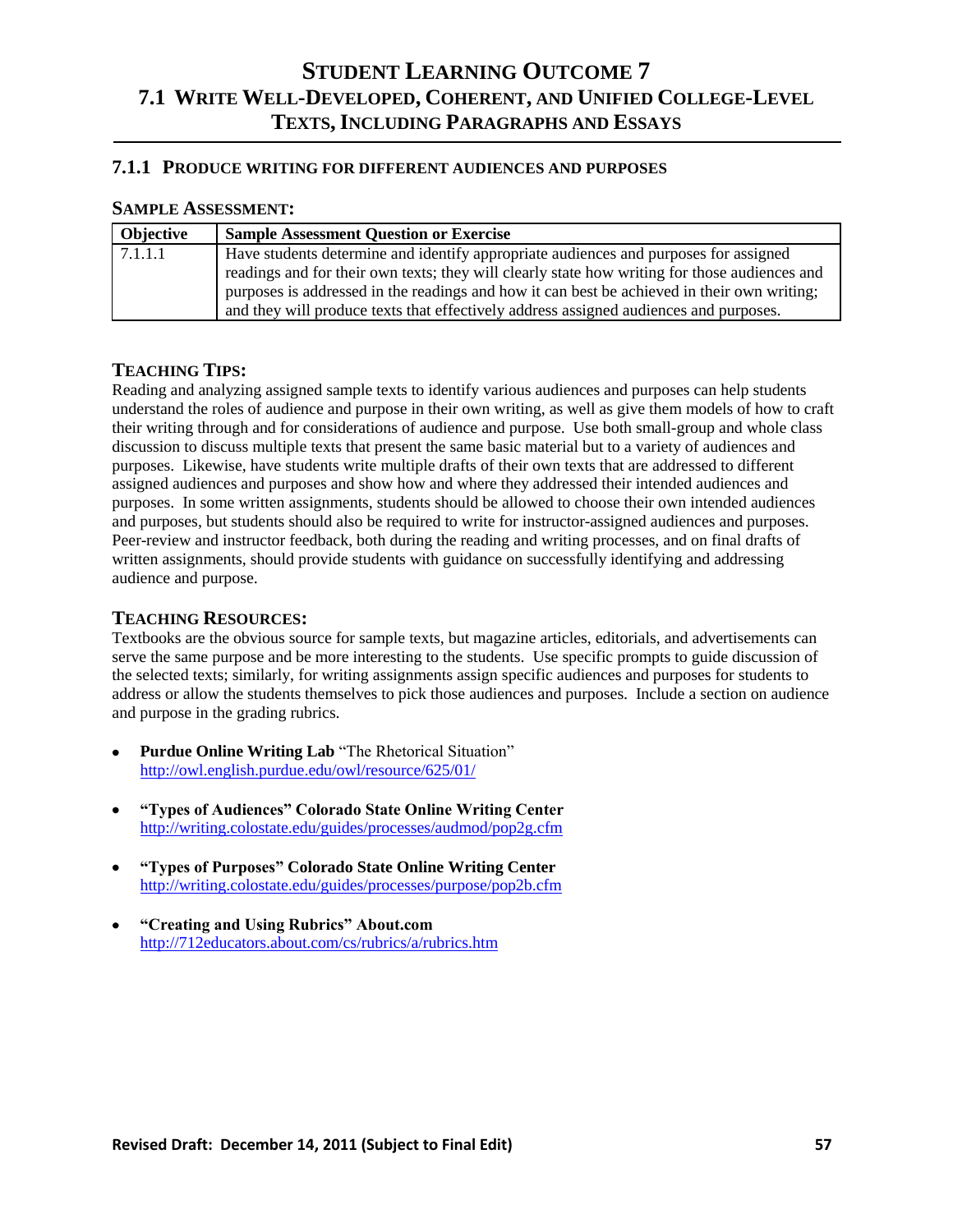#### **7.1.2 INCORPORATE APPROPRIATE AND REASONED SUPPORT AND EVIDENCE**

### **SAMPLE ASSESSMENT:**

| <b>Objective</b> | <b>Sample Assessment Question or Exercise</b>                                                                                                                                                                                                             |
|------------------|-----------------------------------------------------------------------------------------------------------------------------------------------------------------------------------------------------------------------------------------------------------|
| 7.1.2.1          | Using graphic organizers, have students provide appropriate and reasoned support and<br>evidence for written texts that specifically exemplify a specified rhetorical mode and/or<br>organizational pattern (i.e. cause and effect, comparison/contrast). |
| 7.1.2.2          | Have students write essays that provide appropriate and detailed support and evidence for a<br>specified rhetorical mode and/or organizational pattern.                                                                                                   |

### **TEACHING TIPS AND RESOURCES:**

1. Graphic organizers, such as those found at:

[http://www.educationoasis.com/curriculum/graphic\\_organizers.htm.](http://www.educationoasis.com/curriculum/graphic_organizers.htm) This website features a variety of graphic organizers that can be used for both paragraph and essay writing. These can be printed out and given to students as a way to help them begin prewriting. They can also be used during the rough draft stage to help them plan their development.

2. Show students a variety of previous students' papers, some which display the characteristics of this objective and some that do not. Have students discuss the strengths and weaknesses of the development, unity, and coherence of other papers.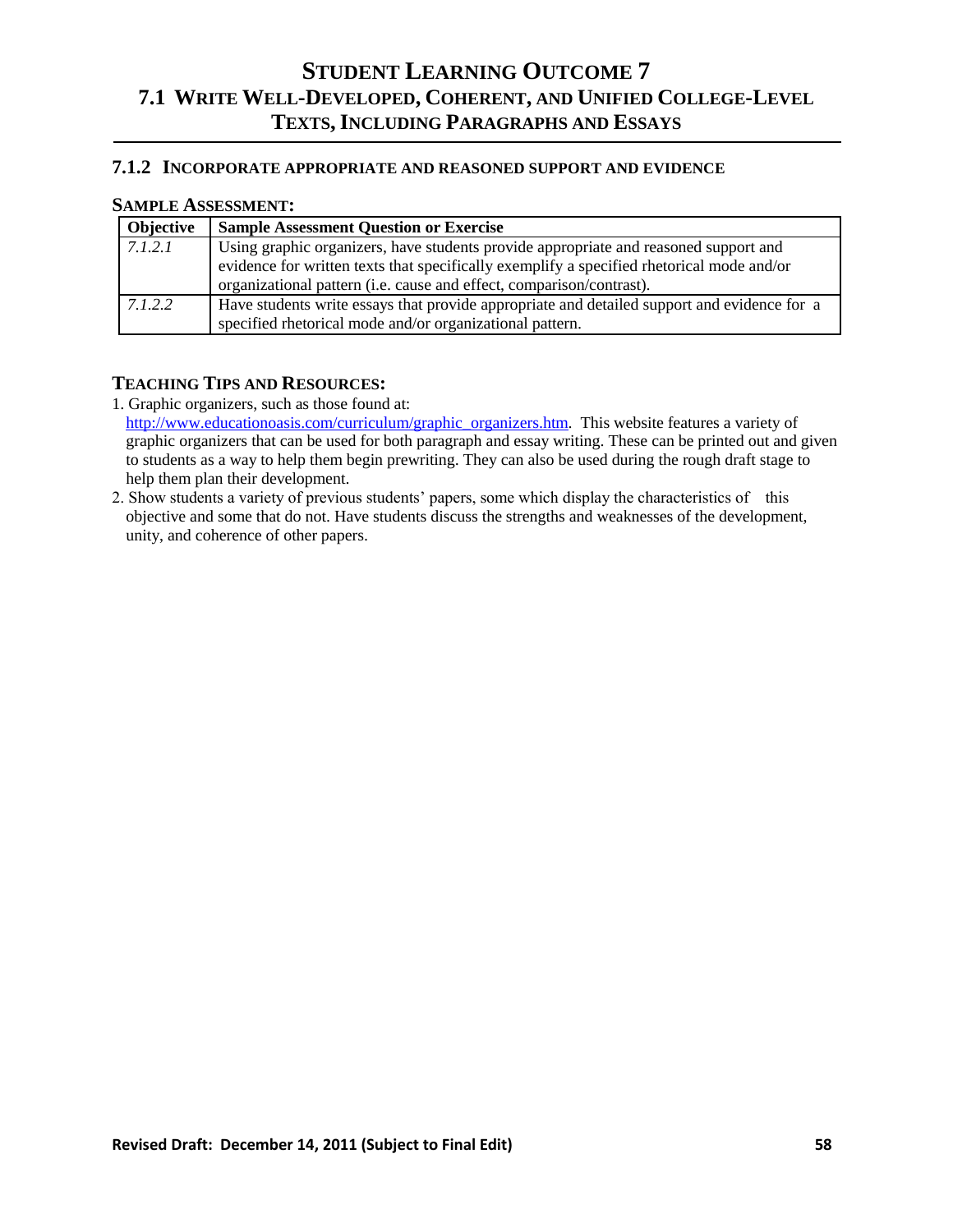### **7.1.3 APPLY ORGANIZATIONAL PATTERNS**

### **SAMPLE ASSESSMENT:**

| <b>Objective</b> | <b>Sample Assessment Question or Exercise</b>                                                                                                                          |
|------------------|------------------------------------------------------------------------------------------------------------------------------------------------------------------------|
| 7.1.3.1          | Write texts (at least a paragraph in length) in each commonly used pattern.                                                                                            |
| 7.1.3.2          | Support a topic or thesis statement with facts, illustrations, and/or anecdotes using features<br>specified in the writing prompt.                                     |
| 7.1.3.3          | Arrange text evidence according to a fitting, deliberately chosen order (time, space,<br>importance, lists, reasons, results, likeness, differences, examples, kinds). |

- 1. Collect professional texts and student essays in all common forms (argument, description, exposition [cause and effect, compare and contrast, definition, division and classification, example, process], and narration). Annotate to expose key features. Mark commonly used signal words or transitions. Have students do the same in readings of their choice or using texts the faculty member has chosen for clear pattern features. Complete this assignment after learners have been exposed to broad categories of essays (description, exposition, narration, persuasion) and prior to completing the writing assignment. See [Literacy Education Online](http://leo.stcloudstate.edu/) for samples.
- 2. Develop meaningful writing prompts which are readily addressed in each rhetorical form. Tailor prompts to local or college concerns. (**Example**: Persuasion – Wytheville Community College has volleyball, basketball, and soccer teams. Write an essay arguing for the addition or removal of a sport, backing up your position with evidence that supports your claim. The best essays will feature appeals to both reason and emotion, and show an understanding of other positions.)
- 3. Have students from different disciplines (general studies, health care, etc.) work in teams to produce a cross-curricular list of assignments showing when a student might be expected to use a specific rhetorical pattern. (**Example**: Process prompt – How do genetics determine eye color? **Example**: Compare & contrast prompt - Contrast a 19th century machine shop with today's workplace.)
- 4. Pick a core course that most students take, and have the learners locate and share examples of the rhetorical and organizational patterns found in their texts or assignments.
- 5. Create a chart which distinguishes terms used in each pattern of organization, and post or distribute it for reference purposes. This can be done as an in-class activity after students have learned about the different organizational methods and rhetorical patterns.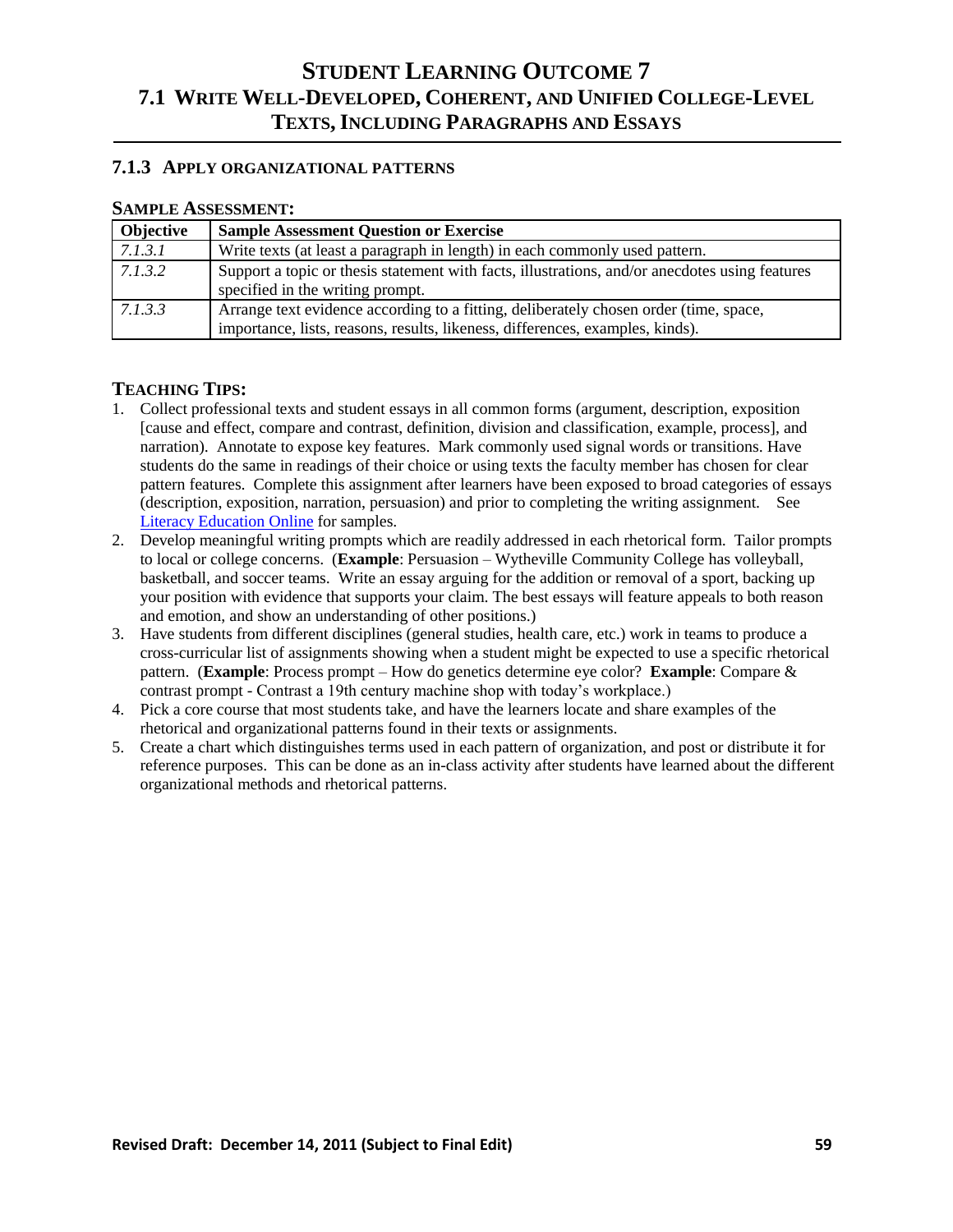### **7.1.4 WRITE APPROPRIATE, CONTROLLING THESIS STATEMENT**

#### **SAMPLE ASSESSMENT:**

| <b>Objective</b> | <b>Sample Assessment Question or Exercise</b>                                            |
|------------------|------------------------------------------------------------------------------------------|
| 7.1.4.1          | Define and explain thesis statement.                                                     |
|                  | Write an introductory paragraph for an essay with the thesis statement in the standard   |
| 7.1.4.2          | position. Outline supporting points that will follow the thesis.                         |
| 7.1.4.3          | Annotate an essay, locating thesis statement, topic sentences, support.                  |
| 7.1.4.4          | Construct a rubric that focuses on how an appropriate, controlling thesis statement is   |
|                  | determined: e.g., thesis, claims, topic sentences that reflect the claims in the thesis, |
|                  | supporting details that prove the thesis.                                                |

# **TEACHING TIPS:**

- 1. Present definitions, schematics, and model essays with key parts annotated for discussion (introduction, thesis statement, topic sentences, supporting details).
- 2. Construct analogies to create visuals for how the thesis and support work, e.g. solar system, train (locomotive, cars, caboose, tracks); house; hamburger; backpack; etc.
- 3. Teach students to turn questions into thesis statements: Choose a topic. Freewrite (list, cluster, map, etc.) on the topic for a few minutes. Write five questions that arise from the freewriting. Write several possible thesis statements for a paper that expresses your view, position, idea, or answers to one of the questions.
- 4. Using prepared essays, students locate the thesis statement, topic sentences for each supporting point, and supporting details of the supporting points. Do this with highlighting, annotating, outlining, or graphic organizer.
- 5. Using previous papers, students examine them and work on revisions for thesis statement and supporting points.
- 6. Given topic sentences and supporting details, students construct an appropriate thesis statement to connect them.
- 7. Teach some quick tips to check the strength of a thesis statement:
	- a) Can you turn it into a question?
	- b) When you answer the question, is it a strong, argumentative statement?
	- c) Can the question be answered in more than one way? From different perspectives?
	- d) Would the thesis promote discussion on a specific topic from multiple viewers?
	- **e)** After reading your thesis statement, would a reader know your stand on the subject and how you are going to defend it?

#### **TEACHING RESOURCES:**

 $\bullet$ ―Teaching Thesis Statements.‖ *Teaching with Hacker Handbooks.* Bedford/St. Martin's: <http://pages.mail.bfwpub.com/hackerhandbooks/teaching/>

―Tips and Examples for Writing Thesis Statements.‖ *Purdue Online Writing Lab:* <http://owl.english.purdue.edu/owl/resource/545/01/>

Woods, Geraldine. "Forming a Thesis Statement." *Dummies.com:* <http://www.dummies.com/how-to/content/forming-a-thesis-statement.html>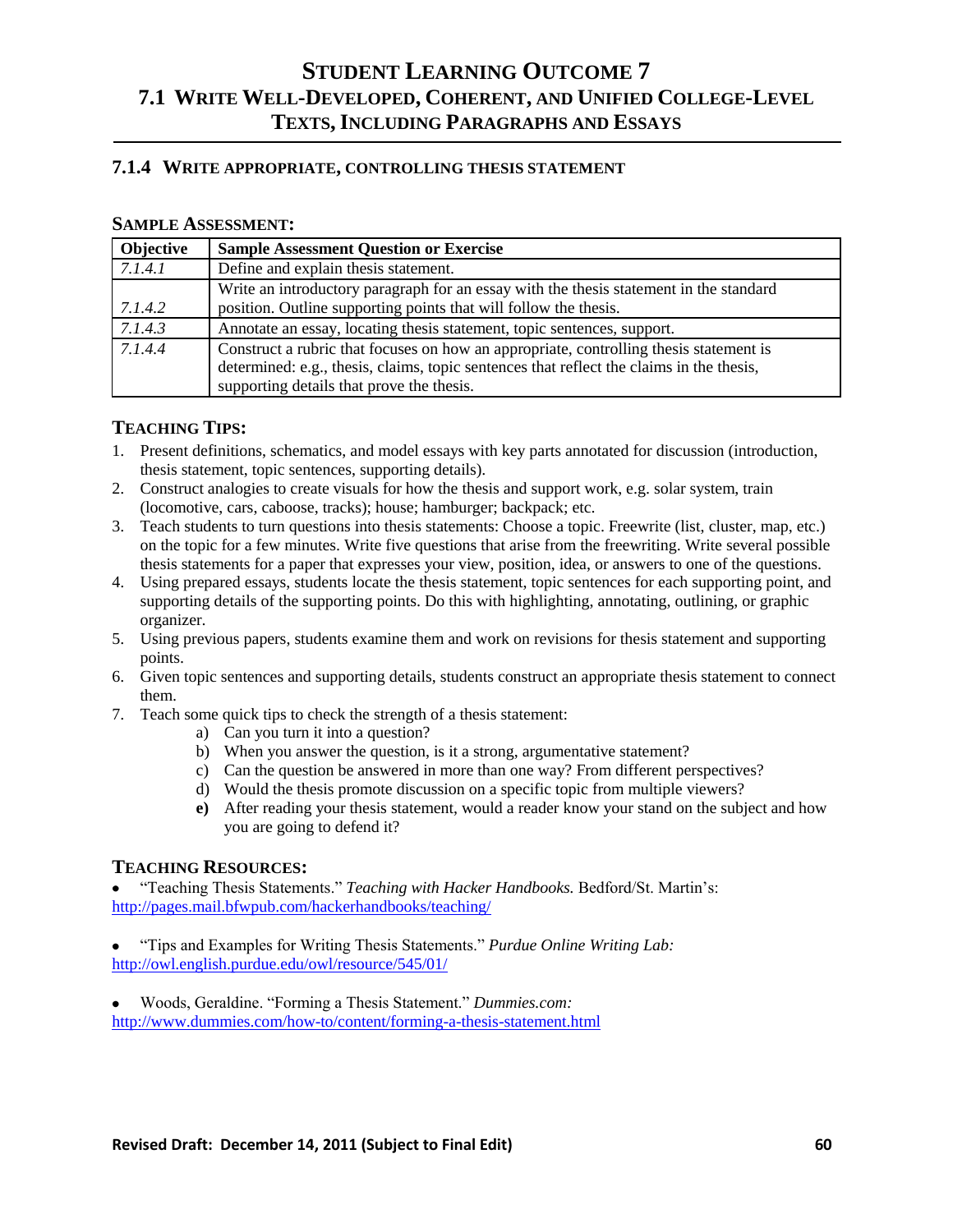# **7.1.5 COMPOSE GRAMMATICALLY AND MECHANICALLY CORRECT SENTENCES THAT CONVEY MESSAGES CLEARLY, PRECISELY, AND FLUENTLY**

#### **SAMPLE ASSESSMENT:**

| Objective | <b>Sample Assessment Question or Exercise</b>                                                      |
|-----------|----------------------------------------------------------------------------------------------------|
| 7.1.4.1   | Construct and maintain a writing error log.                                                        |
| 7.1.4.2   | Write or re-write sentences with subjects, predicates, and complete thoughts.                      |
| 7.1.4.3   | Draw arrows pointing to pronoun referent. Add any missing nouns or pronouns.                       |
| 7.1.4.4   | Add adjectives or adverbs to clarify sentence meaning.                                             |
| 7.1.4.5   | Replace imprecise verbs with synonyms.                                                             |
| 7.1.4.6   | Edit to ensure that text has a mix of simple, complex, compound, and complex-compound              |
|           | sentences.                                                                                         |
| 7.1.4.7   | Underline transitional or clue words that orient the reader to shifts in the topic or introduction |
|           | of new supporting evidence.                                                                        |
| 7.1.4.8   | Explain why a chosen organizational pattern is effective.                                          |

- 1. Check for understanding of simple sentence structure: subject-verb-object. Review the parts of speech using [MadLibs](http://www.rinkworks.com/crazytales/) or [Grammar Ninja](http://www.kwarp.com/portfolio/grammarninja.html) (an online game site).
- 2. Use sentence combining exercises and teach clauses, phrases, dependent words (subordinators), conjunctions. Work on finding the main subject, verb, and complete thought in combined sentences.
- 3. Teach students to read out loud with dramatic expression, hearing the "music" of sentence structure, especially end of sentence and start of new sentence voice modulations.
- 4. Focus on strategies for finding and correcting fragments, comma splices, and run-on sentences, such as read-aloud, sentence analysis, single-sentence readings.
- 5. Discuss connotation, denotation, synonyms and antonyms. Find practice exercises at [The Longman](http://wps.ablongman.com/long_licklider_vocabulary_1/)  [Vocabulary Website.](http://wps.ablongman.com/long_licklider_vocabulary_1/) Have students develop a list of synonyms for common verbs, and then use them interchangeably in a sentence to illustrate precise language and the intersection of word choice and tone.
- 6. Rewrite a formal text using smaller, fewer, better, and clearer words. (EX: revise college attendance and withdrawal policies, update the Declaration of Independence in modern language)
- 7. Teach students that each paragraph needs a Main claim, Evidence, Analysis, and a Link back to the topic or thesis (aka MEAL plan), and evaluate sample readings for these features.
- 8. Model error logs may be found at [Smart Thinking.com.](http://services.smarthinking.com/static/Document_Library/docs/writeman/5_12.cfm) Their value is discussed by Cogie, Strain & Lorinska in a 1999 Writing Center Journal (v 19, no. 2, 7-32) article titled "Avoiding the Proofreading Trap: The Value of the Error Correction Process."
- 9. Have students practice editing papers using tools such as the  $6+1$  Traits  $\circledR$  Condensed 5-Point 3-12 [Writer's Rubric](http://educationnorthwest.org/webfm_send/147) posted at Education Northwest.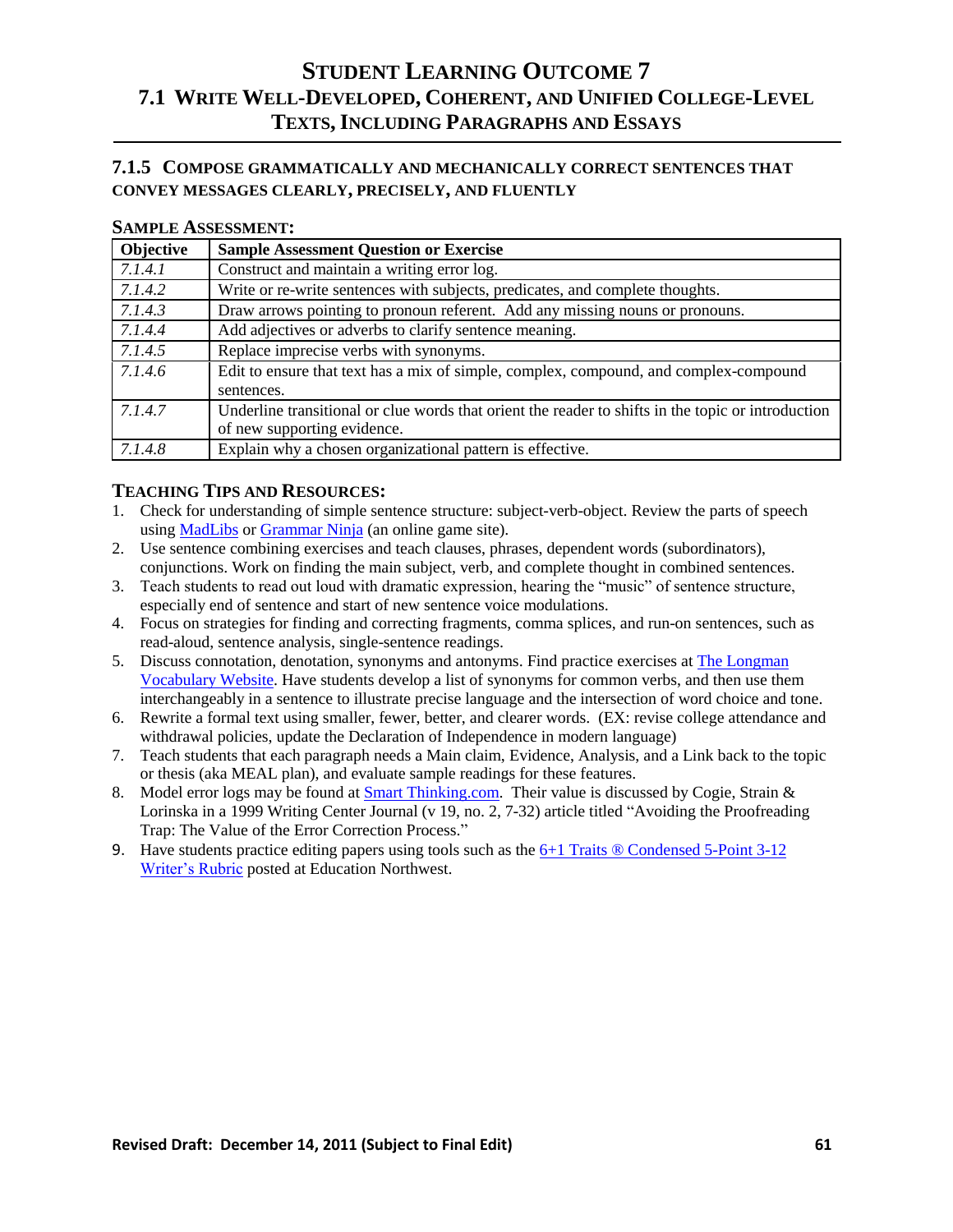# **7.1.6 WRITE LOGICALLY DEVELOPED PARAGRAPHS THAT INCLUDE TOPIC SENTENCES, SUPPORT, AND CONCLUDING STATEMENTS**

### **SAMPLE ASSESSMENT:**

| Objective | <b>Sample Assessment Question or Exercise</b>                                                                                                                                                                                 |
|-----------|-------------------------------------------------------------------------------------------------------------------------------------------------------------------------------------------------------------------------------|
| 7.1.5.1   | Using a rubric, assess paragraphs for topic sentence, clarity of content, appropriate<br>development/support of topic sentence, logic of organization (transitions, fluency of<br>sentences).                                 |
| 7.1.5.2   | Using a rubric, assess essay for thesis statement, topic sentences in supporting paragraphs,<br>appropriate development in supporting paragraphs, logic of organization in paragraphs, logic<br>of organization in the essay. |
| 7.1.5.3   | Write and revise a paragraph/essay and construct an outline or graphic organizer making the<br>organization visible.                                                                                                          |
| 7.1.5.4   | Construct, describe and defend the organization of a paragraph/essay using writers' language<br>for paragraphs, essays, and organizational patterns.                                                                          |

# **TEACHING TIPS:**

- 1. Study paragraph/essay models: parse, deconstruct, label, annotate.
- 2. Outline paragraphs/essays before and after drafting.
- 3. Write a statement on the organization of a piece defending the chosen organizational pattern.
- 4. Students and instructor design a rubric for successful paragraphs and essays.
- 5. Study paragraphs and essays with respect to rubric, Q/A, organizational patterns (using terminology developed in class: general to specific, specific to general, etc.).

# **TEACHING RESOURCES:**

- <http://educationnorthwest.org/traits> Developed for K-12 process writing instruction, this site presents a project that guides teachers through rubric development that involves their students.
- <https://carmenwiki.osu.edu/display/osuwacresources/How+to+Develop+a+Rubric>

Guidance for developing rubrics (holistic and analytic). Includes guiding questions, explanations, examples, models.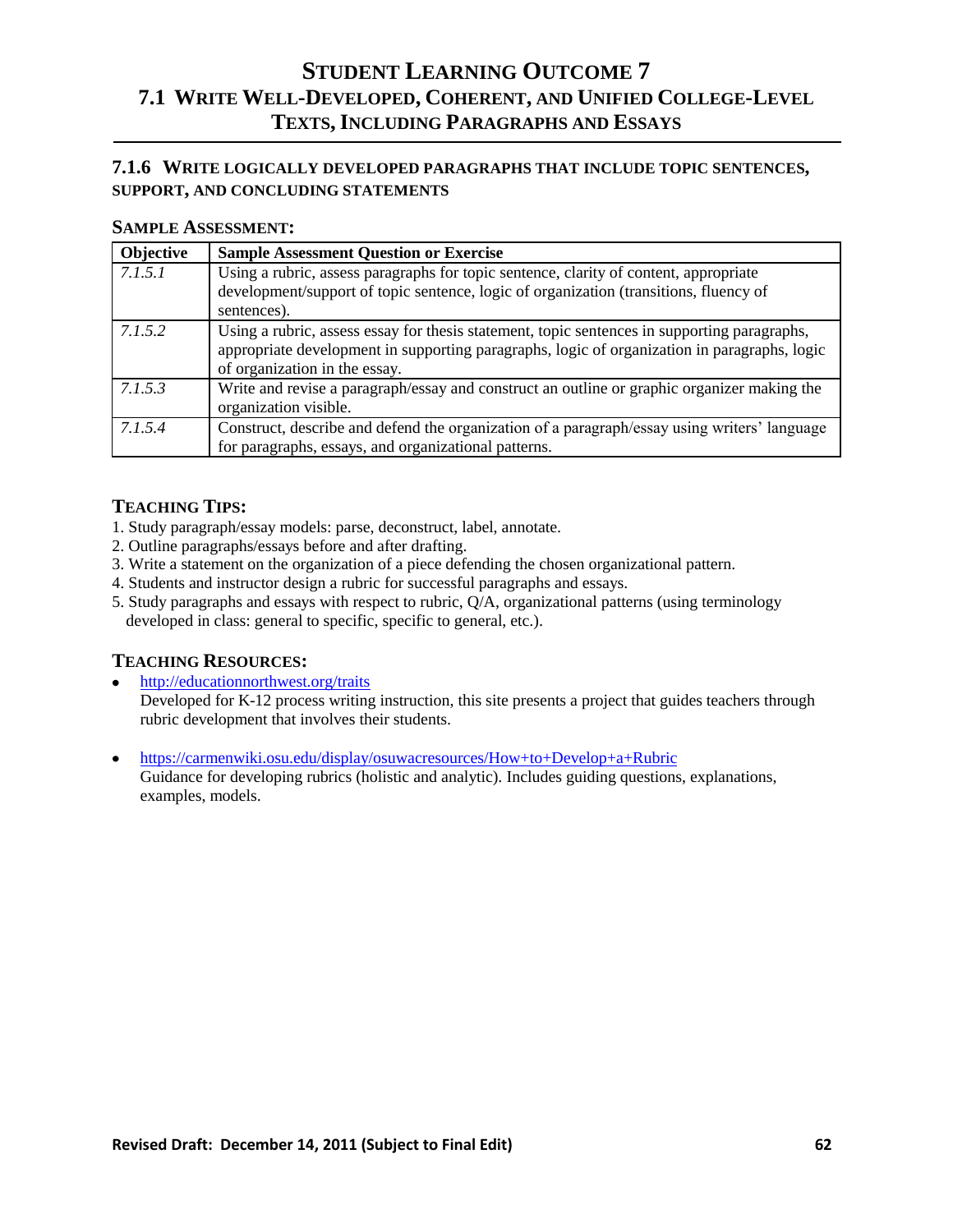# **SPECIFIC OBJECTIVES:**

# **Upon completion students will be able to:**

#### **8.1 IDENTIFY, EVALUATE, INTEGRATE, AND DOCUMENT SOURCES PROPERLY**

- 8.1.1 Identify and retrieve a variety of relevant sources on a topic
- 8.1.2 Evaluate varied and applicable sources to determine weight of authority, credibility, objectivity, currency, and relevancy
- 8.1.3 Demonstrate ability to take notes
- 8.1.4 Write texts that correctly integrate paraphrased or quoted information from an outside source
- 8.1.5 Cite sources using both in-text citations and documentation of sources
- 8.1.5 Demonstrate an understanding of the ethical, legal, and social issues surrounding plagiarism, intellectual property rights, and academic integrity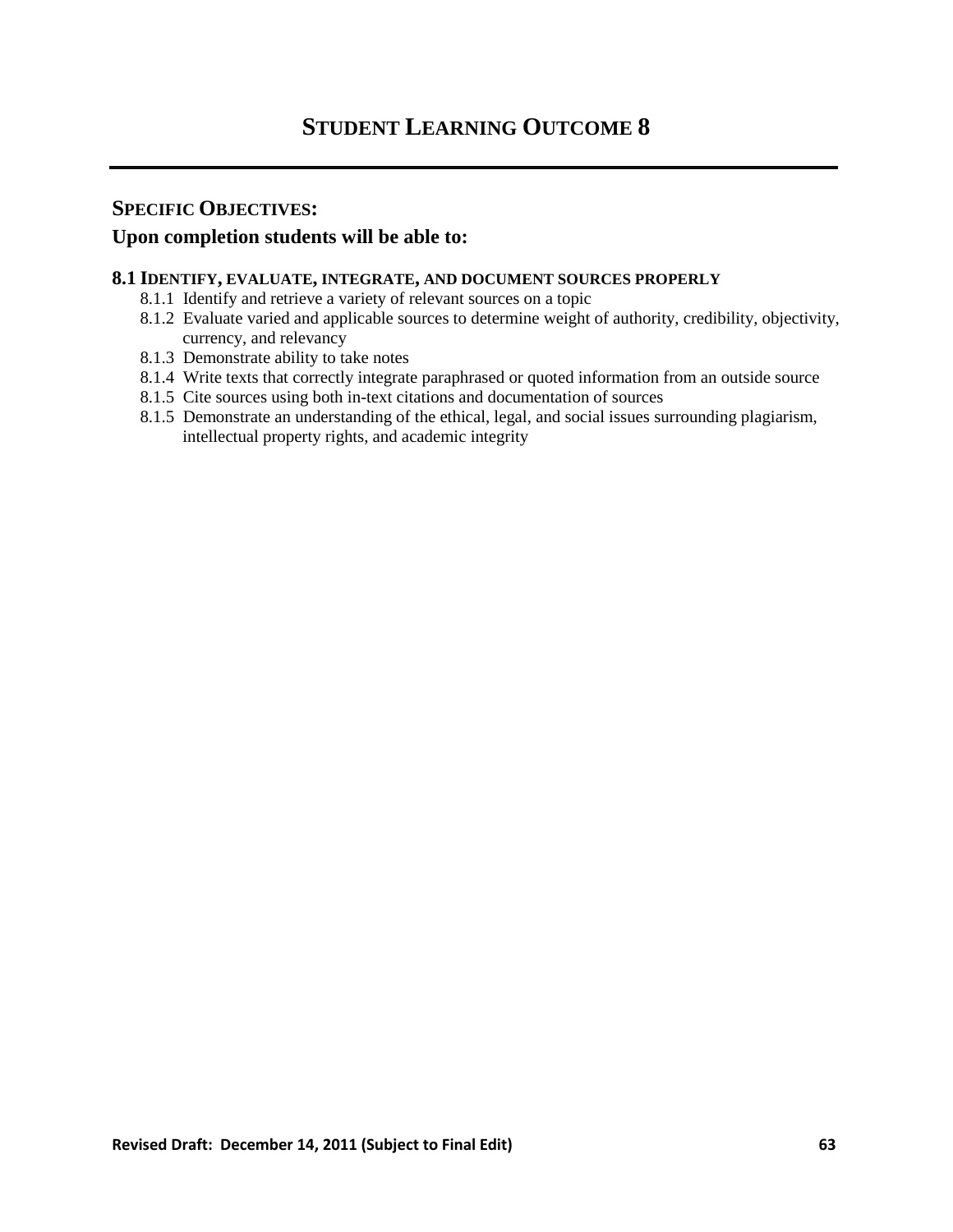#### **8.1.1 IDENTIFY AND RETRIEVE A VARIETY OF RELEVANT SOURCES ON A TOPIC**

### **SAMPLE ASSESSMENT:**

| Objective | <b>Sample Assessment Question or Exercise</b>                                                                                                                                                                                                                                                                                                                                                                         |
|-----------|-----------------------------------------------------------------------------------------------------------------------------------------------------------------------------------------------------------------------------------------------------------------------------------------------------------------------------------------------------------------------------------------------------------------------|
| 1.1.1.1   | Visit three specific URLs given by the instructor containing information on a specific<br>controversial issue. One URL will be from a relevant source. The other URLs will be<br>irrelevant for specific reasons.<br>Identify the level of relevance of each source. Discussion will ensue.<br>3. Write an overall reaction to each of the three URLs visited explaining why the source<br>is relevant or irrelevant. |
| 1.1.1.2   | Participate in a tutorial of available library databases.<br>Have students choose their own controversial topic to research. They will locate one<br>relevant resource for their topic using the library databases previewed.<br>Write a paragraph to defend/explain the relevance of the source they have chosen.                                                                                                    |

# **TEACHING TIPS:**

- 1. The teacher will provide direct instruction regarding expectations and guidelines that should be used to determine relevance prior to having students complete the task.
- 2. The tutorial may be conducted by a reference librarian.

## **TEACHING RESOURCES:**

The following is a list of possible resources to guide instruction:

- Bichel, Rebecca., and Deborah Cheney. ―Information Cycle.‖ *University Libraries of the Pennsylvania State University*. You Tube, 3 March 2004. Web. 28 November 2011.
- ―Evaluating Sources.‖ *Lakeland Library Research Guides.* 2010. Web. 28 November 2011.
- McMillin, Paul. "Evaluating Websites." *Cornell University Libraries: Ask A Librarian. 10 May 2010.* Web. 28, November 2011.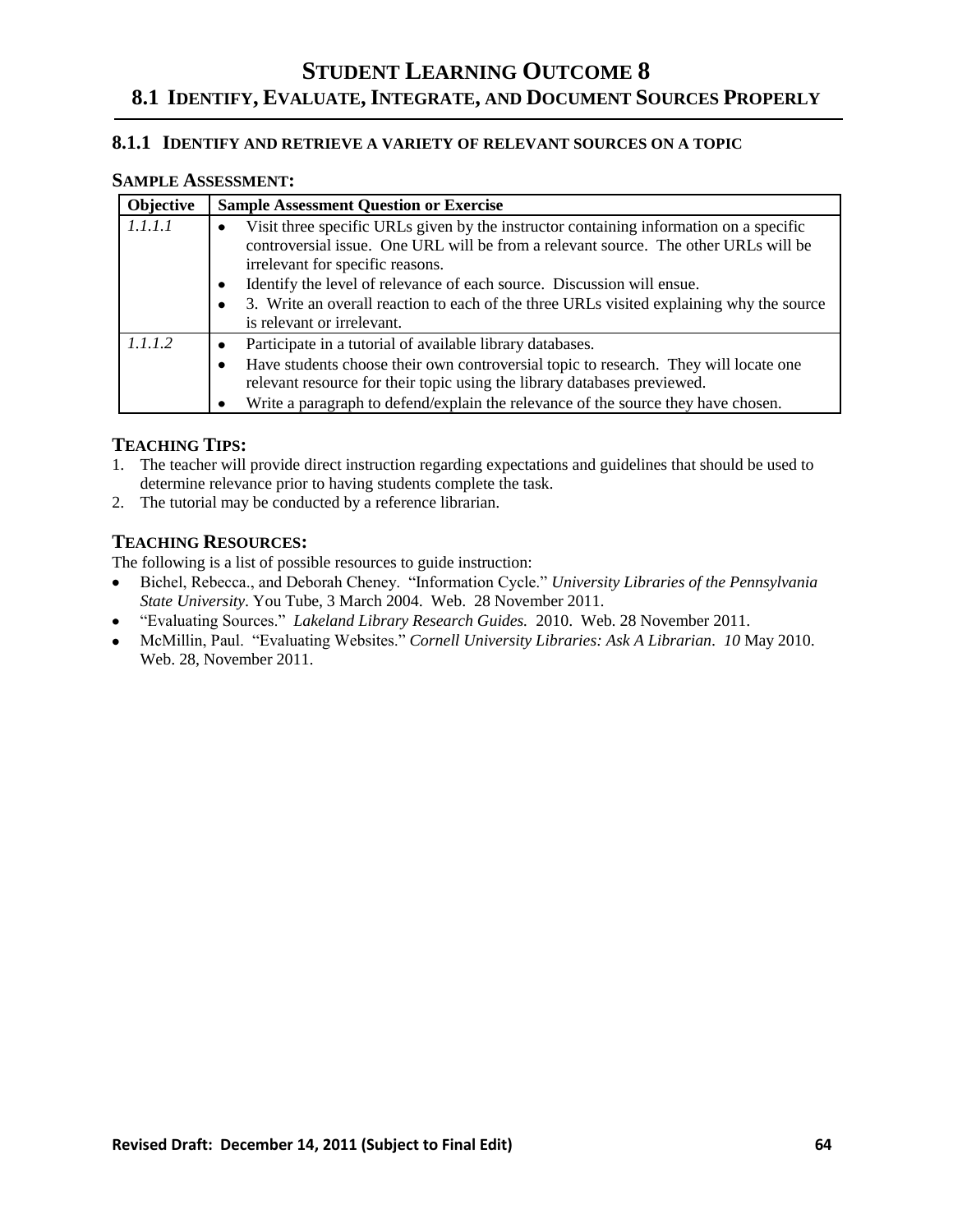# **8.1.2 EVALUATE VARIED AND APPLICABLE SOURCES TO DETERMINE WEIGHT OF AUTHORITY, CREDIBILITY, OBJECTIVITY, CURRENCY, AND RELEVANCY**

# **SAMPLE ASSESSMENT:**

| <b>Objective</b> | <b>Sample Assessment Question or Exercise</b>                                                                                                                                                                                                                                                                                                             |
|------------------|-----------------------------------------------------------------------------------------------------------------------------------------------------------------------------------------------------------------------------------------------------------------------------------------------------------------------------------------------------------|
| 8.1.2.1          | What types of information about a source will help you determine how trustworthy it is?                                                                                                                                                                                                                                                                   |
|                  | Where can you find that information in various types of sources such as print periodicals,                                                                                                                                                                                                                                                                |
|                  | books, online publications, or Web pages?                                                                                                                                                                                                                                                                                                                 |
| 8.1.2.2          | Check the origins of an online document or Web page by Googling (searching online) a<br>sentence or long phrase copied from it. Does the same document or page appear on other<br>Web sites? Can you determine which of the sites, if any, originated that document? Do the<br>other sites give credit to (acknowledge) the original author or publisher? |

### **TEACHING RESOURCES:**

1. Standard handbooks.

- 2. Rubrics for evaluating sources, such as:
	- <http://www.widener.edu/libraries/wolfgram/evaluate>
	- <http://www.lib.umd.edu/guides/webcheck.html>
	- [http://www.lib.berkeley.edu/TeachingLib/Guides/Internet/EvalForm\\_General\\_Barker.pdf](http://www.lib.berkeley.edu/TeachingLib/Guides/Internet/EvalForm_General_Barker.pdf)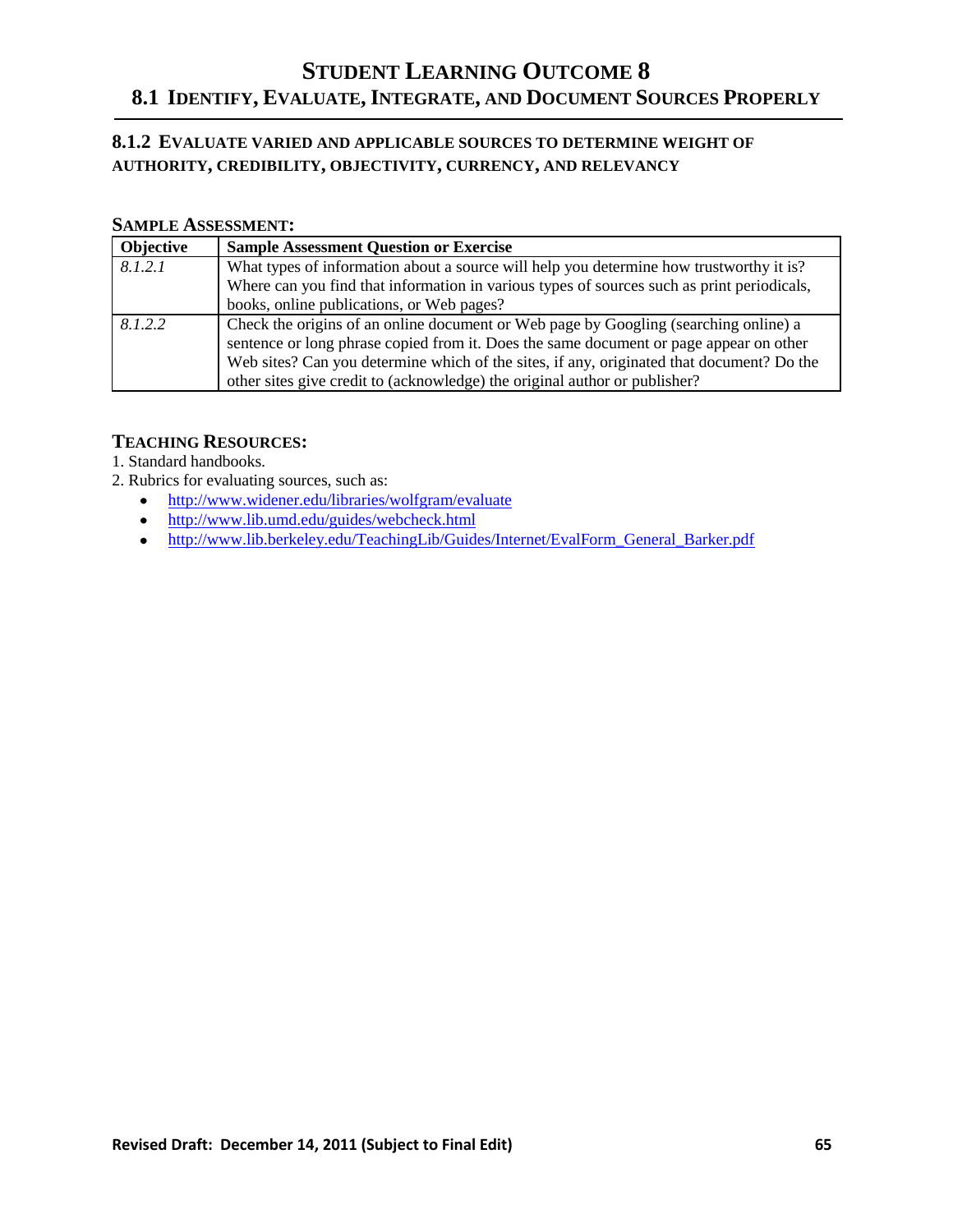# **8.1.3 DEMONSTRATE ABILITY TO TAKE NOTES**

### **SAMPLE ASSESSMENT:**

| Objective | <b>Sample Assessment Question or Exercise</b>                                                                                                                                                                                                                                                                   |
|-----------|-----------------------------------------------------------------------------------------------------------------------------------------------------------------------------------------------------------------------------------------------------------------------------------------------------------------|
| 8.1.3.1   | Convert stated or implied main idea from text or lectures into study questions. Provided with<br>a paragraph from a content-based text or lecture, have students locate the stated or implied                                                                                                                   |
|           | main idea. Subsequently, have students generalize the main idea and create a study question<br>related to the textual content.                                                                                                                                                                                  |
| 8.1.3.2   | Modify major supporting details from text or lectures to produce responses to study<br>questions. Provided with a study question from a content-based text or lecture, have students<br>provide logical and relevant responses to these questions by locating and generalizing the<br>major supporting details. |
| 8.1.3.3   | Select minor supporting details to provide examples/support for responses to study questions.<br>Provided with major supporting details from a content-based text or lecture, have students<br>select minor details which provide logical and relevant examples/support of the major<br>supporting details.     |

# **TEACHING TIPS:**

- 1. Discuss objective test formats, such as multiple choice, True/False, and Fill-in-the Blank. Demonstrate how the identification of main idea and the location of major supporting details is crucial to the organization of textual information for study.
- 2. Discuss short Answer essay and Essay test formats. Demonstrate how the Identification of main idea and major supporting details as well as minor supporting DETAILS IS crucial to well-developed short answer essay and essay questions. Minor details add an example component to the essay response.
- 3. Create study card boxes for each content course. Use brightly colored index cards to record study questions and place/number the major supporting detail responses on the back of the card. Study these 4-5 times per week. If the content requires memorization, study the cards before falling asleep.
- 4. Practice these information management strategies using content-related text.
- 5. Videotape content lectures and allow students to listen to the lectures and apply information management strategies. Instruct students to compare their notes with the notes of classmates.

# **TEACHING RESOURCES:**

The Learning Toolbox-Cornell Notes:

[http://www.coe.jum.edu/Learning Toolbox/cornellnotes.html](http://www.coe.jum.edu/Learning%20Toolbox/cornellnotes.html)

Cornell Note-Taking Format:

[http://www.Stamfordstudentlife.uconn.edu/Notetakingformat.pdf](http://www.stamfordstudentlife.uconn.edu/Notetakingformat.pdf)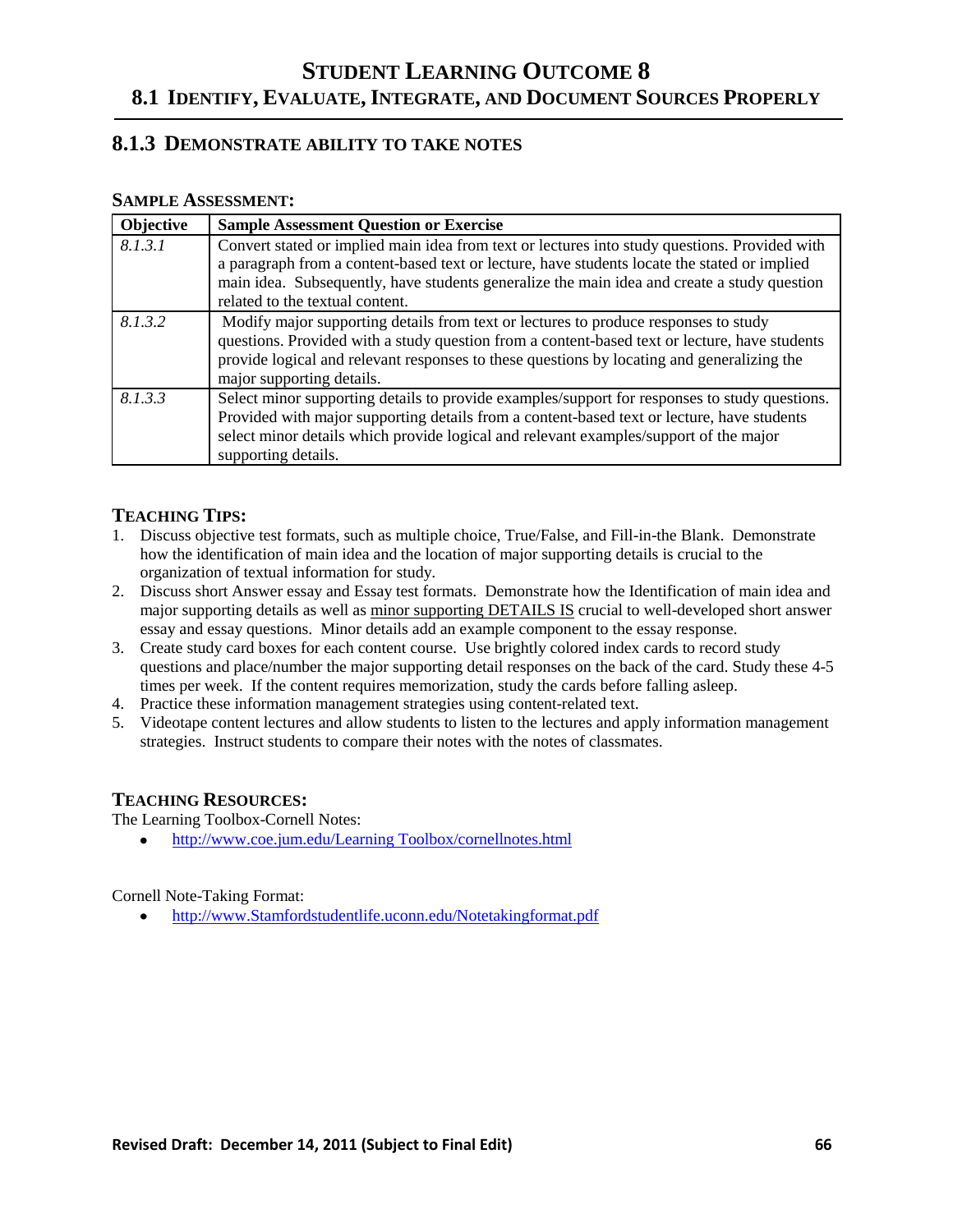# **8.1.4 WRITE TEXTS THAT CORRECTLY INTEGRATE PARAPHRASED OR QUOTED INFORMATION FROM AN OUTSIDE SOURCE**

#### **SAMPLE ASSESSMENT:**

| Objective | <b>Sample Assessment Question or Exercise</b>                                                                                                                                                                                                                                                                                                                                                  |
|-----------|------------------------------------------------------------------------------------------------------------------------------------------------------------------------------------------------------------------------------------------------------------------------------------------------------------------------------------------------------------------------------------------------|
| 8.1.4.1   | Have students read and analyze exemplars and videos demonstrating varying ways to<br>integrate paraphrased and quoted material into their texts.                                                                                                                                                                                                                                               |
| 8.1.4.2   | Have students read a text from an outside source and integrate paraphrased information from<br>the source into their texts.                                                                                                                                                                                                                                                                    |
| 8.1.4.3   | Have students read a text from an outside source and integrate a quote from the source into<br>their texts.                                                                                                                                                                                                                                                                                    |
| 8.1.4.4   | Have students create a mini-lesson teaching lesson for peers using MS Power Point to answer<br>the following questions: What is a quote? What is a hanging quote? What is the difference<br>between quoting and paraphrasing? How do you introduce a quote? How do you explain a<br>quote? What are in-text citations and parentheticals? Why is it important to include in-text<br>citations? |
| 8.1.4.5   | Have students read several passages to determine the most accurate paraphrased text to<br>integrate into their writing.                                                                                                                                                                                                                                                                        |
| 8.1.4.6   | Have students read several quotes to determine the most accurate quoted text to integrate into<br>their writing.                                                                                                                                                                                                                                                                               |

- 1. Teachers can use *The Bedford Research Room* as a resource for helping with summaries and paraphrases [\(http://www.bedfordstmartins.com/Catalog/static/bsm/researchroom/\)](http://www.bedfordstmartins.com/Catalog/static/bsm/researchroom/).
- 2. Break lessons into small chunks. Demonstrate the difference between quoting and paraphrasing.
- 3. Model with the whole class how to introduce, explain, and cite quotes and paraphrases.
- 4. *Purdue Online Writing Lab* "Quoting, Paraphrasing, and Summary" can be used as a guide or teaching tool to help students. [\(http://owl.english.purdue.edu/owl/resource/563/1/\)](http://owl.english.purdue.edu/owl/resource/563/1/).
- 5. Use the teaching videos at Writing and Citation Guide at TCC to demonstrate ways to integrate sources into texts. (http://www.tcc.edu/lrc/guides/research.htm)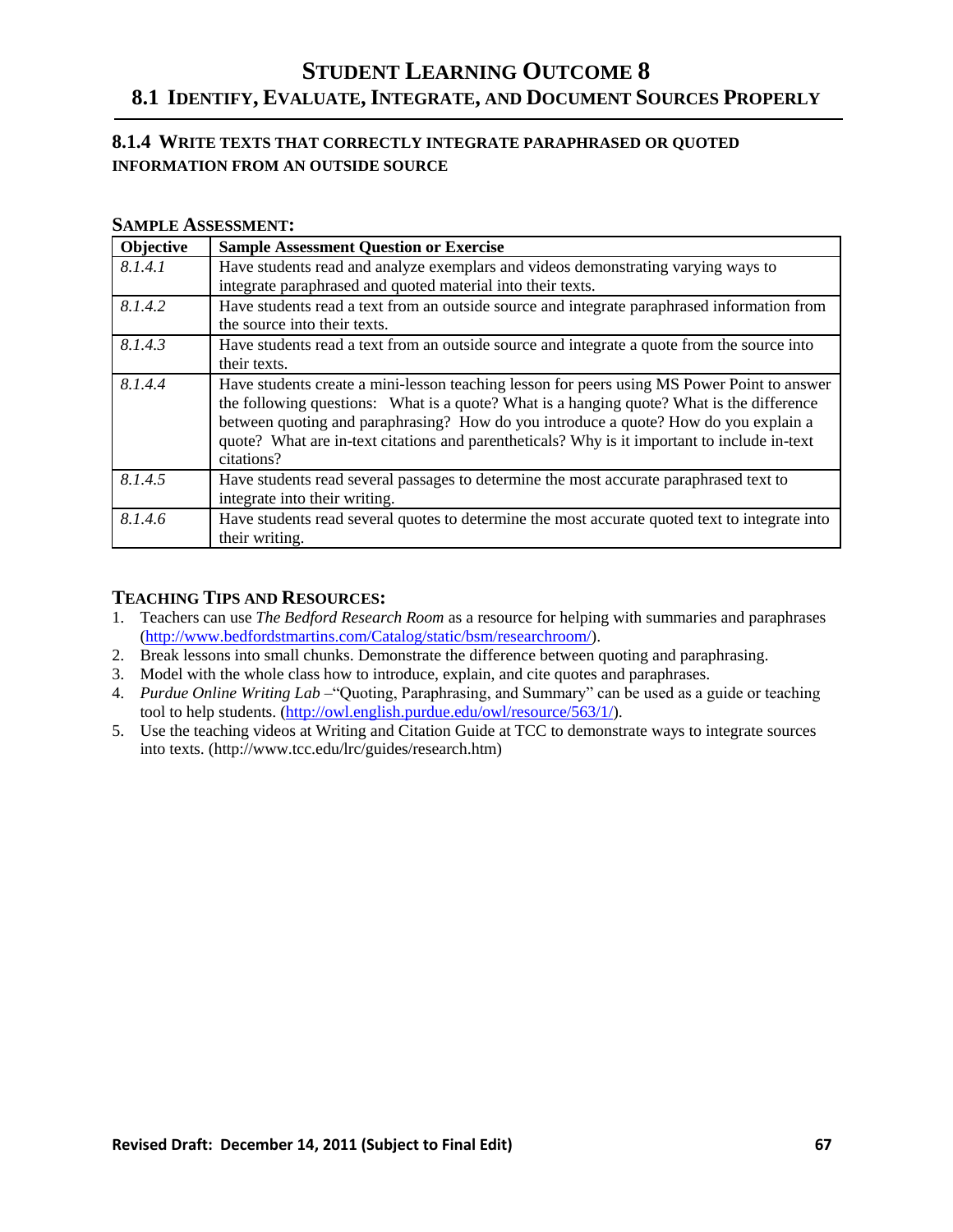# **8.1.5 CITE SOURCES USING BOTH IN-TEXT CITATIONS AND DOCUMENTATION OF SOURCES**

### **SAMPLE ASSESSMENT:**

| Objective | <b>Sample Assessment Question or Exercise</b>                                                   |
|-----------|-------------------------------------------------------------------------------------------------|
| 8.1.5.1   | Identify in the text of a document the outside source used by applying a documentation style    |
|           | (e.g. MLA or APA).                                                                              |
| 8.1.5.2   | Include accurately all required bibliographic content for each in-text citation entry within a  |
|           | document by applying a documentation style (e.g. MLA or APA).                                   |
| 8.1.5.3   | Format accurately each in-text citation used within a document by applying a documentation      |
|           | style (e.g. MLA or APA).                                                                        |
| 8.1.5.4   | Alphabetically list all outside sources used in the text of a document on the final source page |
|           | (e.g. works cited or reference).                                                                |
| 8.1.5.5   | Include accurately all required bibliographic content need for each entry on the final source   |
|           | page (e.g. works cited or reference).                                                           |
| 8.1.5.6   | Format accurately on the final source page (e.g. works cited or reference) each bibliographic   |
|           | entry for each outside sourced use in the text by applying a documentation style (e.g. MLA or   |
|           | APA).                                                                                           |

# **TEACHING TIPS:**

- 1. Have students locate bibliographic information using various printed sources such as
- 2. books, magazines, encyclopedias, journals, and newspapers,
- 3. Have students locate bibliographic information using various electronic sources such as
- 4. databases, web sites, eBooks, videos, blogs, and podcasts.
- 5. Teach students which content is needed from each source and where to place it based on the type of
- 6. documentation style required.
- 7. Teach students how to embed the specified bibliographic content within a text using various sources.
- 8. Teach students how to alphabetize sources, especially those without authors, multiple sources from the
- 9. same author, and a source with multiple authors.
- 10. Assist students in manually including the in-text citation in a text and completing a source page.
- 11. Practice with students using bibliographic generator such as Citation Machine or NoodleBib Express.
- 12. Explain and demonstrate the difference between the documentation styles.

- 1. Citation Machine is a bibliographic generator that helps students format in-text citation and
- 2. bibliographic entries for source pages. http://citationmachine.net/index2.php?start=
- 3. NoodleBib Express is a bibliographic generator that helps students format in-text citation and
- 4. bibliographic entries for source pages. http://www.noodletools.com/login.php
- 5. Purdue Online Writing Lab provides students with information that will help them use in-text citation
- 6. and documentation methods correctly. http://owl.english.purdue.edu/owl/section/2/
- 7. Use the teaching videos at Writing and Citation Guide at TCC to demonstrate ways to integrate
- 8. sources into texts. (http://www.tcc.edu/lrc/guides/research.htm)